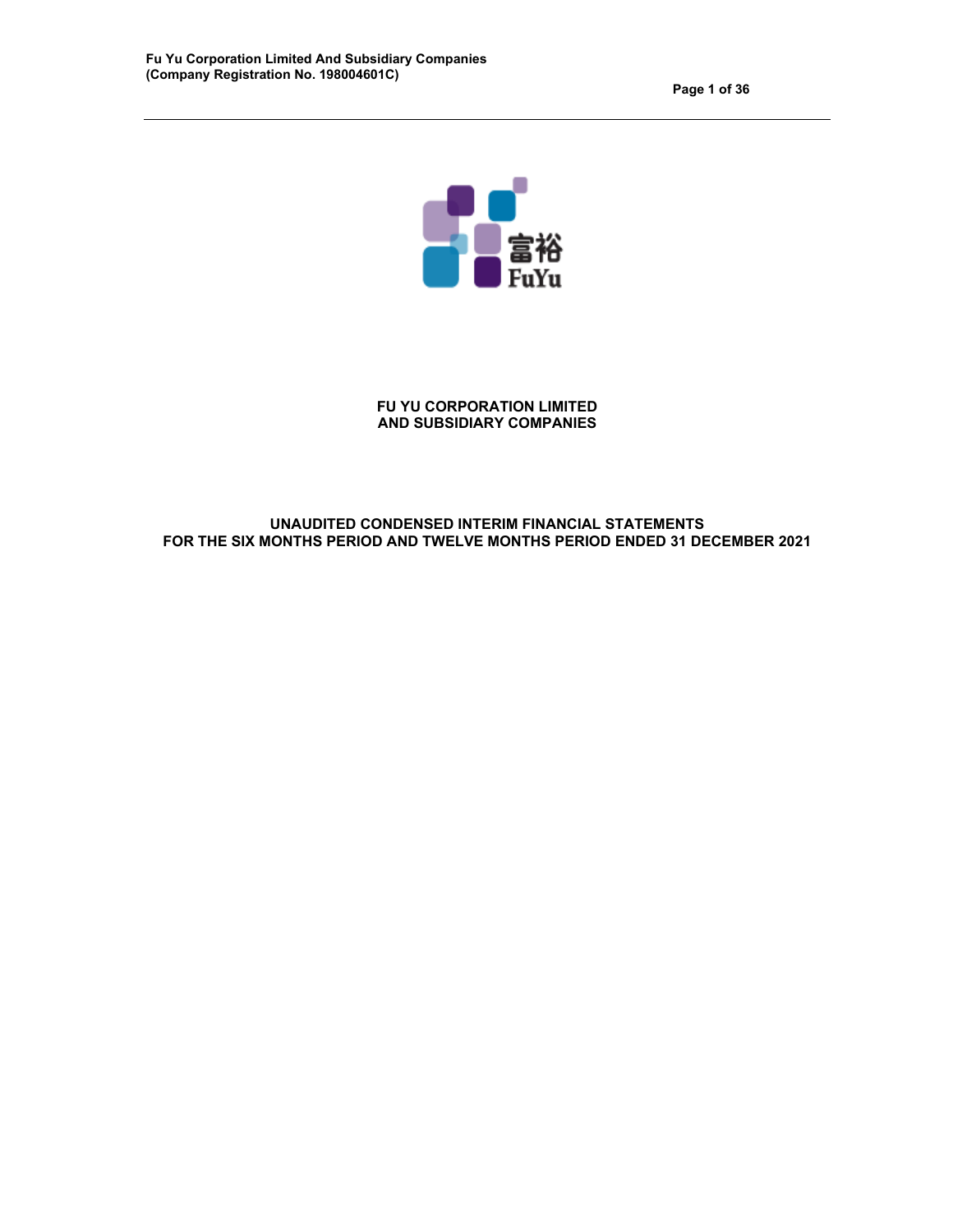|    | <b>Table of Contents</b>                                                                 | Page |
|----|------------------------------------------------------------------------------------------|------|
| A  | Condensed interim statements of financial position                                       | 3    |
| в  | Condensed interim consolidated income statement and statement of<br>comprehensive income | 4    |
| C  | Condensed interim statements of changes in equity                                        | 6    |
| D  | Condensed interim consolidated statement of cash flows                                   | 12   |
| E. | Selected notes to the condensed interim financial statements                             | 13   |
| F. | Other information required by Listing Rule Appendix 7.2.                                 | 28   |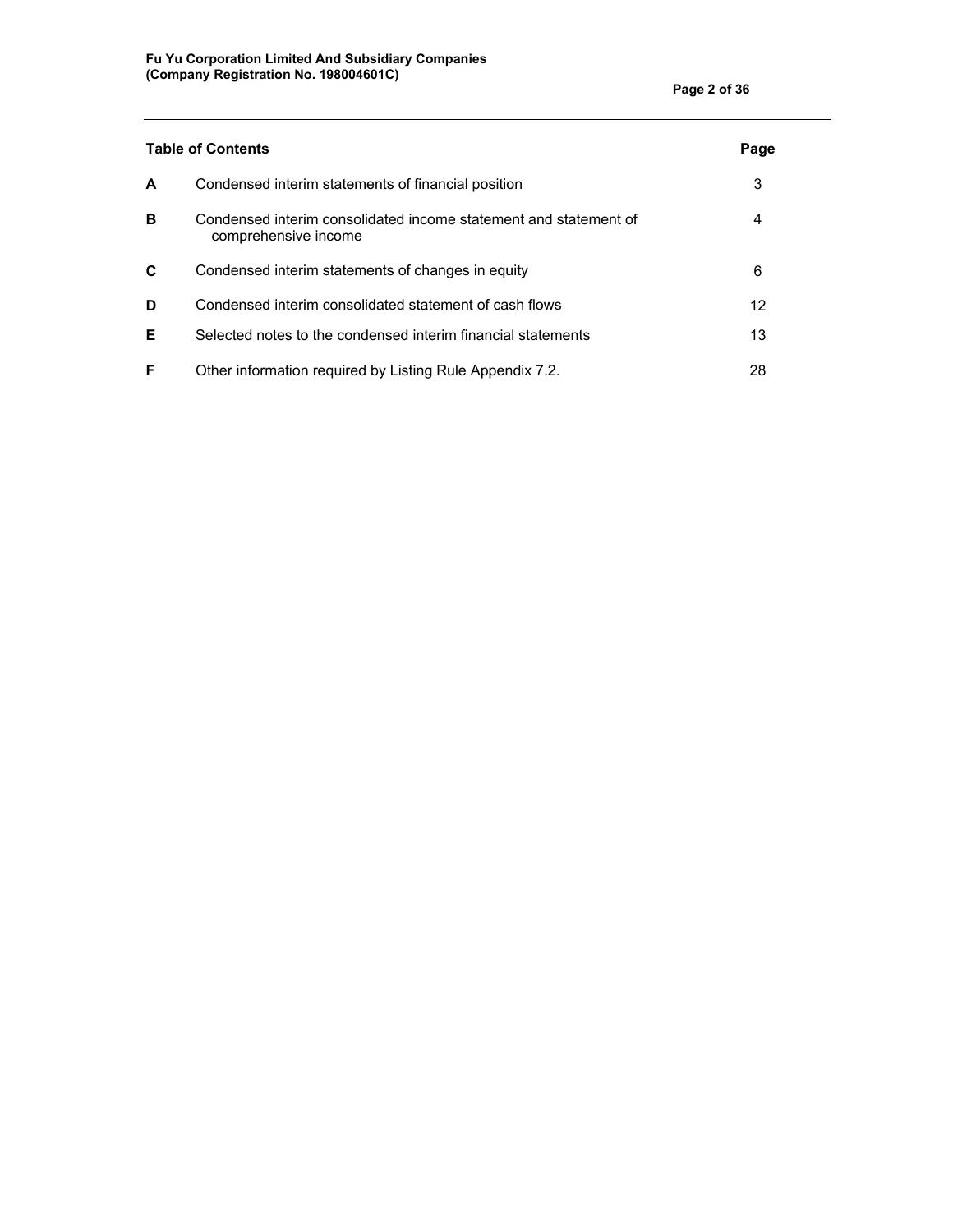# **A Condensed interim statements of financial position**

|                                                                |                | Group                                              |         |               | Company               |  |  |
|----------------------------------------------------------------|----------------|----------------------------------------------------|---------|---------------|-----------------------|--|--|
|                                                                |                | As at                                              | As at   | As at         | As at                 |  |  |
|                                                                |                | Note 31 Dec 2021 31 Dec 2020 31 Dec 2021<br>\$'000 | \$'000  | \$'000        | 31 Dec 2020<br>\$'000 |  |  |
| <b>Non-current assets</b>                                      |                |                                                    |         |               |                       |  |  |
| Property, plant and equipment                                  | 3              | 58,238                                             | 51,758  | 29,435        | 19,858                |  |  |
| Investment property                                            | 4              | 7,379                                              | 7,675   |               |                       |  |  |
| Goodwill                                                       | 5              | 5,978                                              |         |               |                       |  |  |
| Subsidiaries                                                   | 6              |                                                    |         | 52,326        | 20,972                |  |  |
| Amount due from subsidiary companies                           | 7              |                                                    |         | 28,338        | 28,030                |  |  |
| Deferred tax assets                                            |                | 991                                                | 972     |               |                       |  |  |
|                                                                |                | 72,586                                             | 60,405  | 110,099       | 68,860                |  |  |
| <b>Current assets</b>                                          |                |                                                    |         |               |                       |  |  |
| Inventories                                                    |                | 17,090                                             | 13,252  | 4,236         | 3,339                 |  |  |
| Contract assets                                                |                | 1,710                                              | 1,723   | 698           | 588                   |  |  |
| Trade and other receivables                                    | 7              | 35,742                                             | 41,020  | 11,052        | 11,244                |  |  |
| Amount due from subsidiary companies                           | $\overline{7}$ |                                                    |         | 6,759         | 3,940                 |  |  |
| Tax recoverable                                                |                |                                                    | 3       |               |                       |  |  |
| Cash and cash equivalents                                      | 8              | 83,947                                             | 106,561 | 19,489        | 59,616                |  |  |
|                                                                |                | 138,489                                            | 162,559 | 42,234        | 78,727                |  |  |
| <b>Total assets</b>                                            |                | 211,075                                            | 222,964 | 152,333       | 147,587               |  |  |
| Equity attributable to equity holders of                       |                |                                                    |         |               |                       |  |  |
| the Company                                                    |                |                                                    |         |               |                       |  |  |
| Share capital                                                  | 9              | 102,158                                            | 102,158 | 102,158       | 102,158               |  |  |
| Reserves                                                       |                | 51,705                                             | 70,131  | 25,851        | 26,470                |  |  |
| <b>Total equity</b>                                            |                | 153,863                                            | 172,289 | 128,009       | 128,628               |  |  |
| <b>Non-current liabilities</b>                                 |                |                                                    |         |               |                       |  |  |
| Lease liabilities                                              | 10             | 6,670                                              | 6,554   | 5,741         | 5,284                 |  |  |
| Loans and borrowings                                           | 10             | 2,680                                              |         | 2,680         |                       |  |  |
| Deferred tax liabilities                                       |                | 1,746                                              | 1,263   | 727           | 367                   |  |  |
|                                                                |                | 11,096                                             | 7,817   | 9,148         | 5,651                 |  |  |
|                                                                |                |                                                    |         |               |                       |  |  |
| <b>Current liabilities</b>                                     |                |                                                    |         |               |                       |  |  |
| Trade and other payables<br>Amount due to subsidiary companies |                | 33,719                                             | 38,011  | 10,120<br>160 | 11,661<br>45          |  |  |
| <b>Contract liabilities</b>                                    |                | 565                                                | 389     | 203           | 71                    |  |  |
| Lease liabilities                                              | 10             | 1,036                                              | 589     | 511           | 163                   |  |  |
| Loans and borrowings                                           | 10             | 3,000                                              |         | 3,000         |                       |  |  |
| Tax payable                                                    |                | 7,796                                              | 3,869   | 1,182         | 1,368                 |  |  |
|                                                                |                | 46,116                                             | 42,858  | 15,176        | 13,308                |  |  |
|                                                                |                |                                                    |         |               |                       |  |  |
| <b>Total liabilities</b>                                       |                | 57,212                                             | 50,675  | 24,324        | 18,959                |  |  |
| <b>Total equity and liabilities</b>                            |                | 211,075                                            | 222,964 | 152,333       | 147,587               |  |  |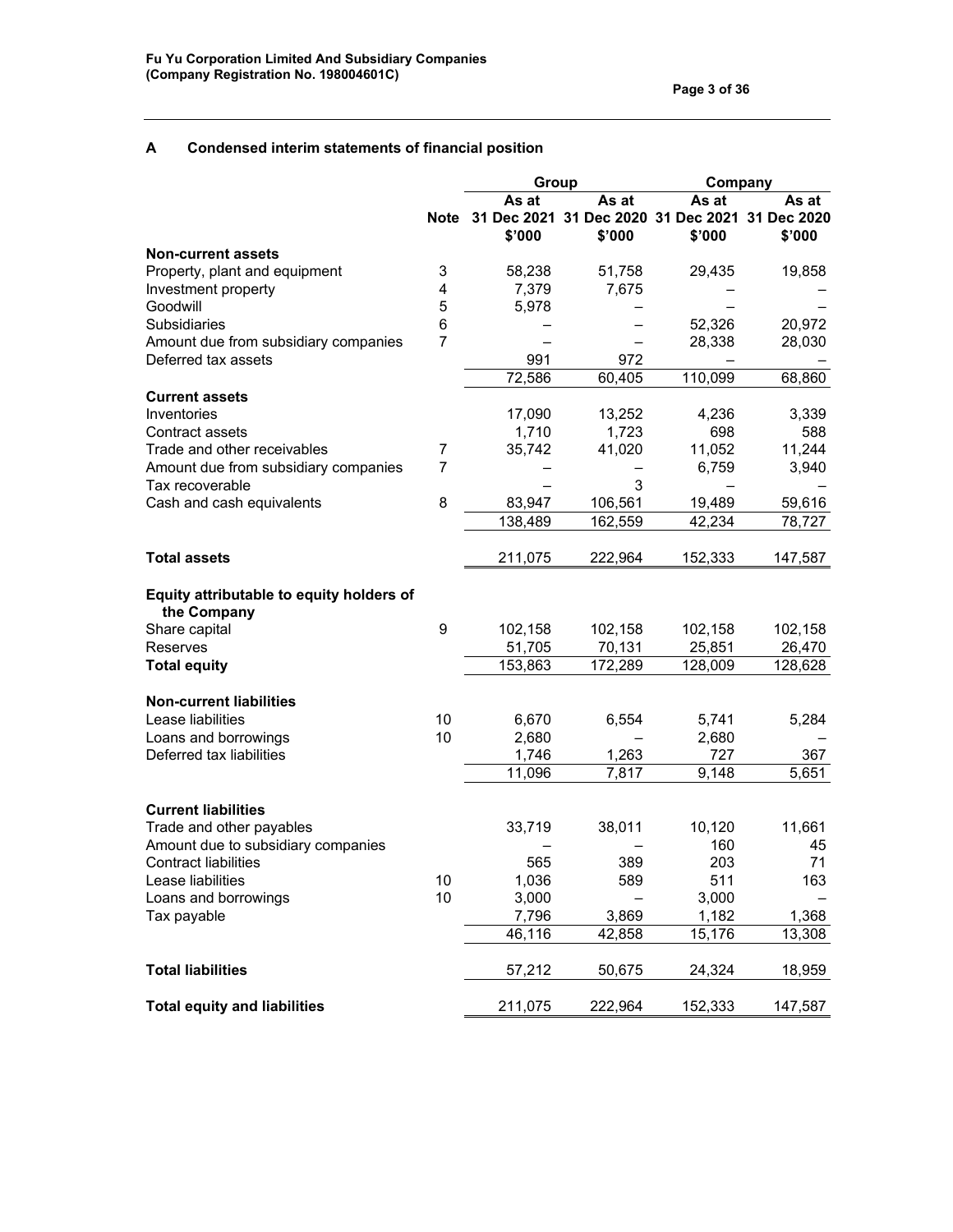#### **B (i) Condensed interim consolidated income statement For the Six Months and Twelve Months Ended 31 December 2021**

|                                                                           |             | Group<br><b>Six Months</b> |           |                  | Group<br><b>Twelve Months</b> |                     |                  |  |
|---------------------------------------------------------------------------|-------------|----------------------------|-----------|------------------|-------------------------------|---------------------|------------------|--|
|                                                                           |             | <b>Ended 31 Dec</b>        |           |                  |                               | <b>Ended 31 Dec</b> |                  |  |
|                                                                           | <b>Note</b> | 2021<br>\$'000             | \$'000    | 2020 Change<br>% | 2021<br>\$'000                | \$'000              | 2020 Change<br>% |  |
|                                                                           |             |                            |           |                  |                               |                     |                  |  |
| Revenue                                                                   | 11          | 125,142                    | 81,859    | 52.9             | 195,531                       | 153,442             | 27.4             |  |
| Cost of sales                                                             |             | (105, 442)                 | (60, 351) | 74.7             | (159, 075)                    | (116, 618)          | 36.4             |  |
| <b>Gross profit</b>                                                       |             | 19,700                     | 21,508    | (8.4)            | 36,456                        | 36,824              | (1.0)            |  |
| Other income                                                              |             | 995                        |           | 4,256 (76.6)     | 3,281                         |                     | 8,742 (62.5)     |  |
| Selling and administrative<br>expenses                                    |             | (10,095)                   | (10, 137) | (0.4)            | (19, 461)                     | $(22,767)$ $(14.5)$ |                  |  |
| Other operating<br>income/(expenses), net                                 |             | 189                        | (4, 742)  | NM.              | 1,234                         | (2,768)             | NM               |  |
| (Impairment loss)/ Reversal of<br>impairment loss on trade<br>receivables | 12          |                            | (46)      | <b>NM</b>        | 27                            | (78)                | NΜ               |  |
| Results from operating<br>activities                                      |             | 10,789                     | 10,839    | (0.5)            | 21,537                        | 19,953              | 7.9              |  |
| Finance costs                                                             |             | (157)                      | (149)     | 5.4              | (296)                         | (325)               | (8.9)            |  |
| Share of loss of joint venture<br>(net of tax)                            |             |                            | (15)      | ΝM               |                               | (26)                | ΝM               |  |
| Profit before income tax                                                  | 12          | 10,632                     | 10,675    | (0.4)            | 21,241                        | 19,602              | 8.4              |  |
| Tax expense                                                               | 13          | (1, 911)                   | (1, 137)  | 68.1             | (3,657)                       | (2,687)             | 36.1             |  |
| Profit for the period/year<br>attributable to owners of<br>the Company    |             | 8,721                      | 9,538     | (8.6)            | 17,584                        | 16,915              | 4.0              |  |
| <b>Earnings per share</b>                                                 |             |                            |           |                  |                               |                     |                  |  |
| Basic and diluted earnings per<br>share (cents)                           |             | 1.16                       | 1.27      | (8.6)            | 2.34                          | 2.25                | 4.0              |  |

NM denotes Not Meaningful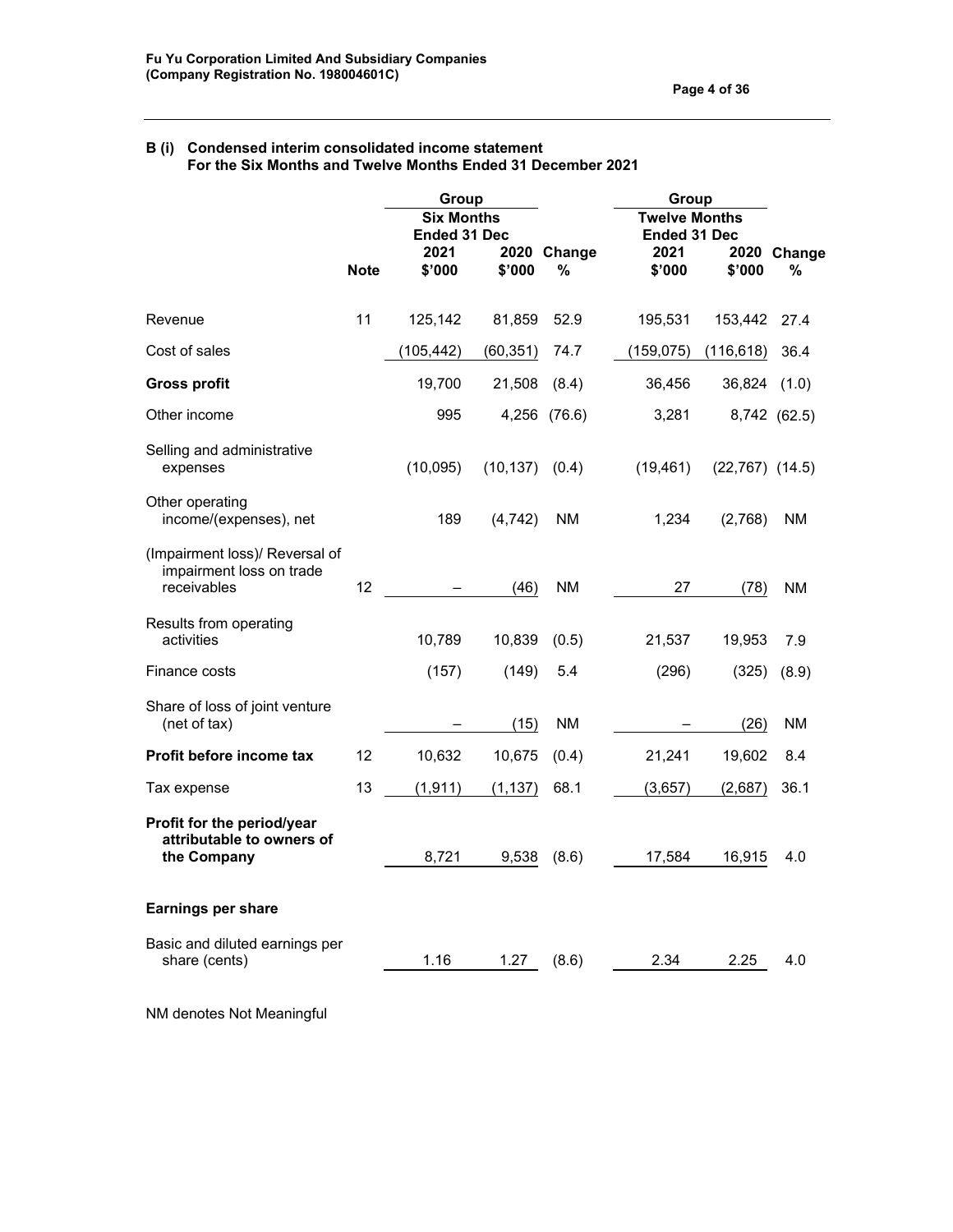#### **B (ii) Condensed interim consolidated statement of comprehensive income For the Six Months and Twelve Months Ended 31 December 2021**

|                                                                                              | Group                                    |                |             | Group                                       |                |             |
|----------------------------------------------------------------------------------------------|------------------------------------------|----------------|-------------|---------------------------------------------|----------------|-------------|
|                                                                                              | <b>Six Months</b><br><b>Ended 31 Dec</b> |                |             | <b>Twelve Months</b><br><b>Ended 31 Dec</b> |                |             |
|                                                                                              | 2021<br>\$'000                           | 2020<br>\$'000 | Change<br>% | 2021<br>\$'000                              | 2020<br>\$'000 | Change<br>% |
| Profit for the period/year                                                                   | 8,721                                    | 9,538          | (8.6)       | 17,584                                      | 16,915         | 4.0         |
| <b>Other comprehensive</b><br>income                                                         |                                          |                |             |                                             |                |             |
| Items that are or may be<br>reclassified subsequently to<br>profit or loss:                  |                                          |                |             |                                             |                |             |
| Foreign currency translation<br>differences for foreign<br>operations                        | 832                                      | 1,051          | (20.8)      | 1,137                                       | 1,484          | (23.4)      |
| Exchange differences realised<br>on liquidation of a<br>subsidiary/joint venture             |                                          |                |             |                                             |                |             |
| reclassified to profit or loss                                                               | (1)                                      | 421            | <b>NM</b>   | 126                                         | 421            | (70.1)      |
| <b>Other comprehensive</b><br>income for the                                                 |                                          |                |             |                                             |                |             |
| period/year (net of tax)                                                                     | 831                                      | 1,472          | (43.5)      | 1,263                                       | 1,905          | (33.7)      |
| <b>Total comprehensive</b><br>income for the<br>period/year attributable<br>to owners of the |                                          |                |             |                                             |                |             |
| Company                                                                                      | 9,552                                    | 11,010         | (13.2)      | 18,847                                      | 18,820         | 0.1         |

NM denotes Not Meaningful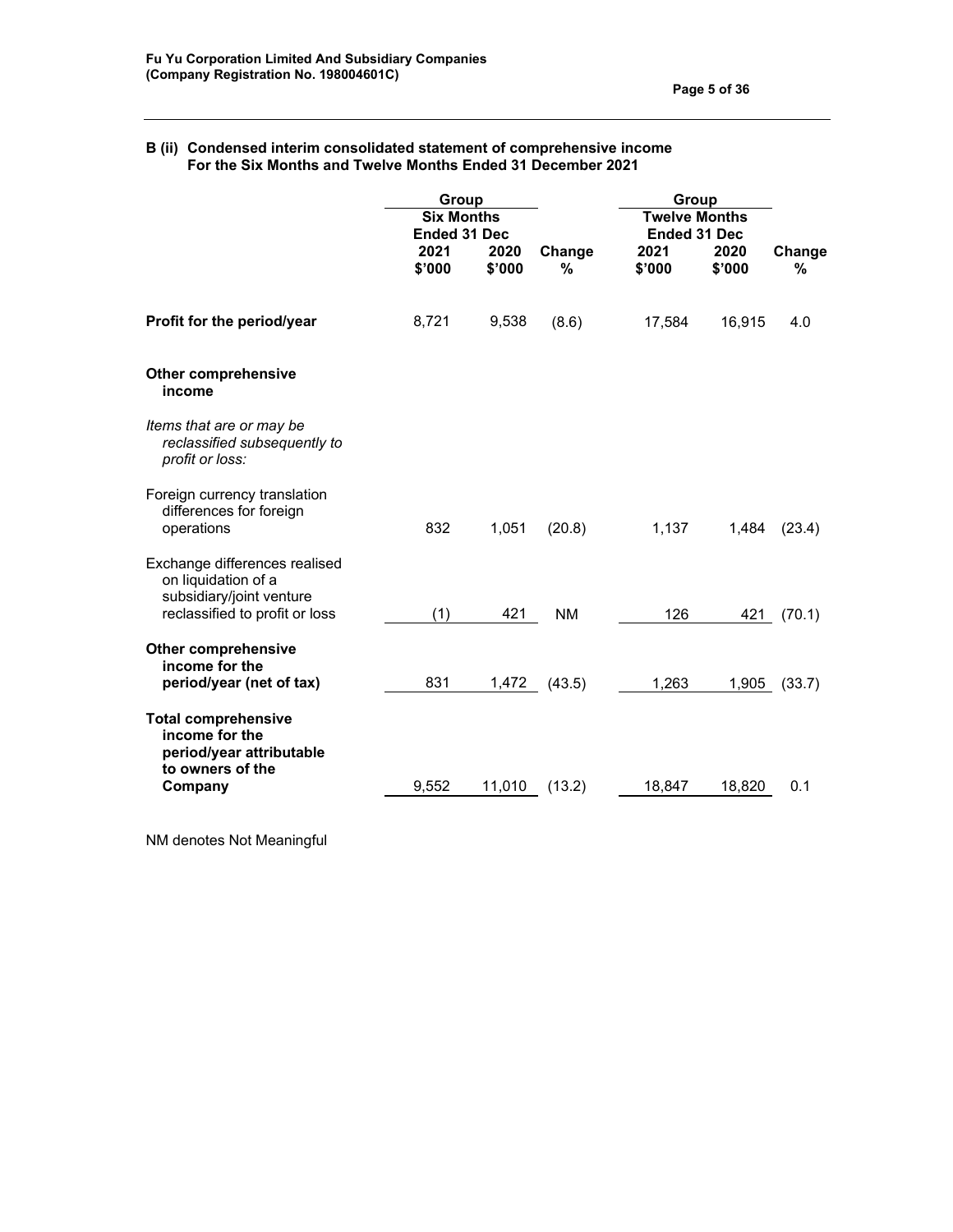## **C Condensed interim statements of changes in equity For the Six Months Ended 31 December 2021 (Group)**

|                                                                                                                  |             | Attributable to equity holders of the Company |                              |                                       |                                         |                                                         |                                       |                               |  |
|------------------------------------------------------------------------------------------------------------------|-------------|-----------------------------------------------|------------------------------|---------------------------------------|-----------------------------------------|---------------------------------------------------------|---------------------------------------|-------------------------------|--|
|                                                                                                                  | <b>Note</b> | <b>Share</b><br>capital<br>\$'000             | Capital<br>reserve<br>\$'000 | <b>Statutory</b><br>reserve<br>\$'000 | <b>Revaluation</b><br>reserve<br>\$'000 | Foreign<br>currency<br>translation<br>reserve<br>\$'000 | <b>Retained</b><br>earnings<br>\$'000 | <b>Total equity</b><br>\$'000 |  |
| Group                                                                                                            |             |                                               |                              |                                       |                                         |                                                         |                                       |                               |  |
| At 1 July 2021                                                                                                   |             | 102,158                                       | (415)                        | 8,968                                 | 789                                     | (20, 681)                                               | 81,353                                | 172,172                       |  |
| Total comprehensive income for the period                                                                        |             |                                               |                              |                                       |                                         |                                                         |                                       |                               |  |
| Profit for the period                                                                                            |             |                                               |                              |                                       |                                         |                                                         | 8,721                                 | 8,721                         |  |
| Other comprehensive income                                                                                       |             |                                               |                              |                                       |                                         | 831                                                     | -                                     | 831                           |  |
| Foreign currency translation differences                                                                         |             |                                               |                              |                                       |                                         | 832                                                     |                                       | 832                           |  |
| Exchange differences realised on liquidation of a<br>$\blacksquare$<br>subsidiary reclassified to profit or loss |             |                                               |                              |                                       |                                         | (1)                                                     |                                       | (1)                           |  |
| Total comprehensive income for the period                                                                        |             |                                               |                              |                                       | $\overline{\phantom{m}}$                | 831                                                     | 8,721                                 | 9,552                         |  |
| Transaction with owners, recognised directly in equity                                                           |             |                                               |                              |                                       |                                         |                                                         |                                       |                               |  |
| Contributions by and distributions to owners                                                                     |             |                                               |                              |                                       |                                         |                                                         |                                       |                               |  |
| Dividends paid to owners of the company                                                                          | 17          |                                               |                              |                                       |                                         |                                                         | (27, 861)                             | (27, 861)                     |  |
| Total transactions with owners                                                                                   |             | -                                             |                              |                                       |                                         |                                                         | (27, 861)                             | (27, 861)                     |  |
| <b>Transfers between reserves</b>                                                                                |             |                                               |                              |                                       |                                         |                                                         |                                       |                               |  |
| Transfers to statutory reserves                                                                                  |             |                                               |                              | 187                                   |                                         |                                                         | (187)                                 |                               |  |
| At 31 December 2021                                                                                              |             | 102,158                                       | (415)                        | 9,155                                 | 789                                     | (19, 850)                                               | 62,026                                | 153,863                       |  |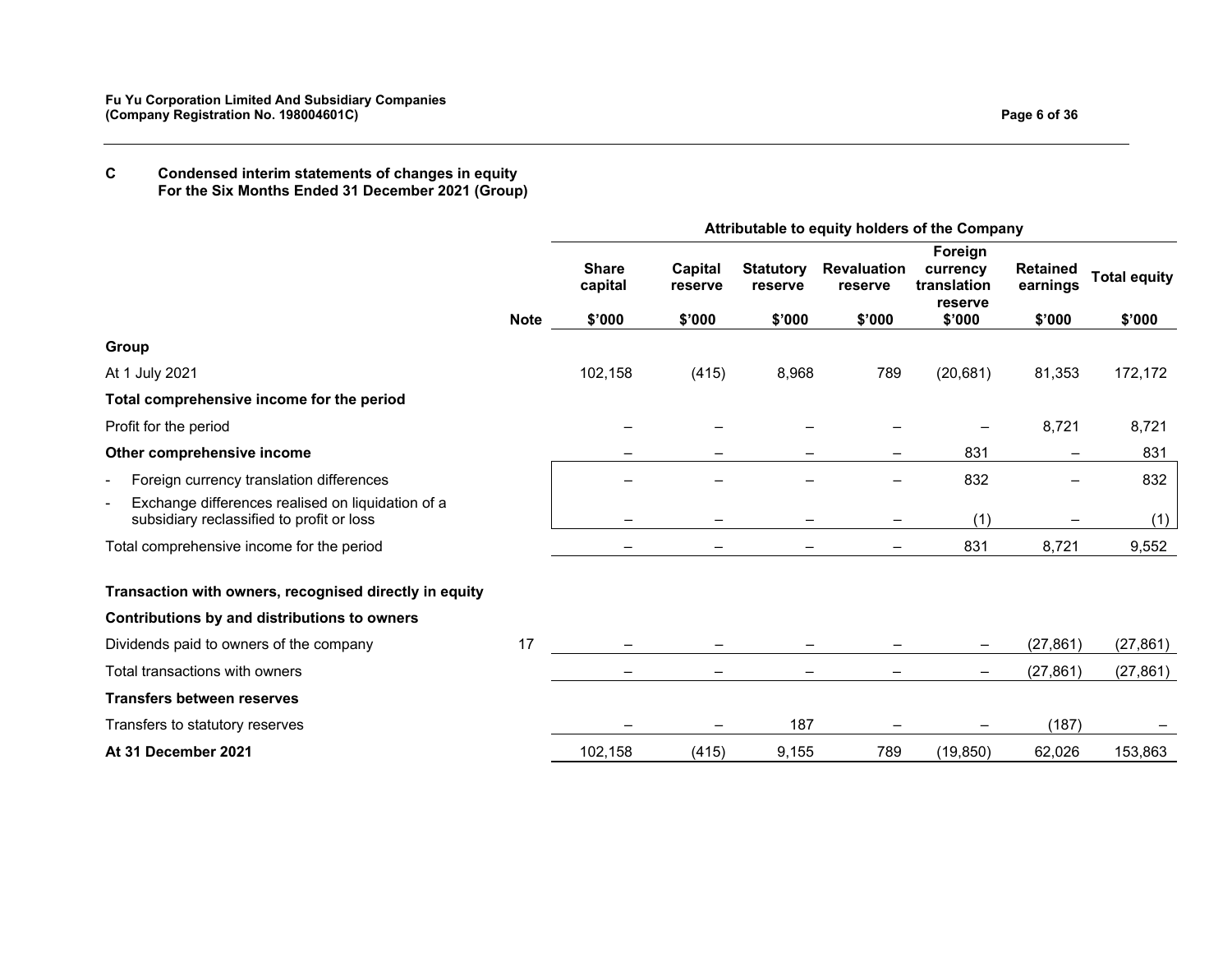|                                                                                                          | Attributable to equity holders of the Company |                                   |                              |                                       |                                         |                                                         |                                       |                               |
|----------------------------------------------------------------------------------------------------------|-----------------------------------------------|-----------------------------------|------------------------------|---------------------------------------|-----------------------------------------|---------------------------------------------------------|---------------------------------------|-------------------------------|
| Group                                                                                                    | <b>Note</b>                                   | <b>Share</b><br>capital<br>\$'000 | Capital<br>reserve<br>\$'000 | <b>Statutory</b><br>reserve<br>\$'000 | <b>Revaluation</b><br>reserve<br>\$'000 | Foreign<br>currency<br>translation<br>reserve<br>\$'000 | <b>Retained</b><br>earnings<br>\$'000 | <b>Total equity</b><br>\$'000 |
| At 1 July 2020                                                                                           |                                               | 102,158                           | (415)                        | 8,699                                 | 789                                     | (22, 585)                                               | 75,268                                | 163,914                       |
| Total comprehensive income for the period                                                                |                                               |                                   |                              |                                       |                                         |                                                         |                                       |                               |
| Profit for the period                                                                                    |                                               |                                   |                              |                                       |                                         |                                                         | 9,538                                 | 9,538                         |
| Other comprehensive income                                                                               |                                               |                                   |                              |                                       | —                                       | 1,472                                                   | $\overline{\phantom{m}}$              | 1,472                         |
| Foreign currency translation differences<br>-<br>Exchange differences realised on liquidation of a joint |                                               |                                   |                              |                                       |                                         | 1,051                                                   |                                       | 1,051                         |
| venture reclassified to profit or loss                                                                   |                                               |                                   |                              |                                       |                                         | 421                                                     |                                       | 421                           |
| Total comprehensive income for the period                                                                |                                               |                                   |                              |                                       |                                         | 1,472                                                   | 9,538                                 | 11,010                        |
| Transaction with owners, recognised directly in equity                                                   |                                               |                                   |                              |                                       |                                         |                                                         |                                       |                               |
| Contributions by and distributions to owners                                                             |                                               |                                   |                              |                                       |                                         |                                                         |                                       |                               |
| Dividends paid to owners of the company                                                                  | 17                                            |                                   |                              |                                       |                                         |                                                         | (2,635)                               | (2,635)                       |
| Total transactions with owners                                                                           |                                               |                                   |                              |                                       |                                         |                                                         | (2,635)                               | (2,635)                       |
| <b>Transfers between reserves</b>                                                                        |                                               |                                   |                              |                                       |                                         |                                                         |                                       |                               |
| Transfers to statutory reserves                                                                          |                                               |                                   |                              | 6                                     |                                         |                                                         | (6)                                   |                               |
| At 31 December 2020                                                                                      |                                               | 102,158                           | (415)                        | 8,705                                 | 789                                     | (21, 113)                                               | 82,165                                | 172,289                       |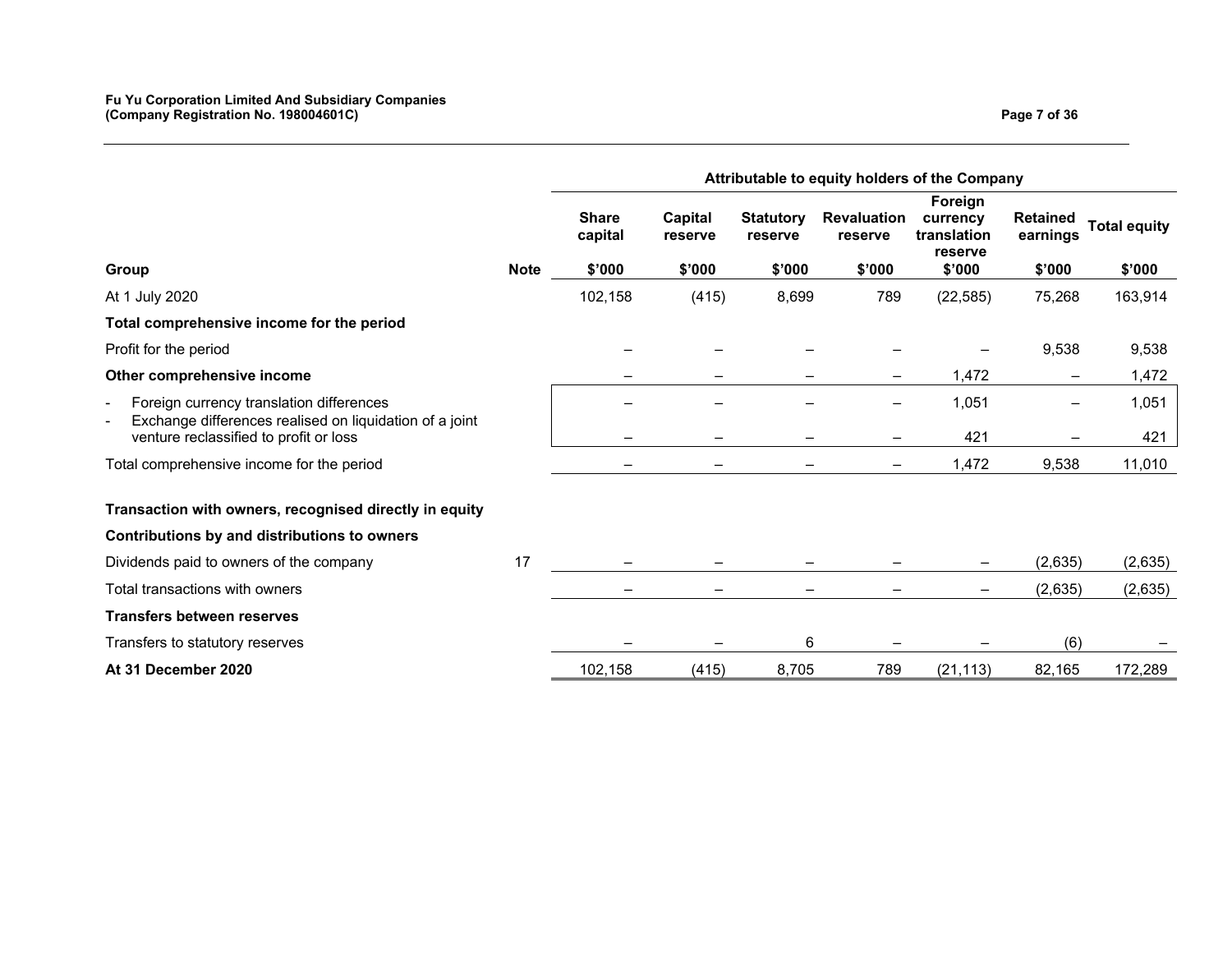**Condensed interim statements of changes in equity For the Twelve Months Ended 31 December 2021 (Group)** 

|                                                                                                                  | Attributable to equity holders of the Company |                                   |                              |                                       |                                         |                                                         |                                       |                               |
|------------------------------------------------------------------------------------------------------------------|-----------------------------------------------|-----------------------------------|------------------------------|---------------------------------------|-----------------------------------------|---------------------------------------------------------|---------------------------------------|-------------------------------|
|                                                                                                                  | <b>Note</b>                                   | <b>Share</b><br>capital<br>\$'000 | Capital<br>reserve<br>\$'000 | <b>Statutory</b><br>reserve<br>\$'000 | <b>Revaluation</b><br>reserve<br>\$'000 | Foreign<br>currency<br>translation<br>reserve<br>\$'000 | <b>Retained</b><br>earnings<br>\$'000 | <b>Total equity</b><br>\$'000 |
| Group                                                                                                            |                                               |                                   |                              |                                       |                                         |                                                         |                                       |                               |
| At 1 January 2021                                                                                                |                                               | 102,158                           | (415)                        | 8,705                                 | 789                                     | (21, 113)                                               | 82,165                                | 172,289                       |
| Total comprehensive income for the year                                                                          |                                               |                                   |                              |                                       |                                         |                                                         |                                       |                               |
| Profit for the year                                                                                              |                                               |                                   |                              |                                       |                                         |                                                         | 17,584                                | 17,584                        |
| Other comprehensive income                                                                                       |                                               |                                   |                              |                                       |                                         | 1,263                                                   | -                                     | 1,263                         |
| Foreign currency translation differences                                                                         |                                               |                                   |                              |                                       |                                         | 1,137                                                   |                                       | 1,137                         |
| Exchange differences realised on liquidation of a<br>$\blacksquare$<br>subsidiary reclassified to profit or loss |                                               |                                   |                              |                                       |                                         | 126                                                     |                                       | 126                           |
| Total comprehensive income for the year                                                                          |                                               |                                   |                              |                                       | $\qquad \qquad \blacksquare$            | 1,263                                                   | 17,584                                | 18,847                        |
| Transaction with owners, recognised directly in equity                                                           |                                               |                                   |                              |                                       |                                         |                                                         |                                       |                               |
| Contributions by and distributions to owners                                                                     |                                               |                                   |                              |                                       |                                         |                                                         |                                       |                               |
| Dividends paid to owners of the company                                                                          | 17                                            |                                   |                              |                                       |                                         |                                                         | (37, 273)                             | (37, 273)                     |
| Total transactions with owners                                                                                   |                                               | -                                 |                              |                                       |                                         |                                                         | (37, 273)                             | (37, 273)                     |
| <b>Transfers between reserves</b>                                                                                |                                               |                                   |                              |                                       |                                         |                                                         |                                       |                               |
| Transfers to statutory reserves                                                                                  |                                               |                                   |                              | 450                                   |                                         |                                                         | (450)                                 |                               |
| At 31 December 2021                                                                                              |                                               | 102,158                           | (415)                        | 9,155                                 | 789                                     | (19, 850)                                               | 62,026                                | 153,863                       |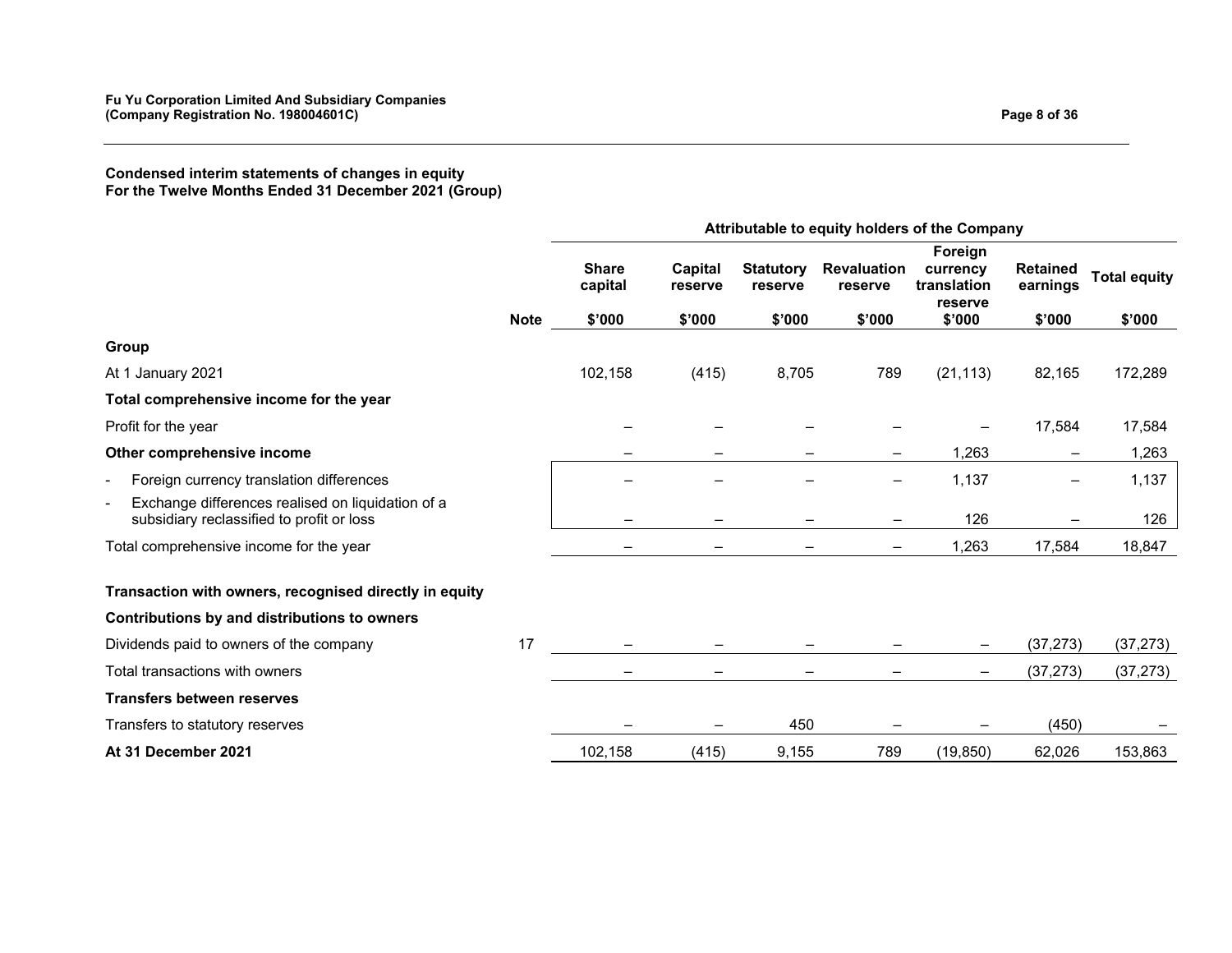|                                                                                                          | Attributable to equity holders of the Company |                                   |                              |                                       |                                         |                                                         |                                       |                               |
|----------------------------------------------------------------------------------------------------------|-----------------------------------------------|-----------------------------------|------------------------------|---------------------------------------|-----------------------------------------|---------------------------------------------------------|---------------------------------------|-------------------------------|
| Group                                                                                                    | <b>Note</b>                                   | <b>Share</b><br>capital<br>\$'000 | Capital<br>reserve<br>\$'000 | <b>Statutory</b><br>reserve<br>\$'000 | <b>Revaluation</b><br>reserve<br>\$'000 | Foreign<br>currency<br>translation<br>reserve<br>\$'000 | <b>Retained</b><br>earnings<br>\$'000 | <b>Total equity</b><br>\$'000 |
| At 1 January 2020                                                                                        |                                               | 102,158                           | (415)                        | 8,490                                 | 789                                     | (23,018)                                                | 75,630                                | 163,634                       |
| Total comprehensive income for the year                                                                  |                                               |                                   |                              |                                       |                                         |                                                         |                                       |                               |
| Profit for the year                                                                                      |                                               |                                   |                              |                                       |                                         |                                                         | 16,915                                | 16,915                        |
| Other comprehensive income                                                                               |                                               |                                   |                              |                                       | —                                       | 1,905                                                   | $\qquad \qquad -$                     | 1,905                         |
| Foreign currency translation differences<br>-<br>Exchange differences realised on liquidation of a joint |                                               |                                   |                              |                                       |                                         | 1,484                                                   |                                       | 1,484                         |
| venture reclassified to profit or loss                                                                   |                                               | -                                 |                              |                                       |                                         | 421                                                     |                                       | 421                           |
| Total comprehensive income for the year                                                                  |                                               |                                   |                              |                                       |                                         | 1,905                                                   | 16,915                                | 18,820                        |
| Transaction with owners, recognised directly in equity                                                   |                                               |                                   |                              |                                       |                                         |                                                         |                                       |                               |
| Contributions by and distributions to owners                                                             |                                               |                                   |                              |                                       |                                         |                                                         |                                       |                               |
| Dividends paid to owners of the company                                                                  | 17                                            |                                   |                              |                                       |                                         |                                                         | (10, 165)                             | (10, 165)                     |
| Total transactions with owners                                                                           |                                               | -                                 |                              |                                       |                                         | —                                                       | (10, 165)                             | (10, 165)                     |
| <b>Transfers between reserves</b>                                                                        |                                               |                                   |                              |                                       |                                         |                                                         |                                       |                               |
| Transfers to statutory reserves                                                                          |                                               |                                   |                              | 215                                   |                                         |                                                         | (215)                                 |                               |
| At 31 December 2020                                                                                      |                                               | 102,158                           | (415)                        | 8,705                                 | 789                                     | (21, 113)                                               | 82,165                                | 172,289                       |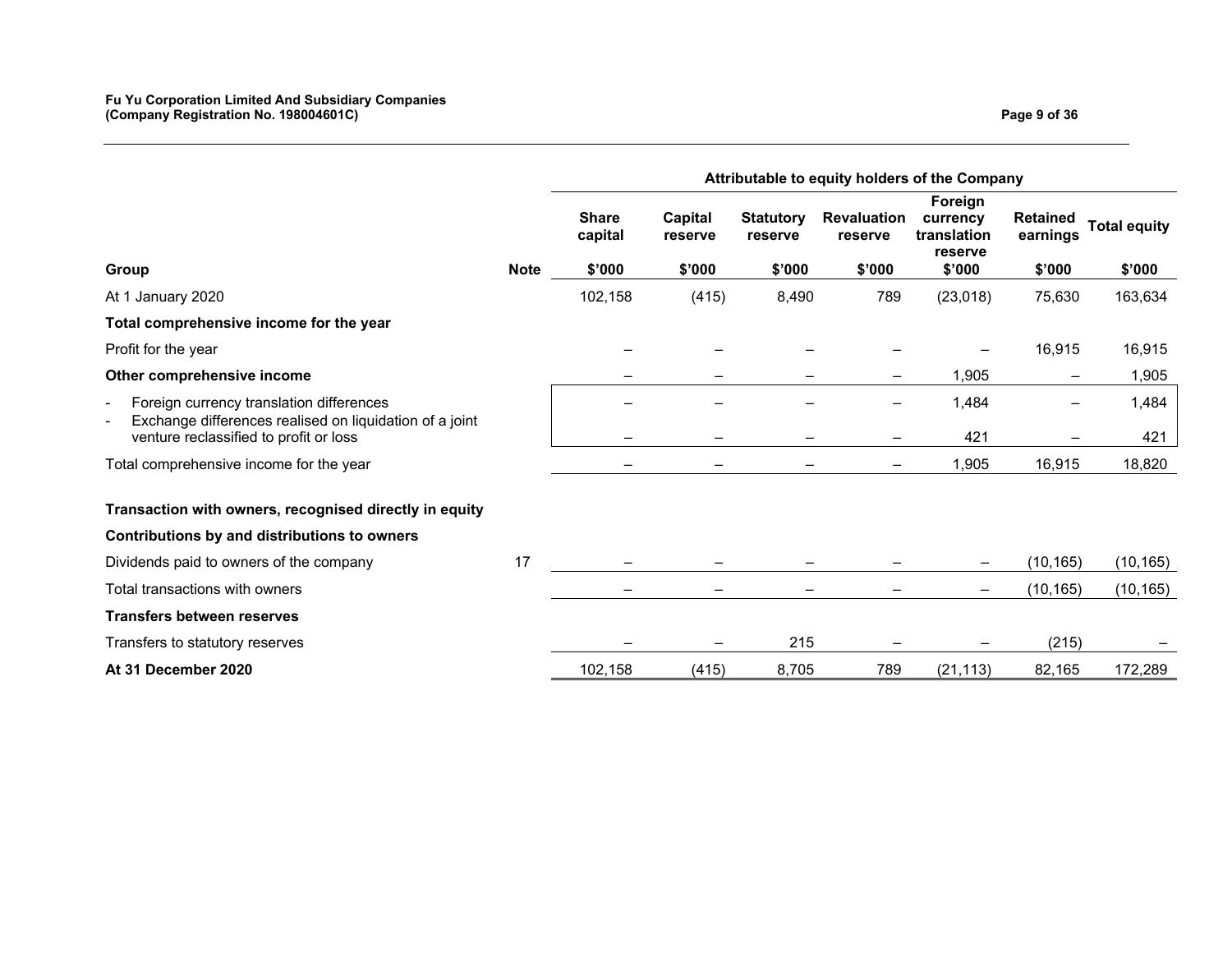|                                                                                                        |             | Share capital | <b>Revaluation</b><br>reserve | Merger reserve    | <b>Retained</b><br>earnings | <b>Total equity</b> |
|--------------------------------------------------------------------------------------------------------|-------------|---------------|-------------------------------|-------------------|-----------------------------|---------------------|
|                                                                                                        | <b>Note</b> | \$'000        | \$'000                        | \$'000            | \$'000                      | \$'000              |
| Company                                                                                                |             |               |                               |                   |                             |                     |
| At 1 July 2021<br>Total comprehensive income for the period                                            |             | 102,158       | 789                           | (1, 425)          | 33,170                      | 134,692             |
| Profit for the period                                                                                  |             |               | $\overline{\phantom{m}}$      | —                 | 21,178                      | 21,178              |
| Total comprehensive income for the period                                                              |             |               | $\overline{\phantom{0}}$      |                   | 21,178                      | 21,178              |
| Transaction with owners, recognised directly in equity<br>Contributions by and distributions to owners |             |               |                               |                   |                             |                     |
| Dividends paid to owners of the company                                                                | 17          |               |                               | —                 | (27, 861)                   | (27, 861)           |
| Total transactions with owners                                                                         |             |               |                               |                   | (27, 861)                   | (27, 861)           |
| At 31 December 2021                                                                                    |             | 102,158       | 789                           | (1, 425)          | 26,487                      | 128,009             |
|                                                                                                        |             | Share capital | <b>Revaluation</b><br>reserve | Merger reserve    | <b>Retained</b><br>earnings | <b>Total equity</b> |
|                                                                                                        |             | \$'000        | \$'000                        | \$'000            | \$'000                      | \$'000              |
| At 1 July 2020<br>Total comprehensive income for the period                                            |             | 102,158       | 789                           | (1, 425)          | 14,786                      | 116,308             |
| Profit for the period                                                                                  |             |               |                               |                   | 14,955                      | 14,955              |
| Total comprehensive income for the period                                                              |             |               | $\overline{\phantom{0}}$      |                   | 14,955                      | 14,955              |
| Transaction with owners, recognised directly in equity<br>Contributions by and distributions to owners |             |               |                               |                   |                             |                     |
| Dividends paid to owners of the company                                                                | 17          |               |                               | -                 | (2,635)                     | (2,635)             |
| Total transactions with owners                                                                         |             |               | $\qquad \qquad -$             | $\qquad \qquad -$ | (2,635)                     | (2,635)             |
| At 31 December 2020                                                                                    |             | 102,158       | 789                           | (1, 425)          | 27,106                      | 128,628             |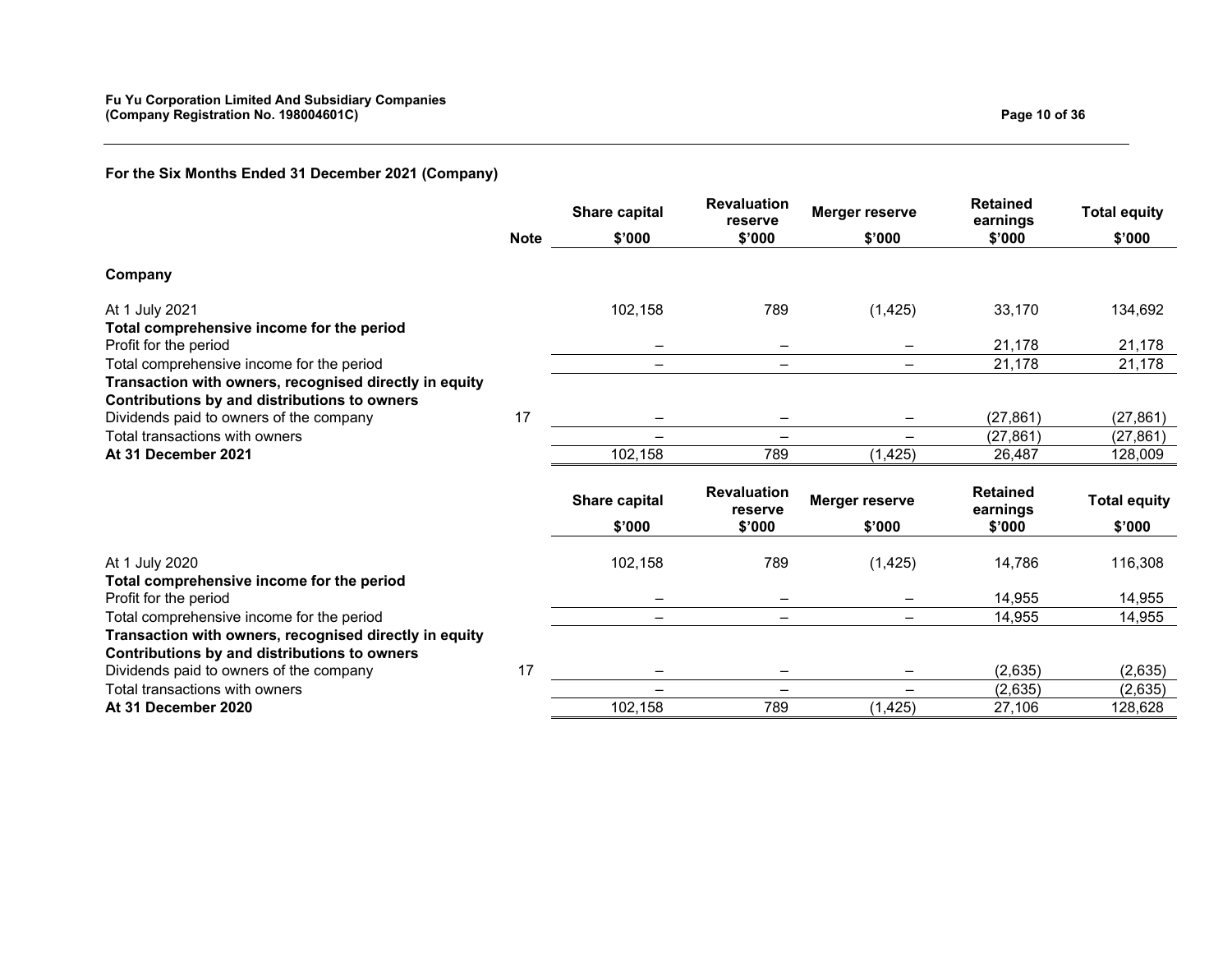# **For the Twelve Months Ended 31 December 2021 (Company)**

|                                                                                                        |             | <b>Share capital</b> | <b>Revaluation</b><br>reserve | Merger reserve           | <b>Retained</b><br>earnings | <b>Total equity</b> |
|--------------------------------------------------------------------------------------------------------|-------------|----------------------|-------------------------------|--------------------------|-----------------------------|---------------------|
|                                                                                                        | <b>Note</b> | \$'000               | \$'000                        | \$'000                   | \$'000                      | \$'000              |
| Company                                                                                                |             |                      |                               |                          |                             |                     |
| At 1 January 2021<br>Total comprehensive income for the year                                           |             | 102,158              | 789                           | (1, 425)                 | 27,106                      | 128,628             |
| Profit for the year                                                                                    |             |                      |                               |                          | 36,654                      | 36,654              |
| Total comprehensive income for the year                                                                |             |                      |                               |                          | 36,654                      | 36,654              |
| Transaction with owners, recognised directly in equity<br>Contributions by and distributions to owners |             |                      |                               |                          |                             |                     |
| Dividends paid to owners of the company                                                                | 17          |                      |                               |                          | (37, 273)                   | (37, 273)           |
| Total transactions with owners                                                                         |             |                      |                               | $\overline{\phantom{m}}$ | (37, 273)                   | (37, 273)           |
| At 31 December 2021                                                                                    |             | 102,158              | 789                           | (1, 425)                 | 26,487                      | 128,009             |
|                                                                                                        |             | <b>Share capital</b> | <b>Revaluation</b><br>reserve | Merger reserve           | <b>Retained</b><br>earnings | <b>Total equity</b> |
|                                                                                                        |             | \$'000               | \$'000                        | \$'000                   | \$'000                      | \$'000              |
| At 1 January 2020<br>Total comprehensive income for the year                                           |             | 102,158              | 789                           | (1, 425)                 | 15,053                      | 116,575             |
| Profit for the year                                                                                    |             |                      |                               |                          | 22,218                      | 22,218              |
| Total comprehensive income for the year                                                                |             |                      |                               |                          | 22,218                      | 22,218              |
| Transaction with owners, recognised directly in equity<br>Contributions by and distributions to owners |             |                      |                               |                          |                             |                     |
| Dividends paid to owners of the company                                                                | 17          |                      | $\qquad \qquad -$             | $\overline{\phantom{m}}$ | (10, 165)                   | (10, 165)           |
| Total transactions with owners                                                                         |             |                      |                               | $\overline{\phantom{m}}$ | (10, 165)                   | (10, 165)           |
| At 31 December 2020                                                                                    |             | 102,158              | 789                           | (1, 425)                 | 27,106                      | 128,628             |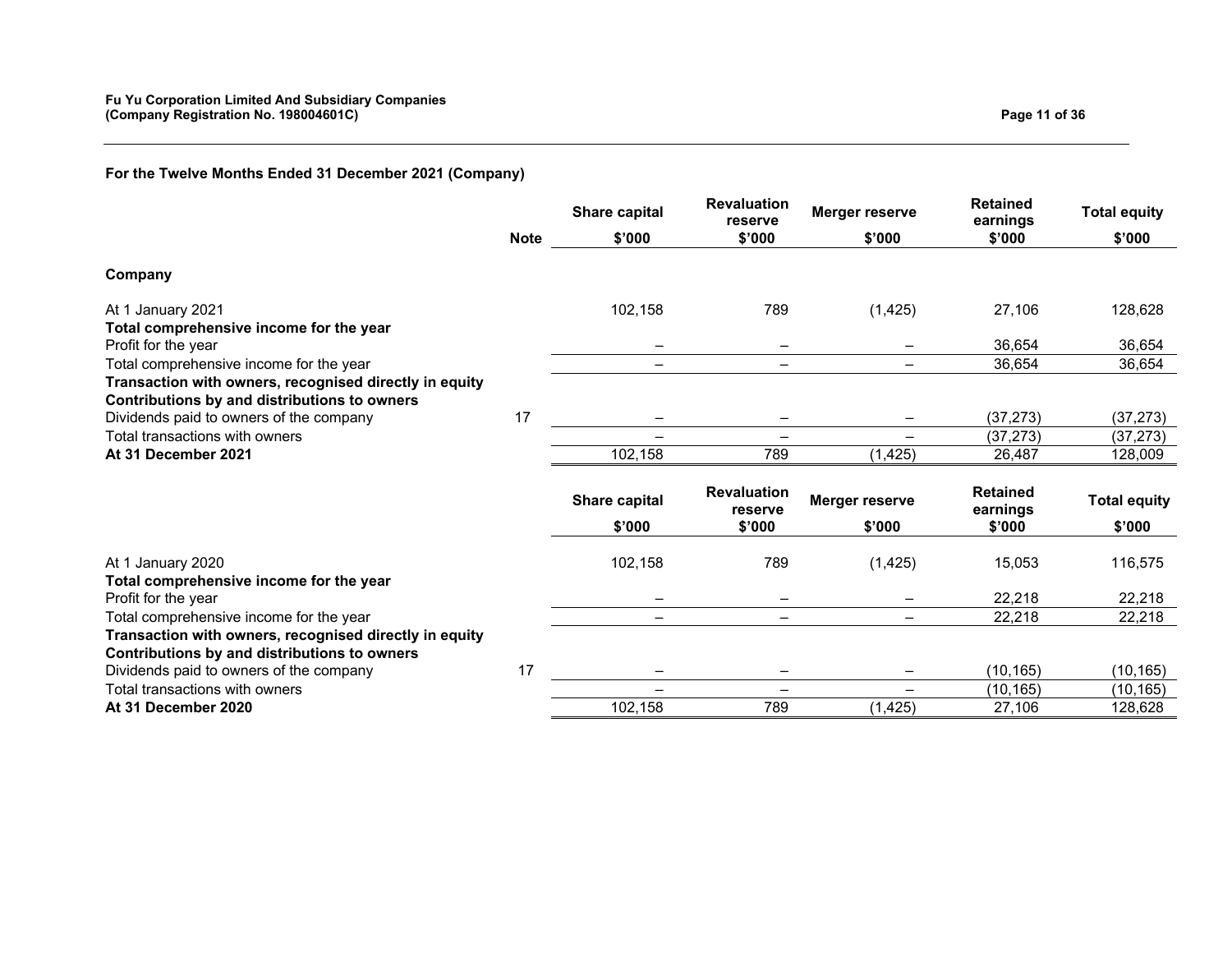#### **D Condensed interim consolidation statement of cash flows For the Six Months and Twelve Months Ended 31 December 2021**

|                                                                          |             | Group               |                  |                      |                |  |  |
|--------------------------------------------------------------------------|-------------|---------------------|------------------|----------------------|----------------|--|--|
|                                                                          | <b>Note</b> | <b>Six Months</b>   |                  | <b>Twelve Months</b> |                |  |  |
|                                                                          |             | <b>Ended 31 Dec</b> |                  | <b>Ended 31 Dec</b>  |                |  |  |
|                                                                          |             | 2021                | 2020             | 2021                 | 2020           |  |  |
|                                                                          |             | \$'000              | \$'000           | \$'000               | \$'000         |  |  |
| Cash flows from operating activities                                     |             |                     |                  |                      |                |  |  |
| Profit before income tax                                                 |             | 10,632              | 10,675           | 21,241               | 19,602         |  |  |
| <b>Adjustments for:</b>                                                  |             |                     |                  |                      |                |  |  |
| Depreciation of property, plant and equipment<br>and investment property |             | 3,949               | 4,218            | 7,784                | 9,418          |  |  |
| Loss on liquidation of a subsidiary                                      |             |                     |                  | 108                  |                |  |  |
| Finance costs                                                            |             | 157                 | 149              | 296                  | 325            |  |  |
| Interest income                                                          |             | (195)               | (374)            | (487)                | (1,029)        |  |  |
| Gain on disposal of property, plant and                                  |             |                     |                  |                      |                |  |  |
| equipment                                                                |             | (375)               | (1,529)          | (701)                | (1,672)        |  |  |
| Property, plant and equipment written off                                |             |                     | 89               | 2                    | 264            |  |  |
| Share of loss of joint venture (net of tax)                              |             |                     | 15               |                      | 26             |  |  |
| Unrealised foreign exchange gain                                         |             | (187)               | (425)            | (559)                | (436)          |  |  |
|                                                                          |             | 13,981              | 12,818           | 27,684               | 26,498         |  |  |
| <b>Changes in working capital:</b>                                       |             |                     |                  |                      |                |  |  |
| Inventories                                                              |             | (1, 447)            | 3,116            | (3, 585)             | 3,501          |  |  |
| Trade and other receivables                                              |             | 2,013               | 2,127            | 6,181                | 10,415         |  |  |
| Contract assets                                                          |             | (179)               | (173)            | 44                   | 43             |  |  |
| Trade and other payables                                                 |             | 2,565               | (308)            | (4,316)              | (4,601)        |  |  |
| <b>Contract liabilities</b>                                              |             | 128                 | (219)            | 165                  | (351)          |  |  |
| Cash restricted-in-use                                                   |             | (10,095)            |                  | (10, 095)            |                |  |  |
| Cash generated from operating activities                                 |             | 6,966               | 17,361           | 16,078               | 35,505         |  |  |
| Tax paid                                                                 |             | (1,948)             | (1,900)          | (3, 487)             | (2,826)        |  |  |
| Net cash from operating activities                                       |             | 5,018               | 15,461           | 12,591               | 32,679         |  |  |
|                                                                          |             |                     |                  |                      |                |  |  |
| Cash flows from investing activities                                     |             |                     |                  |                      |                |  |  |
| Acquisition of subsidiary, net of cash<br>Interest income received       | 18          | (1, 772)<br>195     |                  | (1, 772)<br>487      |                |  |  |
|                                                                          |             |                     | 374              |                      | 1,029          |  |  |
| Proceeds from disposal of property, plant and<br>equipment               |             | 351                 |                  | 874                  | 1,956          |  |  |
| Purchase of property, plant and equipment                                |             | (7, 932)            | 1,548<br>(2,765) | (13, 226)            | (6, 116)       |  |  |
| Proceeds from liquidation of joint venture                               |             |                     | 470              |                      |                |  |  |
| Net cash used in investing activities                                    |             | (9, 158)            | (373)            | (13, 637)            | 470<br>(2,661) |  |  |
|                                                                          |             |                     |                  |                      |                |  |  |
| <b>Cash flows from financing activities</b>                              |             |                     |                  |                      |                |  |  |
| Repayment of lease liabilities                                           | 10          | (602)               | (767)            | (1,055)              | (2,535)        |  |  |
| Proceeds from unsecured bank loans                                       | 10          | 5,680               |                  | 5,680                |                |  |  |
| Finance costs paid                                                       | 10          | (14)                |                  | (14)                 |                |  |  |
| Dividends paid to owners of the Company                                  | 17          | (27, 861)           | (10, 165)        | (37, 273)            | (10, 165)      |  |  |
| Deposits (pledged)/discharged                                            |             | (7)                 | 3,341            | (8)                  | 3,299          |  |  |
| Net cash used in financing activities                                    |             | (22, 804)           | (7, 591)         | (32, 670)            | (9,401)        |  |  |
| Net (decrease)/increase in cash and cash                                 |             |                     |                  |                      |                |  |  |
| equivalents                                                              |             | (26, 944)           | 7,497            | (33, 716)            | 20,617         |  |  |
| Cash and cash equivalents at beginning of                                |             |                     |                  |                      |                |  |  |
| financial period/year                                                    |             | 100,079             | 98,190           | 106,485              | 85,068         |  |  |
| Effect of exchange rate fluctuations on cash held                        |             | 634                 | 798              | 1,000                | 800            |  |  |
| Cash and cash equivalents at end of                                      |             |                     |                  |                      |                |  |  |
| financial period/year                                                    |             | 73,769              | 106,485          | 73,769               | 106,485        |  |  |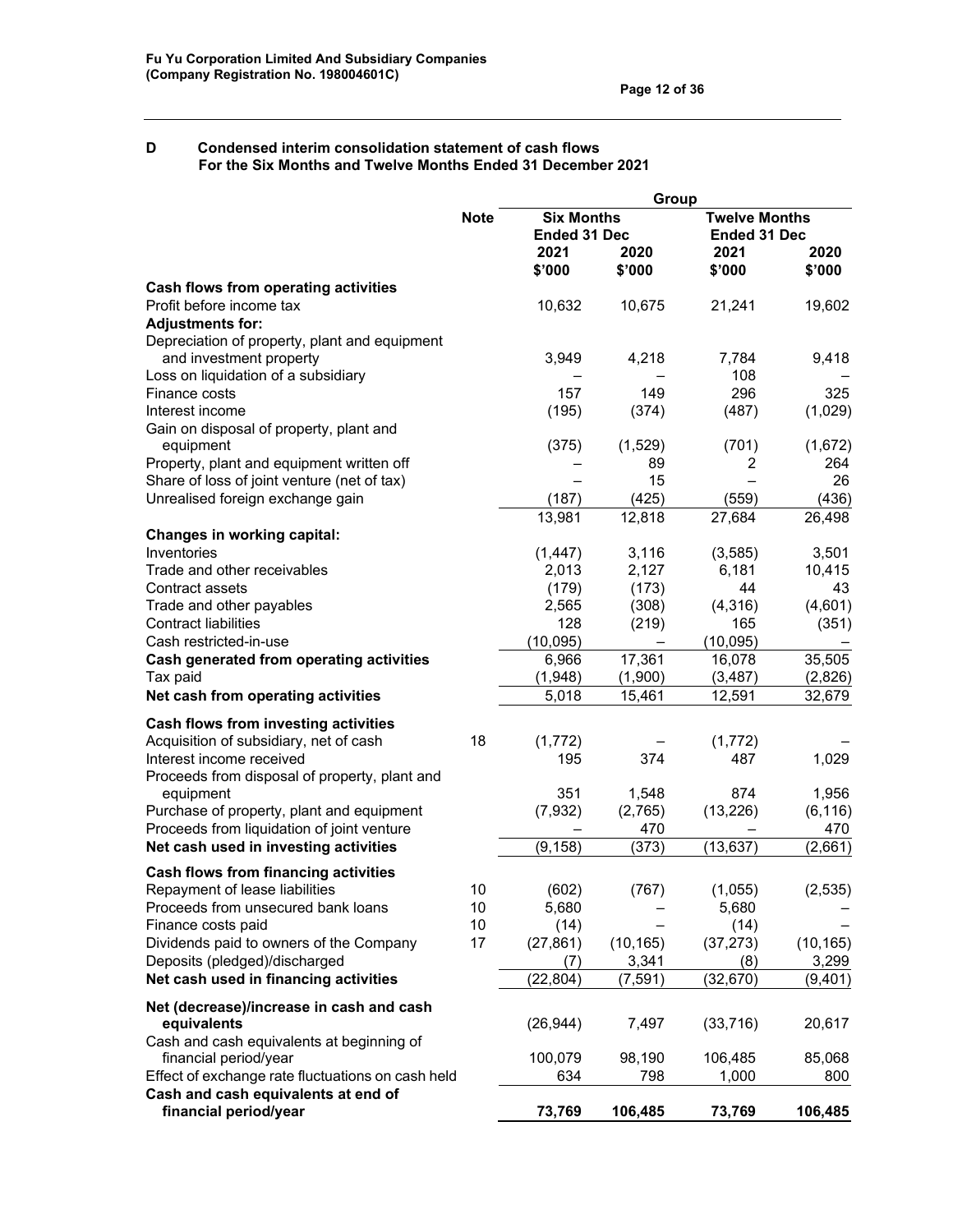## **E Selected notes to the condensed interim financial statements**

#### **1. Corporate Information**

Fu Yu Corporation Limited (the Company) is incorporated and domiciled in Singapore and whose shares are publicly traded on the Mainboard of the Singapore Exchange.

These condensed interim financial statements as at and for the six months and twelve months ended 31 December 2021 comprise the Company and its subsidiaries (collectively, the Group).

 The principal activities of the Company are those of manufacturing and sub-assembly of precision plastic parts and components, fabrication of precision moulds and dies and investment holding. The principal activities of the Company's subsidiaries consist of manufacturing and sub-assembly of precision plastic parts and components, fabrication of precision moulds and dies, trading, provision of management services and investment holding. During the year, the Group acquired 100% of the ordinary shares Fu Yu Supply Chain Solutions Pte Ltd ("FYSCS") (formerly known as Avantgarde Enterprise Pte Ltd). FYSCS is engaged in the business in providing supply chain management services for commodity raw materials.

The condensed interim financial statements relate to the Company and its subsidiaries.

#### **2. Basis of Preparation**

#### **2.1. Statement of compliance**

The condensed interim financial statements for the six months and twelve months ended 31 December 2021 have been prepared in accordance with SFRS(I) 1-34 *Interim Financial Reporting* issued by the Accounting Standards Council Singapore. The condensed interim financial statements do not include all the information required for a complete set of financial statements. However, selected explanatory notes are included to explain events and transactions that are significant to an understanding of the changes in the Group's financial position and performance of the Group since the last annual financial statements for the year ended 31 December 2020.

The accounting policies adopted are consistent with those of the previous financial year which were prepared in accordance with SFRS(I)s, except for the adoption of new and amended standards as set out in Note 2.5.

## **2.2. Basis of measurement**

The condensed interim financial statements have been prepared on the historical cost basis except for certain financial assets and liabilities which are measured at fair value or amortised cost.

#### **2.3. Functional and presentation currency**

The condensed interim financial statements are presented in Singapore dollar which is the Company's functional currency. All financial information presented in Singapore dollars has been rounded to the nearest thousand, unless otherwise stated.

#### **2.4. Use of judgements and estimates**

The preparation of the condensed interim financial statements in conformity with SFRS(I) requires management to make judgements, estimates and assumptions that affect the application of accounting policies and the reported amounts of assets, liabilities, income and expense. Actual results may differ from these estimates.

The significant judgements made by management in applying the Group's accounting policies and the key sources of estimation uncertainty were the same as those that applied to the consolidated financial statements as at and for the year ended 31 December 2020.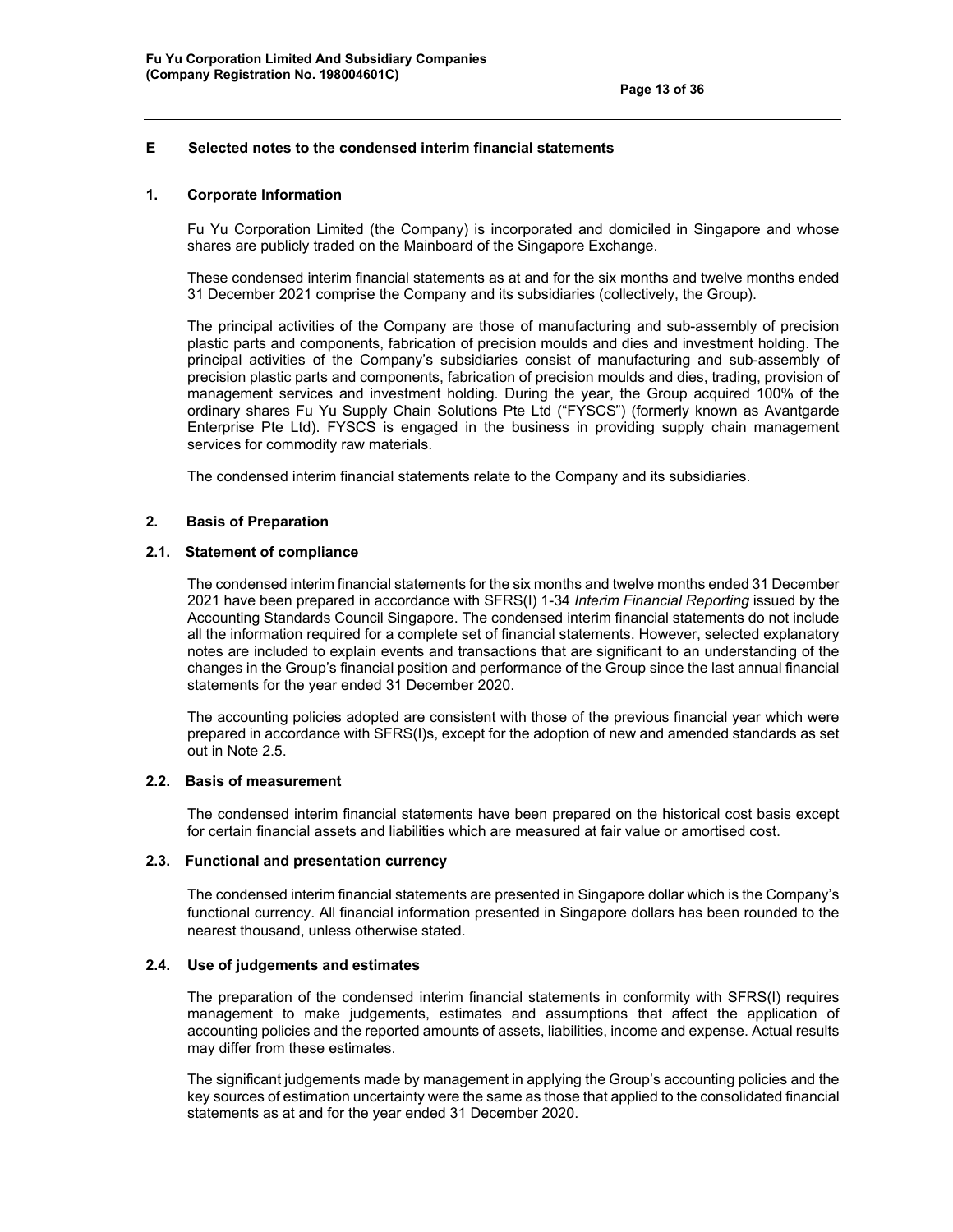Estimates and underlying assumptions are reviewed on an ongoing basis. Revisions to accounting estimates are recognised in the period in which the estimates are revised and in any future periods affected.

Information about critical judgements in applying accounting policies that have the most significant effect on the amounts recognised in the condensed interim financial statements is included in the following note:

- Note  $5$  impairment test of goodwill: key assumptions underlying recoverable amounts
- Note 6 and 7 recoverability of investments in and amounts due from subsidiaries
- Note 7 measurement of expected credit losses (ECL) allowance for trade and other receivables, and contract assets
- Note  $18 -$  exquisition of subsidiary: fair value of the consideration transferred (including contingent consideration) and fair value of the assets acquired and liabilities assumed, measured on a provisional basis

Information about assumptions and estimation uncertainties that have a significant risk of resulting in a material adjustment to the carrying amounts of assets and liabilities within the next interim period are included in the following note:

• Note 4 – classification of investment property

#### **Measurement of fair values**

A number of the Group's accounting policies and disclosures require the measurement of fair values, for both financial and non-financial assets and liabilities.

When measuring the fair value of an asset or a liability, the Group uses observable market data as far as possible. Fair values are categorised into different levels in a fair value hierarchy based on the inputs used in the valuation techniques as follows:

- Level 1: quoted prices (unadjusted) in active markets for identical assets or liabilities.
- Level 2: inputs other than quoted prices included in Level 1 that are observable for the asset or liability, either directly (i.e. as prices) or indirectly (i.e. derived from prices).
- Level 3: inputs for the asset or liability that are not based on observable market data (unobservable inputs).

If the inputs used to measure the fair value of an asset or a liability fall into different levels of the fair value hierarchy, then the fair value measurement is categorised in its entirety in the same level of the fair value hierarchy as the lowest level input that is significant to the entire measurement (with Level 3 being the lowest).

Further information about the assumptions made in measuring fair values is included in the following notes:

- Note 15 financial risk management: Accounting classification and fair value
- Note  $18 -$  acquisition of subsidiary

## **2.5. New and amended standards adopted by the Group**

The Group has applied the following SFRS(I)s, amendments to and interpretations of SFRS(I) for the first time for the annual period beginning on 1 January 2021:

- COVID-19-Related Rent Concessions (Amendments to SFRS(I) 16)
- Interest Rate Benchmark Reform Phase 2 (Amendments to SFRS(I) 9, SFRS(I) 1-39 and SFRS(I) 7, SFRS(I) 4 and SFRS(I) 16)

The application of these amendments to standards and interpretations does not have a material effect on the financial statements.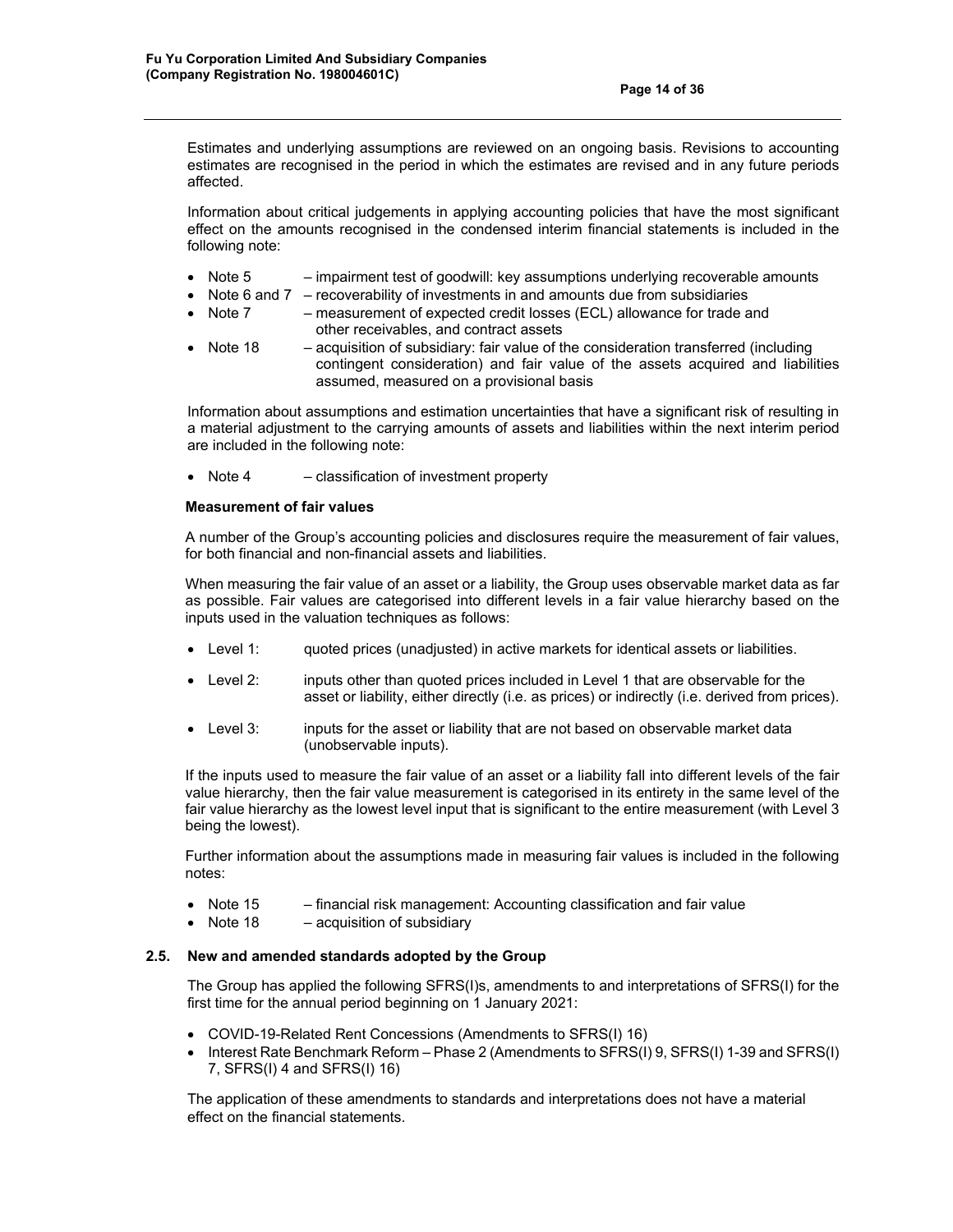### **3. Property, Plant and Equipment**

During the twelve months ended 31 December 2021, the Group acquired assets amounting to \$13,806,000 (31 December 2021: \$6,797,000) of which \$1,072,000 (31 December 2020: \$7,000) relates to right-of-use assets and disposed of assets amounting to \$174,000 (31 December 2020: \$547,000).

#### **4. Investment Properties**

|                                 | Group  |
|---------------------------------|--------|
|                                 | \$'000 |
| Cost                            |        |
| At 1 January 2020               | 10,175 |
| Currency realignment            | (6)    |
| At 31 December 2020             | 10,169 |
| At 1 January 2021               | 10,169 |
| Currency realignment            | (164)  |
| At 31 December 2021             |        |
|                                 | 10,005 |
| <b>Accumulated depreciation</b> |        |
| At 1 January 2020               | 2,320  |
| Depreciation for the year       | 175    |
| Currency realignment            | (1)    |
| At 31 December 2020             | 2,494  |
|                                 |        |
| At 1 January 2021               | 2,494  |
| Depreciation for the period     | 173    |
| Currency realignment            | (41)   |
| At 31 December 2021             | 2,626  |
| <b>Carrying amounts</b>         |        |
| At 1 January 2020               | 7,855  |
| At 31 December 2020             | 7,675  |
| At 31 December 2021             |        |
|                                 | 7,379  |

The buildings are leased to a third party.

The fair value of the investment property (fair value hierarchy of level 3) as at 31 December 2021 amounts to approximately \$9,873,000 (2020: \$9,854,000) and has been determined based on valuations performed by accredited independent valuers with recent experience in the location and category of investment properties being valued. The valuations are based on comparison method and the depreciated replacement cost method. The depreciated replacement cost method makes reference to the cost of replacing the buildings as new and allowing for depreciation. Key unobservable inputs correspond to replacement costs having regard to asset life, physical deterioration, functional and economic obsolescence. The comparison method involves comparing and adopting recent transactions as a yardstick and sale evidences involving other similar properties in the vicinity. The Group has assessed that the best use of its properties does not differ from their current use.

The Group has certain leasehold land held to earn rental income and also for own production or supply of goods and administrative purposes. If a portion of the property cannot be sold or leased out separately under a finance lease, the entire property is classified as investment property only if the portion of the property held for own use is insignificant. Judgement is involved in determining the allocation of investment property and property, plant and equipment.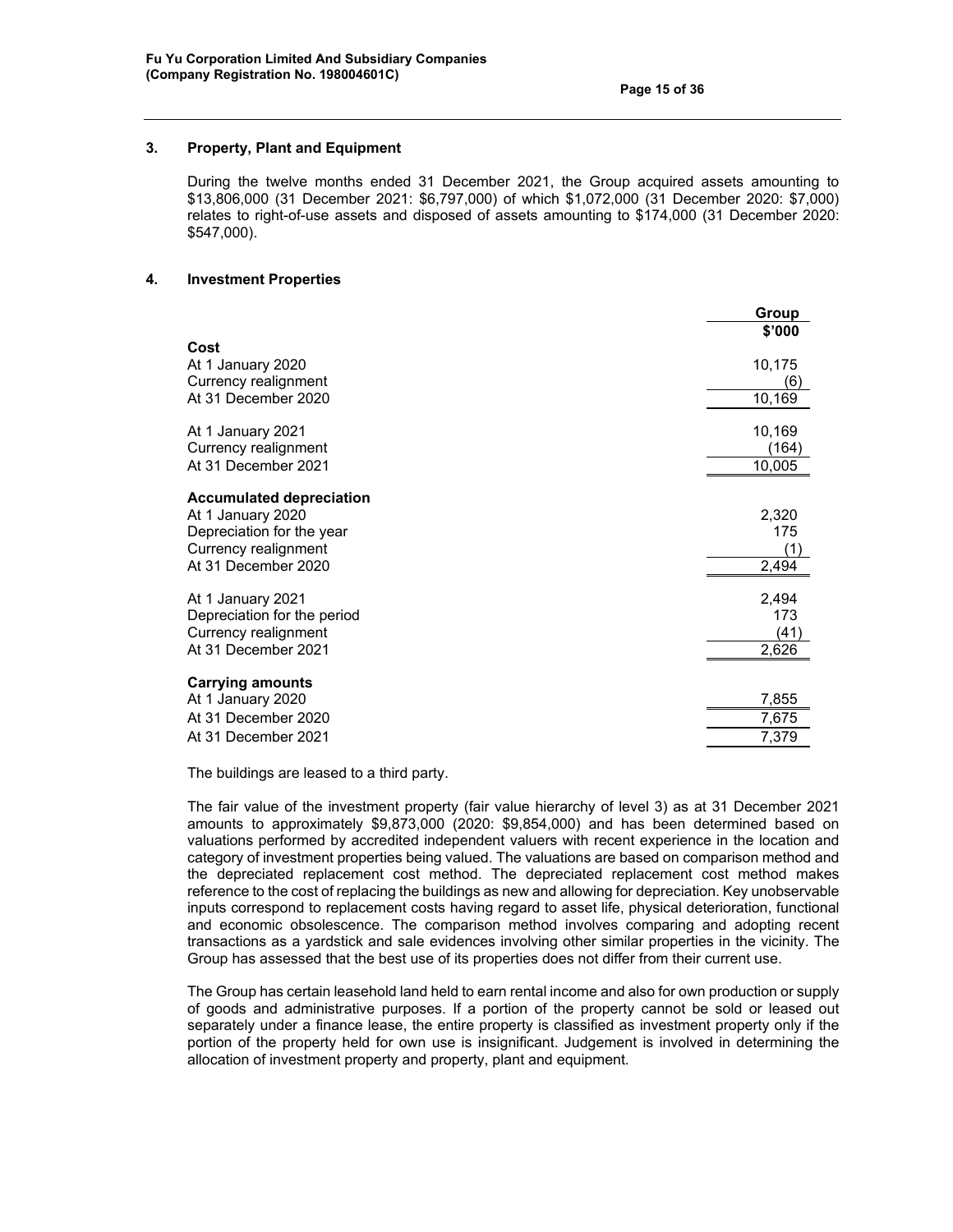#### **5. Goodwill**

|                                          | <b>Note</b> | Group  |
|------------------------------------------|-------------|--------|
|                                          |             | \$'000 |
| Acquisition through business combination | 18          | 5.978  |
| <b>Carrying amounts</b>                  |             |        |
| At 31 December 2021                      |             | 5,978  |
|                                          |             |        |

#### **Impairment assessment**

The recoverable amount has been determined based on the calculation of their value-in-use derived from management's cash flows projections for the Cash Generating Unit (CGU).

Key assumptions used in the estimation of value in use for the CGU were as follows:

|                            | 2021  |
|----------------------------|-------|
| Group                      |       |
| Discount rate              | 9.67% |
| Revenue growth rate        | 5.00% |
| Gross profit margin        | 1.80% |
| Terminal value growth rate | 1.25% |

The recoverable amount of the CGU was estimated to be higher than its carrying amount and no impairment was required.

## **6. Subsidiaries**

|                                              |                 | Company                                    |
|----------------------------------------------|-----------------|--------------------------------------------|
|                                              | As at<br>\$'000 | As at<br>31 Dec 2021 31 Dec 2020<br>\$'000 |
| Equity investments, at cost $*$              | 115.745         | 88,855                                     |
| Forgiveness of amounts due from subsidiaries | 12,802          | 10,072                                     |
|                                              | 128,547         | 98.927                                     |
| Impairment losses                            | (76, 221)       | (77,955)                                   |
|                                              | 52,326          | 20,972                                     |

*# Fu Yu Ventures Pte Ltd, a wholly owned subsidiary was incorporated on 14 June 2021. One of the wholly owned subsidiaries, Fu Yu Trading Limited was liquidated on 11 June 2021.The cost of investment of the liquidated subsidiary was less than \$1,000.* 

#### **Impairment assessment**

One of the subsidiary in China continued to incur operating losses whereas other subsidiaries, whose financial performance had improved, had shown indication that impairment losses which were recognised in prior periods may no longer exist. Accordingly, the Company performed an assessment of the recoverable amount of its investments in subsidiaries. The recoverable amounts of investments in subsidiaries were estimated based on the higher of fair value less cost to sell and value-in-use.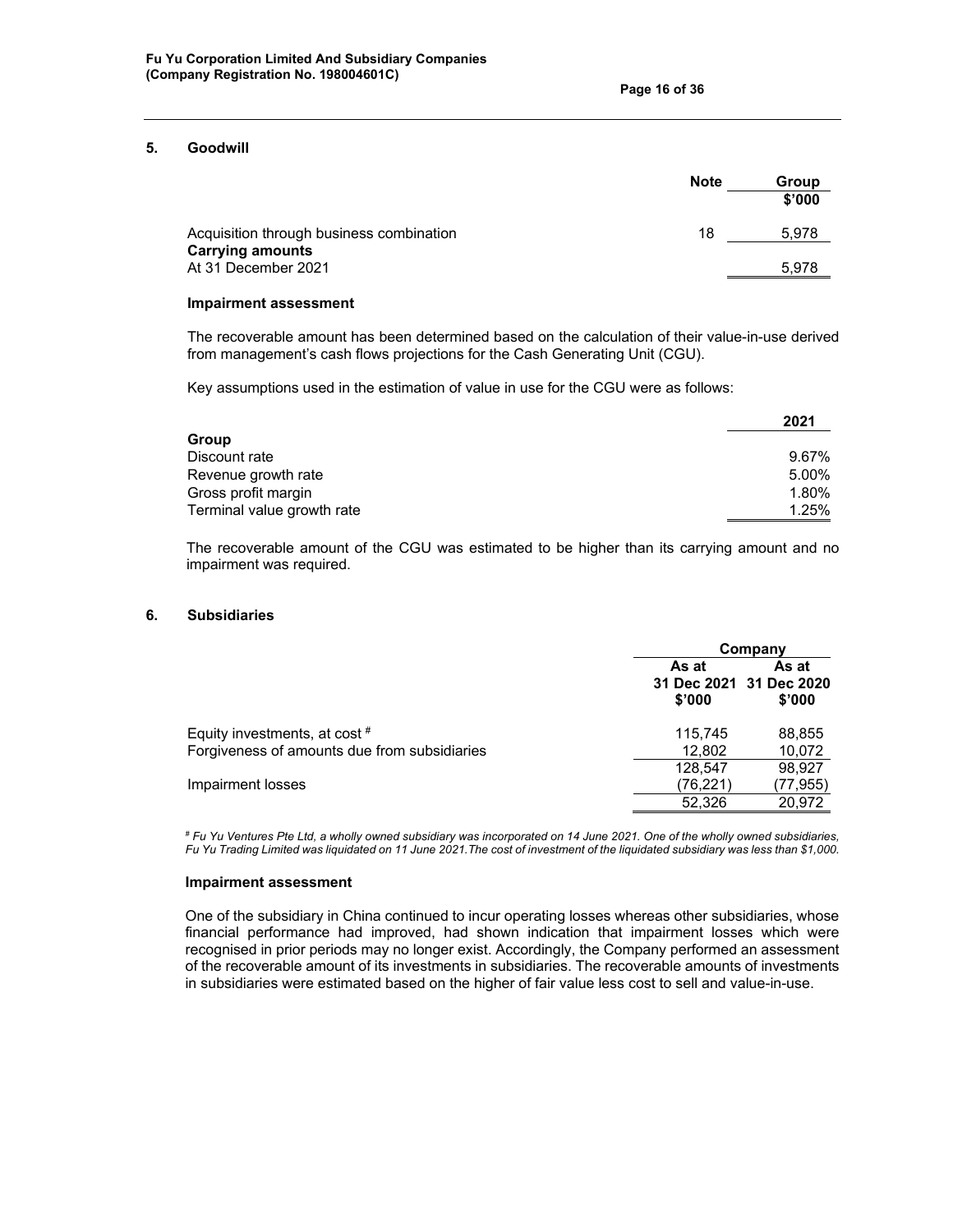In 2021, the Company waived an amount due from a subsidiary of \$2,730,000 and capitalised the waiver of debt as part of the investment in the subsidiary. Management did not expect to recover the waived debt from the subsidiary and recognised an impairment loss of \$2,730,000 on the entire amount.

Based on management's assessment, the Company also recognised a reversal of impairment loss of \$4,464,000 in profit or loss for the year on a subsidiary due to improved financial performance. If any of the subsidiaries is not able to achieve the forecasted results and realise the fair values of the assets and liabilities, the Company would be required to record additional impairment loss.

The movements in the allowance for impairment in respect of investments in subsidiaries during the year are as follows:

|                                  | Company |        |  |
|----------------------------------|---------|--------|--|
|                                  | 2021    | 2020   |  |
|                                  | \$'000  | \$'000 |  |
| At 1 January                     | 77.955  | 78.519 |  |
| Reversal of impairment loss, net | (1.734) | (564)  |  |
| At 31 December                   | 76.221  | 77.955 |  |

# **7. Trade and Other Receivables**

|                                                           | Group                          |                                | Company                        |                                          |
|-----------------------------------------------------------|--------------------------------|--------------------------------|--------------------------------|------------------------------------------|
|                                                           | As at<br>31 Dec 2021<br>\$'000 | As at<br>31 Dec 2020<br>\$'000 | As at<br>31 Dec 2021<br>\$'000 | As at<br>31<br><b>Dec 2020</b><br>\$'000 |
| Trade receivables<br>Allowance for impairment of doubtful | 33,068                         | 38,107                         | 10,360                         | 10,663                                   |
| receivables                                               | (3)                            | (43)                           |                                |                                          |
| Net trade receivables                                     | 33,065                         | 38,064                         | 10,360                         | 10,663                                   |
| Other receivables                                         | 157                            | 1,126                          | 27                             | 271                                      |
| Amounts due from subsidiaries                             |                                |                                | 35,097                         | 31,970                                   |
| Deposits                                                  | 329                            | 405                            | 86                             | 8                                        |
|                                                           | 33,551                         | 39,595                         | 45,570                         | 42,912                                   |
| Prepayments                                               | 431                            | 517                            | 132                            | 92                                       |
| Advances to suppliers                                     | 1,760                          | 908                            | 447                            | 210                                      |
|                                                           | 35,742                         | 41,020                         | 46.149                         | 43,214                                   |
|                                                           |                                |                                |                                |                                          |
| Non-current                                               |                                |                                | 28,338                         | 28,030                                   |
| Current                                                   | 35,742                         | 41,020                         | 17,811                         | 15,184                                   |
|                                                           | 35,742                         | 41,020                         | 46,149                         | 43,214                                   |

# *Expected credit loss ("ECL") assessment*

The Group uses an allowance matrix to measure the ECLs of trade receivables and other receivables and contract assets which comprise a large number of small balances.

Loss rates are estimated based on actual credit loss experience over the past five years. These rates are adjusted to reflect differences between economic conditions during the period over which the historic data has been collected, current conditions and the Group's view of economic conditions over the expected lives of the receivables.

There have been no significant changes to the movement in the allowance for impairment loss in respect of trade and other receivables, and contract assets during the year.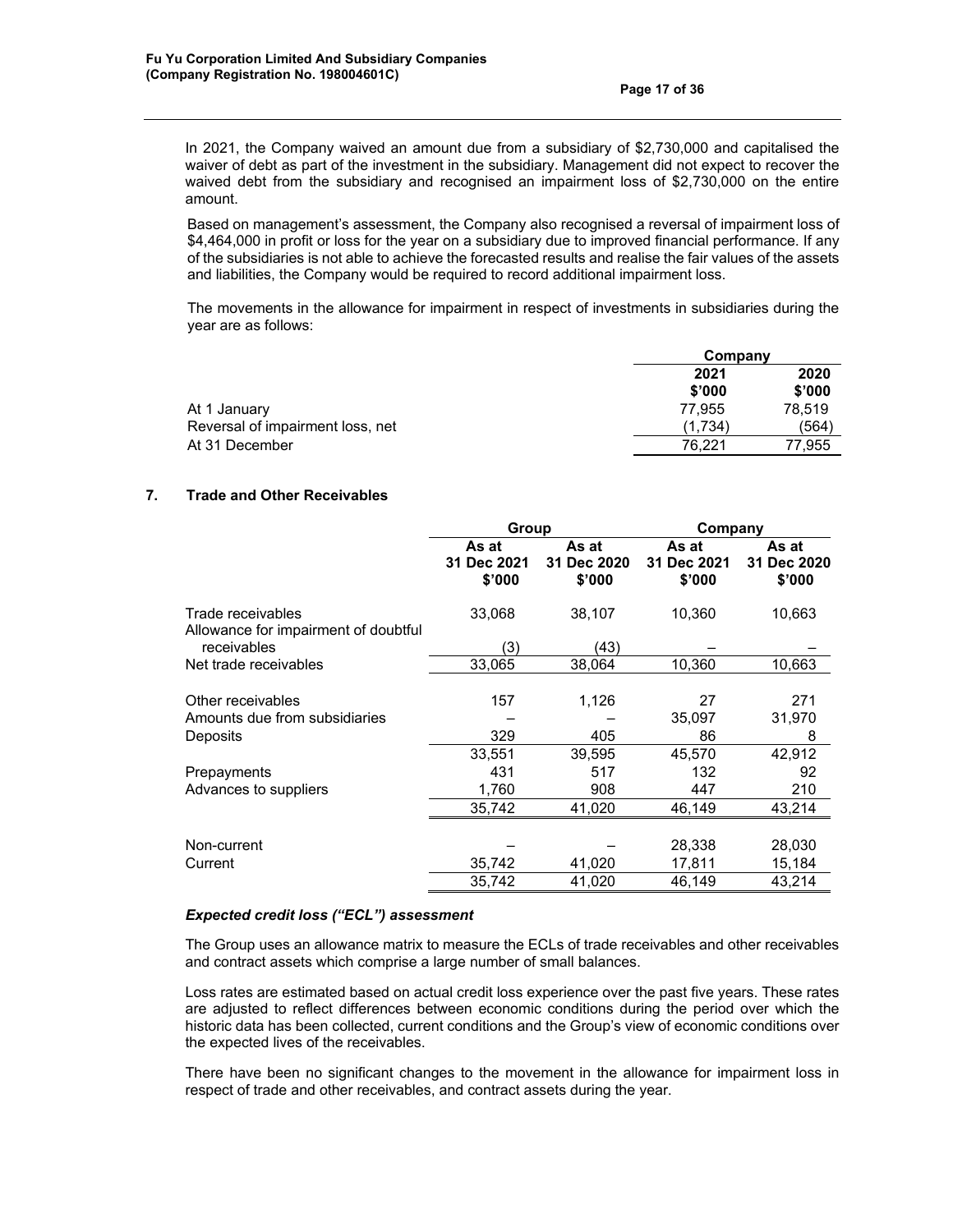#### **8. Cash and bank balances**

| Group           |                 | Company         |                                                 |
|-----------------|-----------------|-----------------|-------------------------------------------------|
| As at<br>\$'000 | As at<br>\$'000 | As at<br>\$'000 | As at<br>\$'000                                 |
| 48.723          | 51,414          | 16,110          | 24,112                                          |
| 35,224          | 55,147          | 3,379           | 35,504                                          |
| 83,947          | 106.561         | 19,489          | 59,616                                          |
| (10, 095)       |                 |                 |                                                 |
| (83)            | (76)            |                 |                                                 |
|                 |                 |                 |                                                 |
|                 | 73.769          | 106.485         | 31 Dec 2021 31 Dec 2020 31 Dec 2021 31 Dec 2020 |

The deposit pledged represents bank balance pledged for bank guarantee purposes in the normal course of business.

Cash restricted-in-use includes S\$4,000,000 earmarked for trade financing and S\$6,095,000 deposits for the unsecured bank loan purposes.

## **9. Share Capital**

|                                                | <b>Group and Company</b> |             |
|------------------------------------------------|--------------------------|-------------|
|                                                | 2020<br>2021             |             |
| Fully paid ordinary shares, with no par value: | No. of shares            |             |
| On issue at 1 January and 31 December          | 752.994.775              | 752,994,775 |
|                                                |                          |             |

The Company did not hold any treasury shares as at 31 December 2021 and 31 December 2020.

The Company's subsidiaries do not hold any shares in the Company as at 31 December 2021 and 31 December 2020.

## **10. Loans and borrowings and lease liabilities**

|                                | Group                          |                                | Company                        |                                |
|--------------------------------|--------------------------------|--------------------------------|--------------------------------|--------------------------------|
|                                | As at<br>31 Dec 2021<br>\$'000 | As at<br>31 Dec 2020<br>\$'000 | As at<br>31 Dec 2021<br>\$'000 | As at<br>31 Dec 2020<br>\$'000 |
| <b>Non-current liabilities</b> |                                |                                |                                |                                |
| Unsecured bank loans           | 2,680                          |                                | 2,680                          |                                |
| Lease liabilities              | 6,670                          | 6.554                          | 5.741                          | 5,284                          |
| <b>Current liabilities</b>     |                                |                                |                                |                                |
| Unsecured bank loans           | 3,000                          |                                | 3,000                          |                                |
| Lease liabilities              | 1,036                          | 589                            | 511                            | 163                            |

# **Terms and debt repayment schedule**

Terms and conditions of outstanding loans and borrowings and lease liabilities are as follows:

|                      |            |                                 |                            | 2021                    |                              |
|----------------------|------------|---------------------------------|----------------------------|-------------------------|------------------------------|
|                      | Currency   | <b>Nominal interest</b><br>rate | <b>Year of</b><br>maturity | Face<br>value<br>\$'000 | Carrying<br>amount<br>\$'000 |
| Group                |            |                                 |                            |                         |                              |
| Unsecured bank loans | SGD        | 1.95%-2.00%                     | 2023                       | 5.680                   | 5,680                        |
| Lease liabilities    | SGD        | 1.60%-5.79%                     | 2024-2044                  | 8.659                   | 6,261                        |
| Lease liabilities    | <b>MYR</b> | 5.45%-6.90%                     | 2022-2024                  | 123                     | 117                          |
| Lease liabilities    | RMB        | 4.75%                           | 2024-2026                  | 1.415                   | 1,328                        |
|                      |            |                                 |                            | 15.877                  | 13.386                       |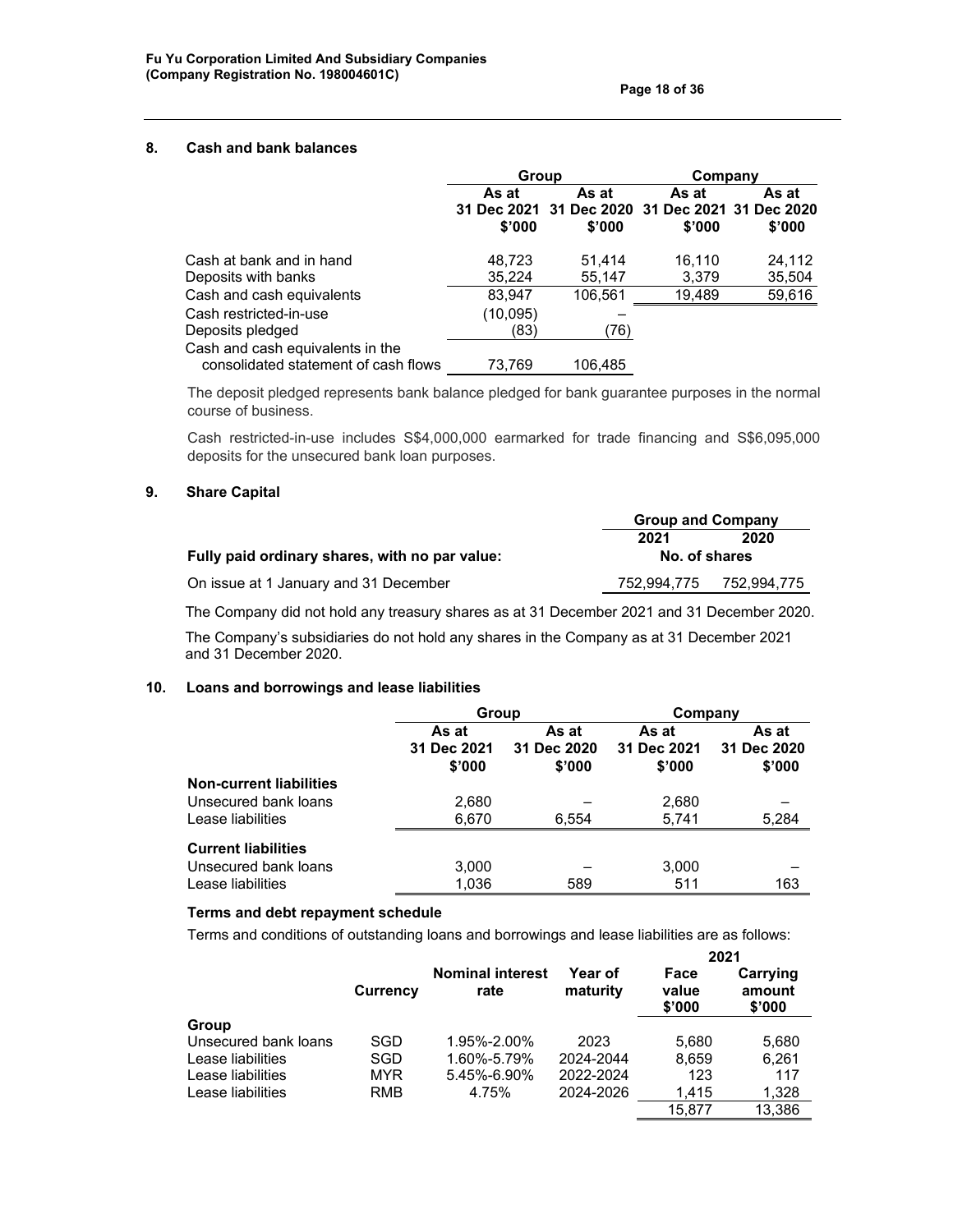|                                                      |                 |                                 |                            | 2021                    |                              |
|------------------------------------------------------|-----------------|---------------------------------|----------------------------|-------------------------|------------------------------|
|                                                      | <b>Currency</b> | <b>Nominal interest</b><br>rate | <b>Year of</b><br>maturity | Face<br>value<br>\$'000 | Carrying<br>amount<br>\$'000 |
| Company<br>Unsecured bank loans<br>Lease liabilities | SGD<br>SGD      | 1.95%-2.00%<br>1.60%-3.91%      | 2023<br>2024-2044          | 5,680<br>8,647          | 5,680<br>6,252               |
|                                                      |                 |                                 |                            | 14,327                  | 11,932                       |
|                                                      |                 |                                 |                            |                         |                              |
|                                                      |                 |                                 |                            |                         | 2020                         |
|                                                      | <b>Currency</b> | <b>Nominal interest</b><br>rate | <b>Year of</b><br>maturity | Face<br>value<br>\$'000 | Carrying<br>amount<br>\$'000 |
| Group                                                |                 |                                 |                            |                         |                              |
| Lease liabilities                                    | SGD             | $3.44\% - 3.91\%$               | 2041-2044                  | 8,009                   | 5,447                        |
| Lease liabilities<br>Lease liabilities               | MYR<br>RMB      | 6.90%-6.95%<br>4.75%            | 2021-2024<br>2021-2024     | 48<br>1,802             | 47<br>1,649                  |

| Company<br>Lease liabilities | SGD | 3.44%-3.91% | 2041-2044 | 8.009 | 5.447 |
|------------------------------|-----|-------------|-----------|-------|-------|
|                              |     |             |           |       |       |

#### **Unsecured bank loans**

The unsecured bank loan is to finance the capital expenditure on the No.9 redevelopment project in Singapore. One of the wholly-owned subsidiaries in China has placed fixed deposits denominated in Chinese Renminbi for an amount equivalent to 105% of the outstanding unsecured bank loan.

## **Intra-group financial guarantee**

In 2021, an intra-group financial guarantee comprises a guarantee given by the Company to a bank in respect of banking credit facilities amounting to S\$3,883,000 granted to the wholly-owned subsidiaries in Malaysia. At the reporting date, the Company has not recognised an ECL provision as the credit facilities have not been utilised. The Company does not consider it probable that a claim will be made against the Company under the guarantee.

# **Reconciliation of movements of loans and borrowings and lease liabilities to cash flows arising from financing activities:**

|                                         | Lease<br><b>liabilities</b><br>S\$'000 | <b>Unsecured</b><br>bank loans<br><b>S\$'000</b> |
|-----------------------------------------|----------------------------------------|--------------------------------------------------|
| Group                                   |                                        |                                                  |
| Balance at 1 January 2021               | 7.143                                  |                                                  |
| Changes in financing cash flows         |                                        |                                                  |
| Proceeds from loan and borrowings       |                                        | 5,680                                            |
| Payment of lease liabilities            | (1,055)                                |                                                  |
| Finance costs paid                      |                                        | (13)                                             |
| Total changes from financing cash flows | (1,056)                                | 5,667                                            |
| Other changes<br>Liability-related      |                                        |                                                  |
| New lease                               | 1,265                                  |                                                  |
| Currency realignment                    | 71                                     |                                                  |
| Interest expense                        | 283                                    | 13                                               |
| Total liability-related other changes   | 1,619                                  | 13                                               |
| Balance at 31 December 2021             | 7,706                                  | 5,680                                            |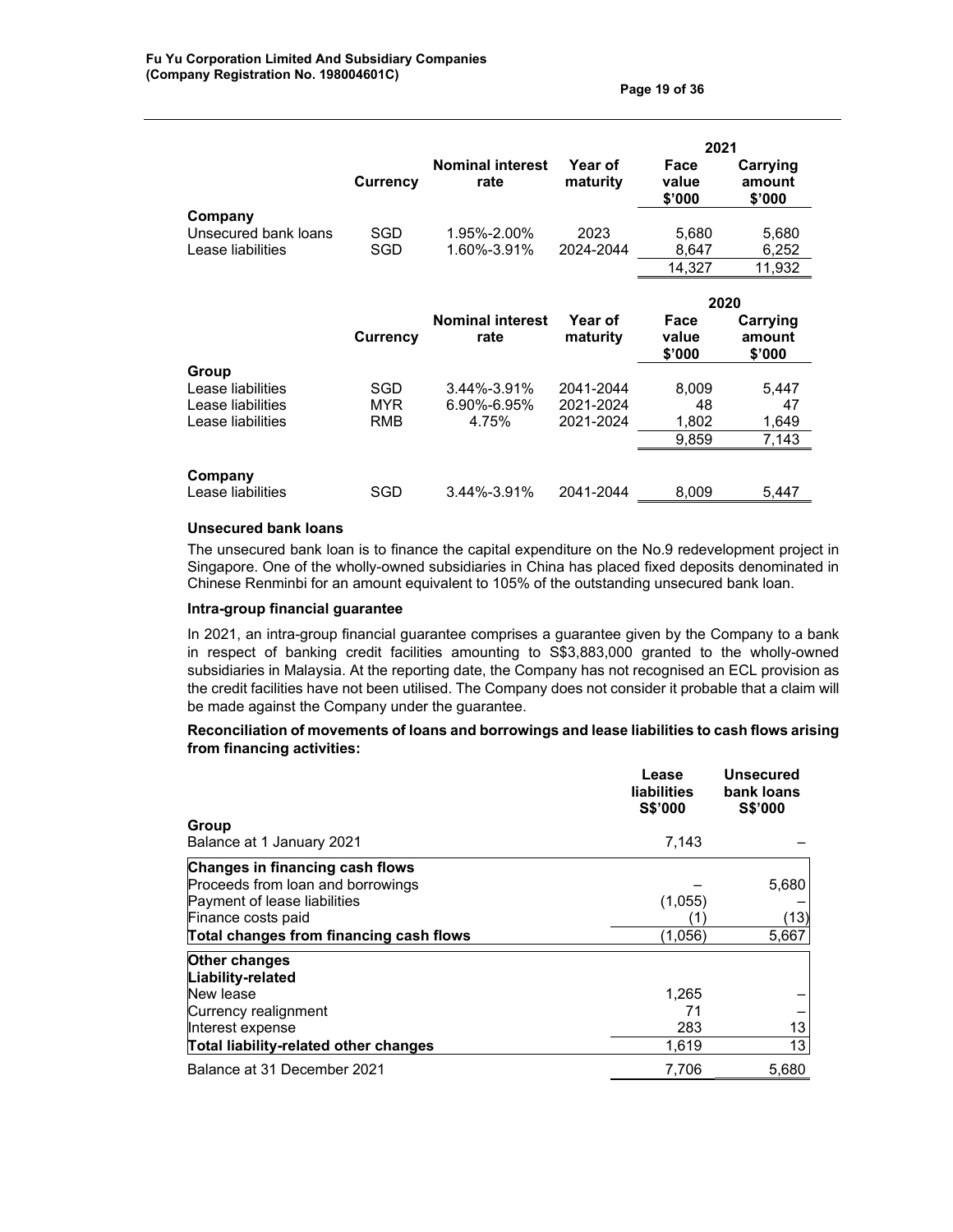#### **11. Revenue**

#### **(i) Disaggregation of revenue**

In the following table, revenue from contracts with customers is disaggregated by primary geographical markets, major products and service lines and timing of revenue recognition. The table also includes a reconciliation of the disaggregated revenue with the Group's reportable segments (see Note 14).

|                                         |                  |                |                |                              |                 |                | Reportable segments                                 |                |                  |                          |                |                |
|-----------------------------------------|------------------|----------------|----------------|------------------------------|-----------------|----------------|-----------------------------------------------------|----------------|------------------|--------------------------|----------------|----------------|
|                                         |                  |                |                | <b>Manufacturing Segment</b> |                 |                |                                                     |                |                  |                          |                |                |
|                                         | <b>Singapore</b> |                | China          |                              | <b>Malaysia</b> |                | <b>Total for</b><br>Manufacturing<br><b>Segment</b> |                | <b>Singapore</b> |                          | Total          |                |
| <b>Six Months</b>                       |                  |                |                |                              |                 |                |                                                     |                |                  |                          |                |                |
| <b>Ended 31 Dec</b>                     | 2021<br>\$'000   | 2020<br>\$'000 | 2021<br>\$'000 | 2020<br>\$'000               | 2021<br>\$'000  | 2020<br>\$'000 | 2021<br>\$'000                                      | 2020<br>\$'000 | 2021<br>\$'000   | 2020<br>\$'000           | 2021<br>\$'000 | 2020<br>\$'000 |
| Group                                   |                  |                |                |                              |                 |                |                                                     |                |                  |                          |                |                |
| Major products/<br>service line         |                  |                |                |                              |                 |                |                                                     |                |                  |                          |                |                |
| Sales of goods                          | 22,455           | 24,157         | 29,320         | 34,402                       | 16,865          | 18,032         | 68,640                                              | 76,591         | 51,850           | -                        | 120,490        | 76,591         |
| Revenue from tooling                    |                  |                |                |                              |                 |                |                                                     |                |                  |                          |                |                |
| contracts                               | 1,796            | 2,504          | 1,596          | 1,252                        | 1,260           | 1,512          | 4,652                                               | 5,268          |                  | -                        | 4,652          | 5,268          |
|                                         | 24,251           | 26,661         | 30,916         | 35,654                       | 18,125          | 19,544         | 73,292                                              | 81,859         | 51,850           | $\overline{\phantom{0}}$ | 125,142        | 81,859         |
| <b>Timing of revenue</b><br>recognition |                  |                |                |                              |                 |                |                                                     |                |                  |                          |                |                |
| Products transferred                    |                  |                |                |                              |                 |                |                                                     |                |                  |                          |                |                |
| at a point in time                      | 22,455           | 24,157         | 29,320         | 34,402                       | 16,865          | 18,032         | 68,640                                              | 76,591         | 51,850           | —                        | 120,490        | 76,591         |
| Services transferred                    |                  |                |                |                              |                 |                |                                                     |                |                  |                          |                |                |
| over time                               | 1,796            | 2,504          | 1,596          | 1,252                        | 1,260           | 1,512          | 4,652                                               | 5,268          |                  | —                        | 4,652          | 5,268          |
|                                         | 24,251           | 26,661         | 30,916         | 35,654                       | 18,125          | 19,544         | 73,292                                              | 81,859         | 51,850           | $\overline{\phantom{0}}$ | 125,142        | 81,859         |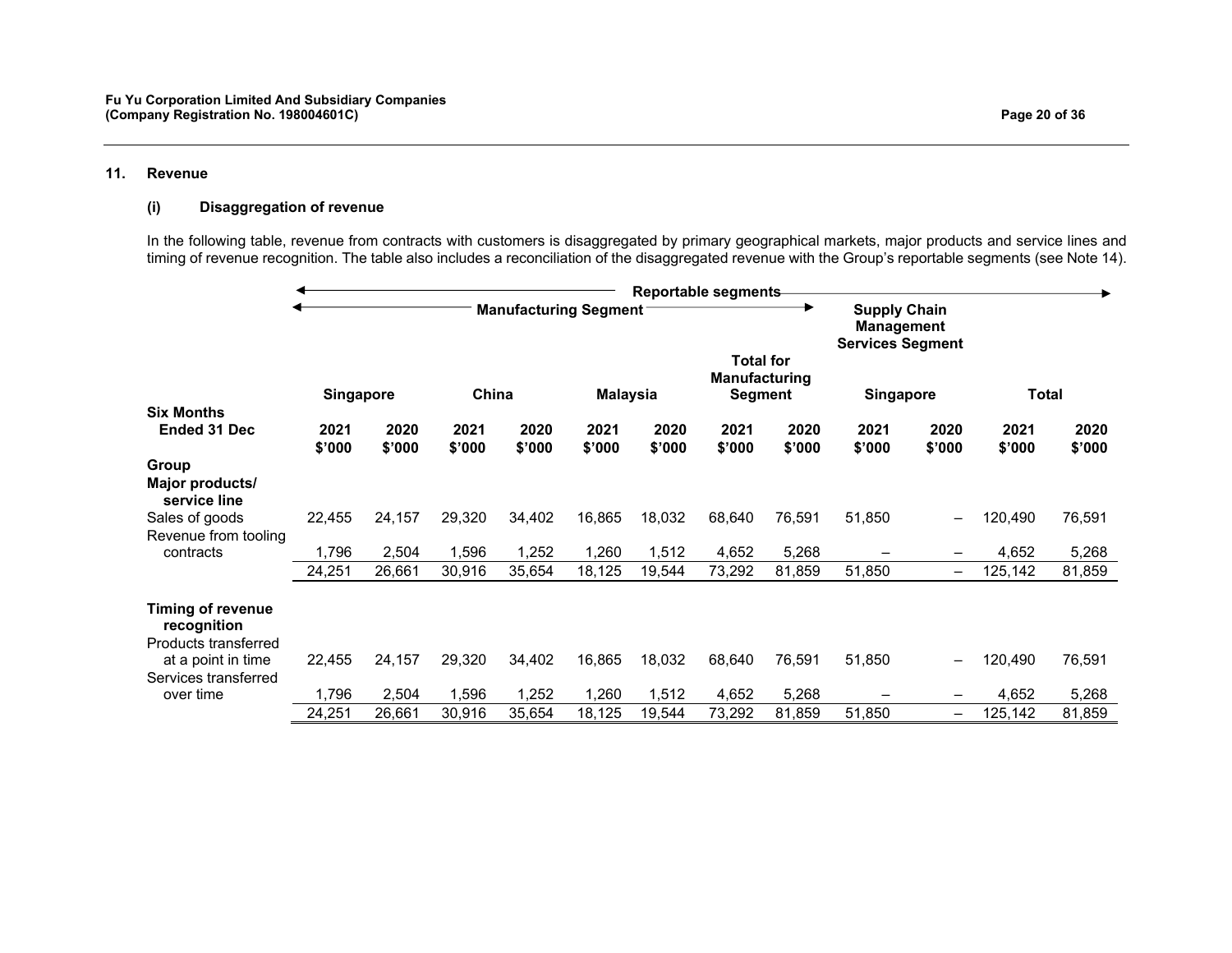|                                                                    |                  |                |                |                              |                 |                | <b>Reportable segments</b> |                                 |                                                              |                |                |                |
|--------------------------------------------------------------------|------------------|----------------|----------------|------------------------------|-----------------|----------------|----------------------------|---------------------------------|--------------------------------------------------------------|----------------|----------------|----------------|
|                                                                    |                  |                |                | <b>Manufacturing Segment</b> |                 |                |                            | <b>Total for</b>                | <b>Supply Chain</b><br>Management<br><b>Services Segment</b> |                |                |                |
|                                                                    | <b>Singapore</b> |                | China          |                              | <b>Malaysia</b> |                |                            | Manufacturing<br><b>Segment</b> | <b>Singapore</b>                                             |                |                | Total          |
| <b>Twelve Months</b>                                               |                  |                |                |                              |                 |                |                            |                                 |                                                              |                |                |                |
| <b>Ended 31 Dec</b>                                                | 2021<br>\$'000   | 2020<br>\$'000 | 2021<br>\$'000 | 2020<br>\$'000               | 2021<br>\$'000  | 2020<br>\$'000 | 2021<br>\$'000             | 2020<br>\$'000                  | 2021<br>\$'000                                               | 2020<br>\$'000 | 2021<br>\$'000 | 2020<br>\$'000 |
| Group<br>Major products/<br>service line                           |                  |                |                |                              |                 |                |                            |                                 |                                                              |                |                |                |
| Sales of goods<br>Revenue from tooling                             | 45,441           | 43,760         | 55,743         | 66.416                       | 33,755          | 33,404         | 134,939                    | 143,580                         | 51,850                                                       |                | 186,789        | 143,580        |
| contracts                                                          | 4,471            | 4,296          | 2,465          | 2,800                        | 1,806           | 2,766          | 8,742                      | 9,862                           |                                                              |                | 8,742          | 9,862          |
|                                                                    | 49,912           | 48,056         | 58,208         | 69,216                       | 35,561          | 36,170         | 143,681                    | 153,442                         | 51,850                                                       | —              | 195,531        | 153,442        |
| <b>Timing of revenue</b><br>recognition                            |                  |                |                |                              |                 |                |                            |                                 |                                                              |                |                |                |
| Products transferred<br>at a point in time<br>Services transferred | 45,441           | 43,760         | 55,743         | 66,416                       | 33,755          | 33,404         | 134,939                    | 143,580                         | 51,850                                                       |                | 186,789        | 143,580        |
| over time                                                          | 4,471            | 4,296          | 2,465          | 2,800                        | 1,806           | 2,766          | 8,742                      | 9,862                           |                                                              | —              | 8,742          | 9,862          |
|                                                                    | 49,912           | 48,056         | 58,208         | 69,216                       | 35,561          | 36,170         | 143,681                    | 153,442                         | 51,850                                                       | —              | 195,531        | 153,442        |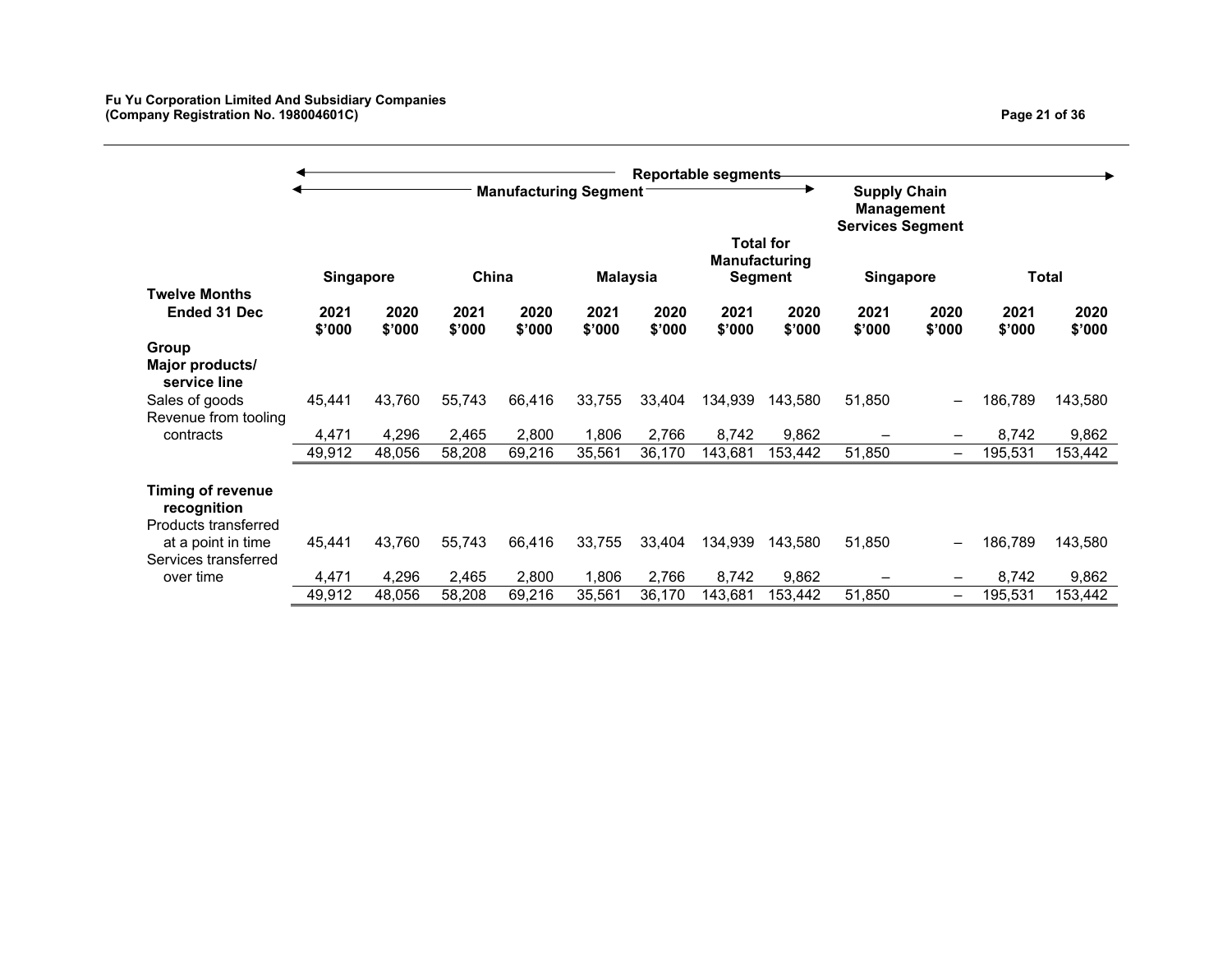# **(ii) Seasonal operations**

The Group's businesses are not affected significantly by seasonal or cyclical factors during the financial period.

# **(iii) A breakdown of sales:**

|                                                                                                   | Group            |                          |               |  |
|---------------------------------------------------------------------------------------------------|------------------|--------------------------|---------------|--|
|                                                                                                   | <b>Year end</b>  | Increase /<br>(Decrease) |               |  |
|                                                                                                   | 2021<br>\$'000   | 2020<br>\$'000           | %             |  |
| Sales reported for the first half year<br>Operating profit after tax reported for first half year | 70,389<br>8,863  | 71,583<br>7.377          | (1.7)<br>20.1 |  |
| Sales reported for the second half year<br>Operating profit after tax for second half year        | 125,142<br>8.721 | 81,859<br>9,538          | 52.9<br>(8.6) |  |

# **12. Profit before Income Tax**

# *Significant items*

|                                                                                            | Group             |                     |                      |                |  |  |  |
|--------------------------------------------------------------------------------------------|-------------------|---------------------|----------------------|----------------|--|--|--|
|                                                                                            | <b>Six Months</b> |                     | <b>Twelve Months</b> |                |  |  |  |
|                                                                                            |                   | <b>Ended 31 Dec</b> | <b>Ended 31 Dec</b>  |                |  |  |  |
|                                                                                            | 2021<br>\$'000    | 2020<br>\$'000      | 2021<br>\$'000       | 2020<br>\$'000 |  |  |  |
| A. Profit before income tax is<br>arrived at after (crediting)/<br>charging the following: |                   |                     |                      |                |  |  |  |
| Interest income                                                                            | (195)             | (374)               | (487)                | (1,029)        |  |  |  |
| Gain on disposal of property,<br>plant and equipment                                       | (375)             | (1,529)             | (701)                | (1,672)        |  |  |  |
| Foreign exchange (gain)/loss,<br>net                                                       | (157)             | 4,653               | (1, 344)             | 2,504          |  |  |  |
| Property, plant and equipment<br>written off                                               |                   | 89                  | 2                    | 264            |  |  |  |
| Impairment loss/(Reversal of<br>impairment loss) on trade<br>receivables                   |                   |                     |                      | 78             |  |  |  |
| Depreciation of property, plant<br>and equipment and                                       |                   | 46                  | (27)                 |                |  |  |  |
| investment property                                                                        | 3,949             | 4,218               | 7,784                | 9,418          |  |  |  |
| Interest expenses on lease<br>liabilities                                                  | 144               | 149                 | 283                  | 325            |  |  |  |
| Interest expenses on unsecured<br>bank loans                                               | 13                |                     | 13                   |                |  |  |  |
| Allowance for inventory<br>obsolescence, net and                                           |                   |                     |                      |                |  |  |  |
| inventories written off                                                                    | 75                | 41                  | 340                  | 134            |  |  |  |
| Closure cost for Chongqing                                                                 |                   |                     |                      |                |  |  |  |
| factory<br>Loss on liquidation of subsidiary                                               |                   | 1,016               | 108                  | 1,016          |  |  |  |
|                                                                                            |                   |                     |                      |                |  |  |  |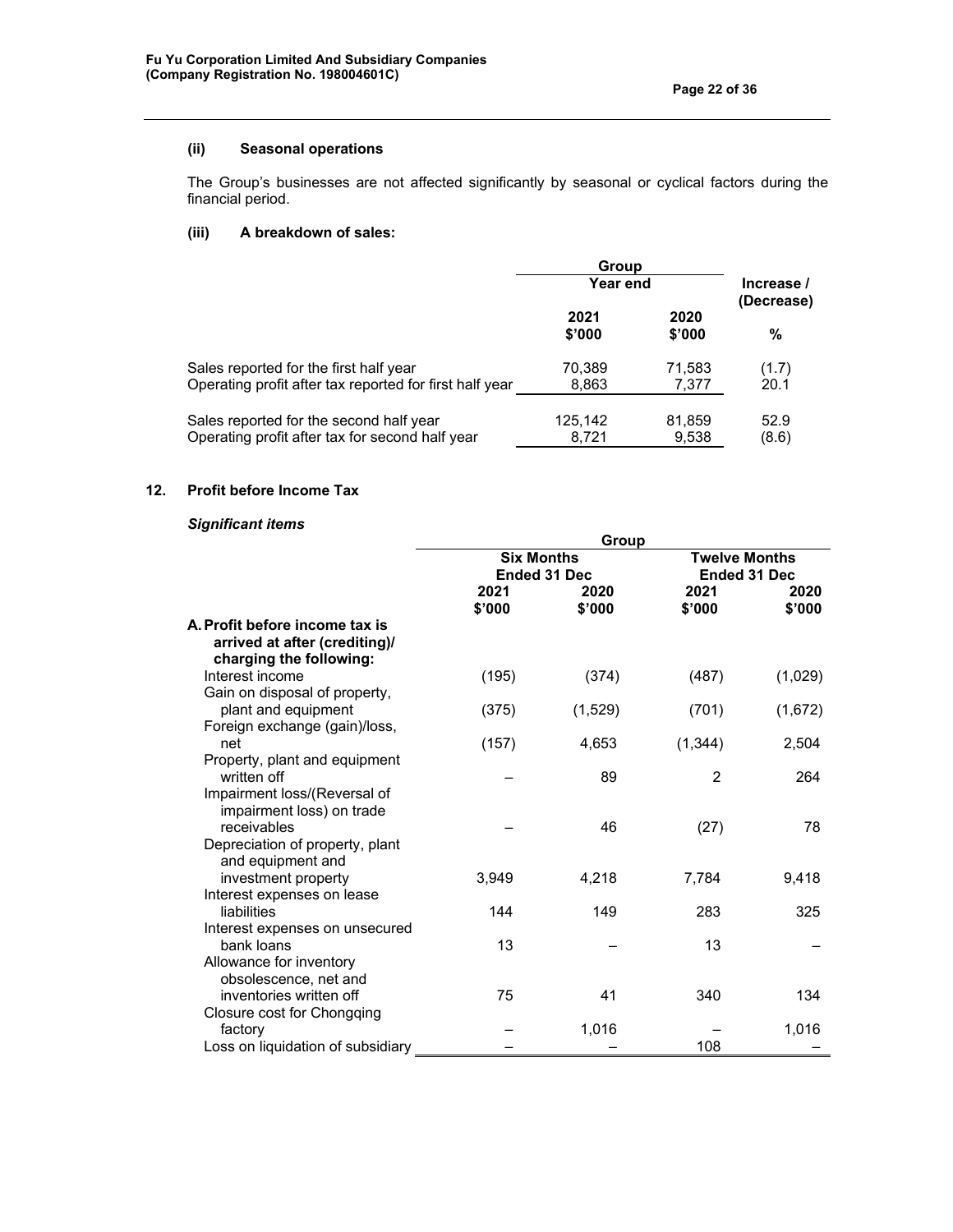|                                                                                                                                                                                       | Group                             |                |                                      |                |  |  |
|---------------------------------------------------------------------------------------------------------------------------------------------------------------------------------------|-----------------------------------|----------------|--------------------------------------|----------------|--|--|
|                                                                                                                                                                                       | <b>Six Months</b><br>Ended 31 Dec |                | <b>Twelve Months</b><br>Ended 31 Dec |                |  |  |
|                                                                                                                                                                                       | 2021<br>\$'000                    | 2020<br>\$'000 | 2021<br>\$'000                       | 2020<br>\$'000 |  |  |
| <b>B. Income tax expenses</b><br>Adjustments for (over)/under<br>provision of income tax in<br>respects of prior year<br>Adjustments for under/(over)<br>provision of deferred tax in | (269)                             | 7              | (431)                                | (45)           |  |  |
| respects of prior year                                                                                                                                                                | 83                                | (130)          | 83                                   | 130`           |  |  |

### **13. Tax Expense**

The Group calculates the period income tax expense using the tax rate that would be applicable to the expected total annual earnings.

|                                                             |                   | Group   |                      |         |
|-------------------------------------------------------------|-------------------|---------|----------------------|---------|
|                                                             | <b>Six Months</b> |         | <b>Twelve Months</b> |         |
|                                                             | Ended 31 Dec      |         | Ended 31 Dec         |         |
|                                                             | 2021              | 2020    | 2021                 | 2020    |
|                                                             | \$'000            | \$'000  | \$'000               | \$'000  |
| <b>Current tax expense</b>                                  |                   |         |                      |         |
| Current year                                                | 1,787             | 1,963   | 3,356                | 3,568   |
| Withholding taxes                                           | 130               | 112     | 208                  | 213     |
| (Over)/Under provision in prior years                       | (269)             |         | (431)                | (45)    |
|                                                             | 1,648             | 2,082   | 3,133                | 3,736   |
| Deferred tax expense                                        |                   |         |                      |         |
| Movements in temporary differences                          | 180               | 290     | 441                  | 186     |
| Recognition of tax effect of<br>previously unrecognised tax |                   |         |                      |         |
| losses                                                      |                   | (1,105) |                      | (1,105) |
| Under/(Over) provision in prior years                       | 83                | (130)   | 83                   | (130)   |
|                                                             | 263               | (945)   | 524                  | (1,049) |
|                                                             |                   |         |                      |         |
| Tax expense                                                 | 1,911             | 1,137   | 3,657                | 2,687   |

## **14. Operating Segment**

The Group has the following two strategic divisions, which are its reportable segments. These divisions offer different products and services, and are managed separately because they require different technology and marketing strategies.

- Manufacturing Segment
- Supply Chain Management Services Segment

Segment results and assets include items directly attributable to a segment as well as those that can be allocated on a reasonable basis.

Performance is measured based on profit before income tax, depreciation of property, plant and equipment and investment property, finance cost and net foreign exchange gain/(loss) as included in internal management reports that are reviewed by the Group's Managing Director (chief operating decision maker). Such information is the most relevant in evaluating the results of certain segments relative to other entities that operate within the Group's industry. Inter-segment pricing is based on terms agreed by the counterparties.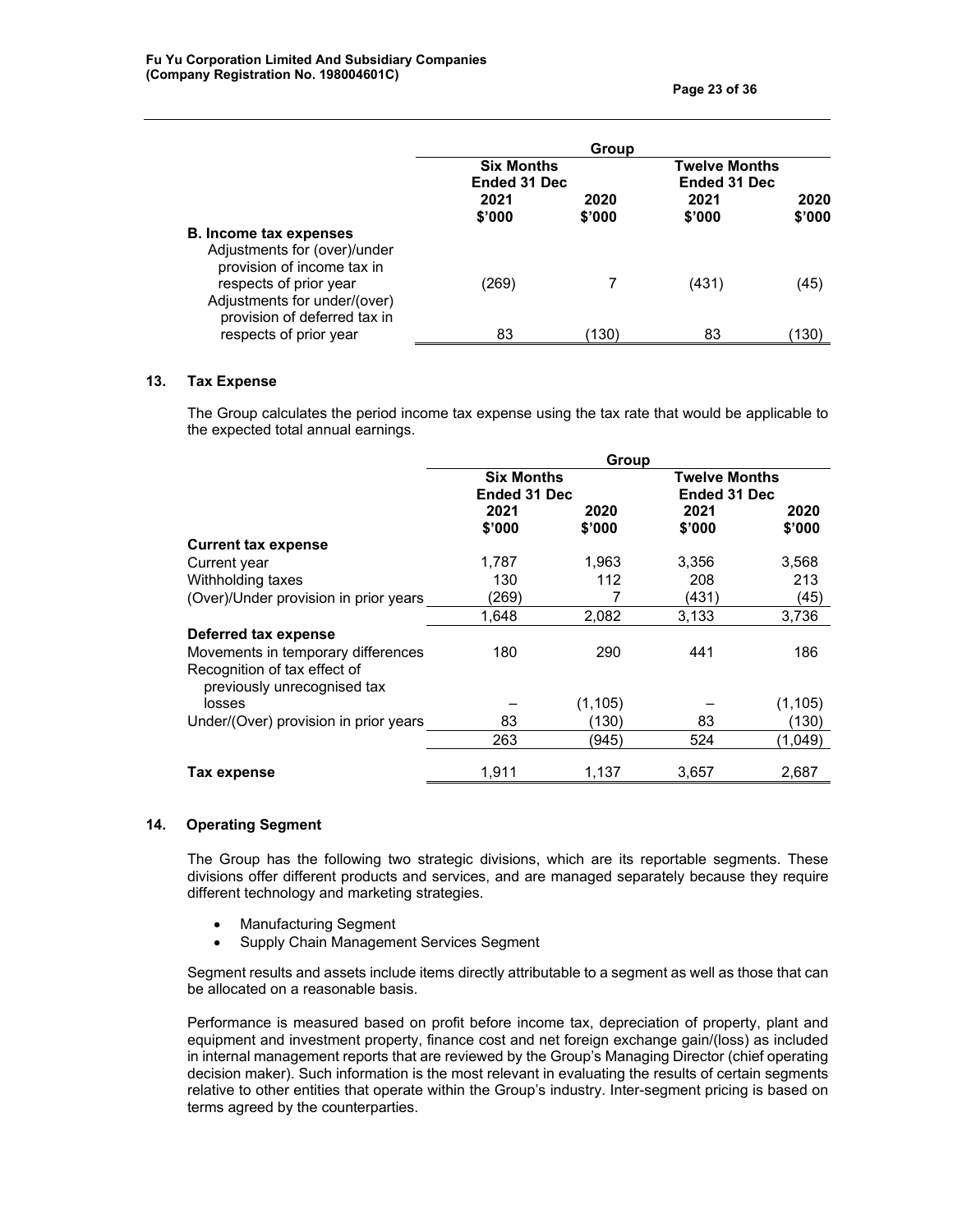| <b>Reportable Segments</b>                                                                                                      |                    |                    |                   | <b>Manufacturing Segment</b> |                  |                   |                                                     |                    |                                                                                  |                               |                                              |                    |                                             |                          |                                       |                                               |
|---------------------------------------------------------------------------------------------------------------------------------|--------------------|--------------------|-------------------|------------------------------|------------------|-------------------|-----------------------------------------------------|--------------------|----------------------------------------------------------------------------------|-------------------------------|----------------------------------------------|--------------------|---------------------------------------------|--------------------------|---------------------------------------|-----------------------------------------------|
|                                                                                                                                 | Singapore          |                    | China             |                              | Malaysia         |                   | <b>Total for</b><br><b>Manufacturing</b><br>Segment |                    | <b>Supply Chain</b><br><b>Management</b><br><b>Services Segment</b><br>Singapore |                               | <b>Total operations</b><br>before adjustment |                    | <b>Group adjustment</b><br>and eliminations |                          | <b>Total operations</b>               |                                               |
| <b>Six Months</b><br>Ended 31 Dec                                                                                               | 2021<br>\$'000     | 2020<br>\$'000     | 2021<br>\$'000    | 2020<br>\$'000               | 2021<br>\$'000   | 2020<br>\$'000    | 2021<br>\$'000                                      | 2020<br>\$'000     | 2021<br>\$'000                                                                   | 2020<br>\$'000                | 2021<br>\$'000                               | 2020<br>\$'000     | 2021<br>\$'000                              | 2020<br>\$'000           | 2021<br>\$'000                        | 2020<br>\$'000                                |
| <b>Revenue and expenses</b>                                                                                                     |                    |                    |                   |                              |                  |                   |                                                     |                    |                                                                                  |                               |                                              |                    |                                             |                          |                                       |                                               |
| Total external revenue<br>Inter-segment revenue                                                                                 | 24.25'<br>44       | 26.661<br>86       | 30,916<br>-       | 35,654<br>$\overline{2}$     | 18.125<br>79     | 19,544<br>113     | 73,292<br>123                                       | 81,859<br>201      | 51.850<br>-                                                                      | -<br>-                        | 125.142<br>123                               | 81.859<br>201      | (123)                                       | -<br>(201)               | 125,142<br>-                          | 81,859                                        |
| Segment profit before income<br>tax <sup>*</sup><br>Depreciation of property,<br>plant and equipment and<br>investment property | 17,108<br>(1, 119) | 19,016<br>(1, 113) | 3,205<br>(1, 874) | 5,914<br>(2,078)             | 5,226<br>(1.130) | 6,424<br>(1, 152) | 25,539<br>(4, 123)                                  | 31,354<br>(4, 343) | 1,307<br>(1)                                                                     | -<br>-                        | 26,846<br>(4, 124)                           | 31,354<br>(4, 343) | (12, 267)<br>177                            | (11, 644)<br>125         | 14,579<br>(3,947)                     | 19,710<br>(4, 218)                            |
| Finance cost<br>Foreign exchange gain/(loss)<br>(net)                                                                           | (119)<br>557       | (104)<br>(4, 461)  | (34)<br>242       | (42)<br>863                  | (4)<br>29        | (3)<br>(248)      | (157)<br>828                                        | (149)<br>(3,846)   | (35)<br>(7)                                                                      | -<br>$\overline{\phantom{0}}$ | (192)<br>821                                 | (149)<br>(3,846)   | 35<br>(664)                                 | $\qquad \qquad$<br>(807) | (157<br>157                           | (149)<br>(4,653)                              |
| Share of loss of joint venture<br>(net of tax)<br>Profit before income tax<br>Tax expense<br>Net profit for the period          | 16,427             | 13,338             | 1,539             | 4,657                        | 4,121            | 5,021<br>(15)     | 22,087                                              | 23,016<br>(15)     | 1,264                                                                            | $\qquad \qquad -$             | 23,351                                       | 23,016<br>(15)     | (12, 719)                                   | (12, 326)                | 10,632<br>10,632<br>(1, 911)<br>8,721 | 10,690<br>(15)<br>10,675<br>(1, 137)<br>9,538 |
| Capital expenditure**<br>Interest income                                                                                        | 7.491<br>51        | 1.645<br>94        | 167<br>102        | 475<br>60                    | 472<br>77        | 1.075<br>220      | 8.130<br>230                                        | 3.195<br>374       | 9                                                                                | -                             | 8.139<br>230                                 | 3.195<br>374       | -<br>(35)                                   |                          | 8,139<br>195                          | 3,195<br>374                                  |

\* After excluding share of results of joint venture, finance cost, foreign exchange gain/(loss) (net) and depreciation. \*\* Excluding addition of right-of-use assets.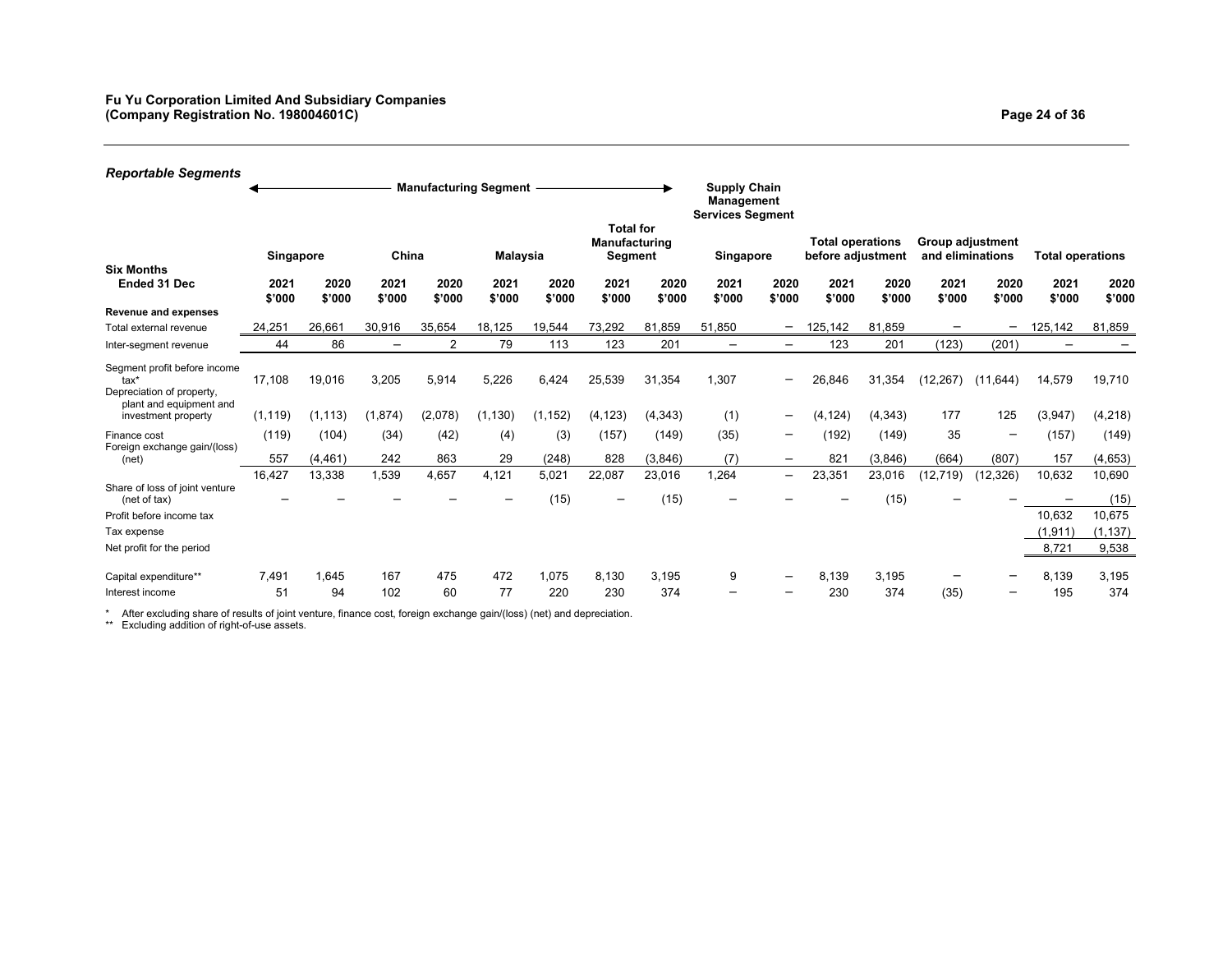|                                                                                              |                |                |                          |                | <b>Manufacturing Segment</b> |                |                                              |                | <b>Supply Chain</b><br><b>Management</b><br><b>Services Segment</b> |                          |                                              |                |                                             |                          |                           |                           |
|----------------------------------------------------------------------------------------------|----------------|----------------|--------------------------|----------------|------------------------------|----------------|----------------------------------------------|----------------|---------------------------------------------------------------------|--------------------------|----------------------------------------------|----------------|---------------------------------------------|--------------------------|---------------------------|---------------------------|
| <b>Twelve Months</b>                                                                         | Singapore      |                | China                    |                | Malaysia                     |                | <b>Total for</b><br>Manufacturing<br>Segment |                | Singapore                                                           |                          | <b>Total operations</b><br>before adjustment |                | <b>Group adjustment</b><br>and eliminations |                          | Total operations          |                           |
| Ended 31 Dec                                                                                 | 2021<br>\$'000 | 2020<br>\$'000 | 2021<br>\$'000           | 2020<br>\$'000 | 2021<br>\$'000               | 2020<br>\$'000 | 2021<br>\$'000                               | 2020<br>\$'000 | 2021<br>\$'000                                                      | 2020<br>\$'000           | 2021<br>\$'000                               | 2020<br>\$'000 | 2021<br>\$'000                              | 2020<br>\$'000           | 2021<br>\$'000            | 2020<br>\$'000            |
| <b>Revenue and expenses</b>                                                                  |                |                |                          |                |                              |                |                                              |                |                                                                     |                          |                                              |                |                                             |                          |                           |                           |
| Total external revenue                                                                       | 49,912         | 48,056         | 58,208                   | 69,216         | 35,561                       | 36,170         | 143,681                                      | 153,442        | 51,850                                                              | $\overline{\phantom{m}}$ | 195,531                                      | 153.442        | $\overline{\phantom{0}}$                    | $\overline{\phantom{0}}$ | 195,531                   | 153,442                   |
| Inter-segment revenue                                                                        | 61             | 236            | $\overline{\phantom{0}}$ | 2              | 278                          | 154            | 339                                          | 392            | $\overline{\phantom{0}}$                                            | -                        | 339                                          | 392            | (339)                                       | (392)                    |                           |                           |
| Segment profit before income<br>tax*<br>Depreciation of property,<br>plant and equipment and | 33,755         | 25,080         | 5,553                    | 8,108          | 9,801                        | 12,206         | 49,109                                       | 45,394         | 1,307                                                               |                          | 50,416                                       | 45,394         | (22, 439)                                   | (13, 519)                | 27,977                    | 31,875                    |
| investment property                                                                          | (2, 154)       | (2, 230)       | (3,752)                  | (4, 143)       | (2, 229)                     | (3, 256)       | (8, 135)                                     | (9,629)        | (1)                                                                 |                          | (8, 136)                                     | (9,629)        | 352                                         | 211                      | (7, 784)                  | (9, 418)                  |
| Finance cost<br>Foreign exchange gain/(loss)                                                 | (220)          | (210)          | (71)                     | (95)           | (5)                          | (20)           | (296)                                        | (325)          | (35)                                                                |                          | (331)                                        | (325)          | 35                                          |                          | (296)                     | (325)                     |
| (net)                                                                                        | 2,460          | (1,541)        | 439                      | 775            | 134                          | (57)           | 3,033                                        | (823)          | (7)                                                                 | $\overline{\phantom{m}}$ | 3,026                                        | (823)          | (1,682)                                     | (1,681)                  | 1,344                     | (2,504)                   |
|                                                                                              | 33,841         | 21,099         | 2,169                    | 4,645          | 7,701                        | 8,873          | 43,711                                       | 34,617         | 1,264                                                               | $\overline{\phantom{0}}$ | 44,975                                       | 34,617         | (23, 734)                                   | (14,989)                 | 21,241                    | 19,628                    |
| Share of loss of joint venture<br>(net of tax)                                               |                |                |                          |                |                              | (26)           |                                              | (26)           |                                                                     |                          |                                              | (26)           |                                             |                          |                           | (26)                      |
| Profit before income tax                                                                     |                |                |                          |                |                              |                |                                              |                |                                                                     |                          |                                              |                |                                             |                          | 21,241                    | 19,602                    |
| Tax expense                                                                                  |                |                |                          |                |                              |                |                                              |                |                                                                     |                          |                                              |                |                                             |                          | (3,657)                   | (2,687)                   |
| Net profit for the period                                                                    |                |                |                          |                |                              |                |                                              |                |                                                                     |                          |                                              |                |                                             |                          | 17,584                    | 16,915                    |
| Other segment information                                                                    |                |                |                          |                |                              |                |                                              |                |                                                                     |                          |                                              |                |                                             |                          |                           |                           |
| Non-current assets                                                                           | 110,016        | 67.640         | 12,495                   | 14.461         | 23,865                       | 25,345         | 146,376                                      | 107.446        | 5,996                                                               |                          | 152.372                                      | 107.446        | (80, 777)                                   | (48, 013)                | 71,595                    | 59,433                    |
| Unallocated assets                                                                           |                |                |                          |                |                              |                |                                              |                |                                                                     |                          |                                              |                |                                             |                          | 991                       | 972                       |
| Total non-current assets                                                                     |                |                |                          |                |                              |                |                                              |                |                                                                     |                          |                                              |                |                                             |                          | 72,586                    | 60,405                    |
| Capital expenditure**<br>Interest income                                                     | 10,993<br>114  | 3,285<br>456   | 734<br>167               | 1,234<br>95    | 998<br>241                   | 2,271<br>478   | 12,725<br>522                                | 6,790<br>1,029 | 9<br>$\overline{\phantom{0}}$                                       |                          | 12,734<br>522                                | 6,790<br>1,029 | (35)                                        |                          | 12,734<br>487             | 6,790<br>1,029            |
| Segment reporting assets<br>Unallocated assets<br><b>Total assets</b>                        | 152,290        | 146,394        | 63,101                   | 69,190         | 43,582                       | 58,402         | 258,973                                      | 273,986        | 38,805                                                              |                          | 297.778                                      | 273,986        | (87, 694)                                   | (51, 997)                | 210,084<br>991<br>211,075 | 221,989<br>975<br>222,964 |
| Segment reporting liabilities<br><b>Unallocated liabilities</b><br><b>Total liabilities</b>  | 22,422         | 17,234         | 21,928                   | 27,248         | 6,911                        | 8,536          | 51,261                                       | 53,018         | 6,571                                                               |                          | 57,832                                       | 53,018         | (10, 162)                                   | (7, 475)                 | 47,670<br>9,542<br>57,212 | 45,543<br>5,132<br>50,675 |

\* After excluding share of results of joint venture, finance cost, foreign exchange gain/(loss) (net) and depreciation. \*\* Excluding addition of right-of-use assets.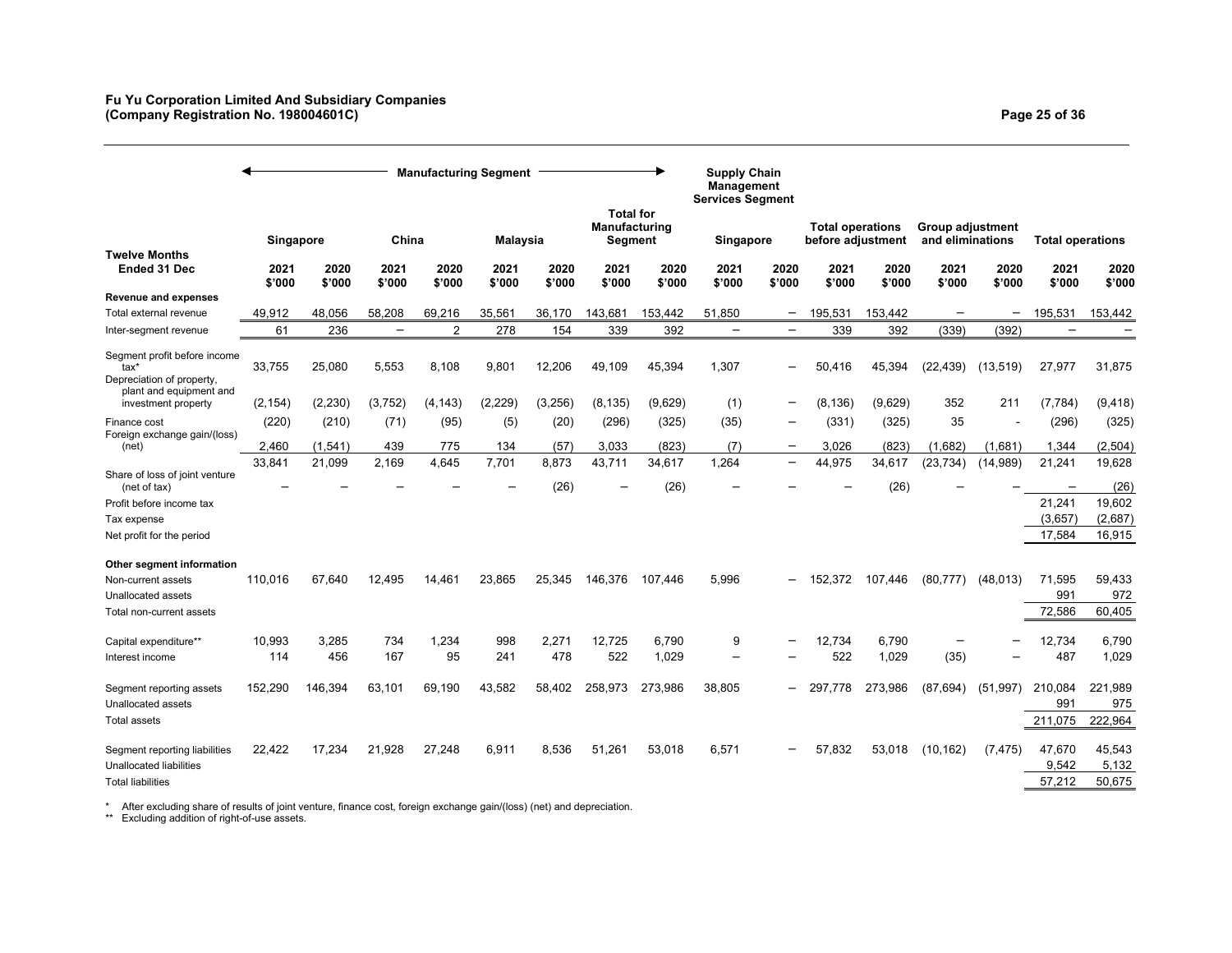# **15. Financial Risk Management**

## *Accounting classification and fair values*

The carrying amounts of financial assets and liabilities (including trade and other receivables, cash and cash equivalents, trade and other payables and unsecured bank loans) are assumed to approximate their fair values because of the short period to maturity or re-pricing. Further, the fair value disclosure of lease liabilities is also not required.

Set out below is an overview of the financial assets and financial liabilities of the Group and Company as at 31 December 2021 and 31 December 2020:

| Group                                                                                                                                                 | Designated at<br><b>FVTPL</b><br>\$'000 | <b>Amortised</b><br>costs<br>\$'000 | <b>Other financial</b><br>liabilities<br>\$'000 | Total<br>carrying<br>amount<br>\$'000             |
|-------------------------------------------------------------------------------------------------------------------------------------------------------|-----------------------------------------|-------------------------------------|-------------------------------------------------|---------------------------------------------------|
| <b>31 December 2021</b><br>Trade and other receivables <sup>+</sup><br>Cash and cash equivalents<br>Trade and other payables#<br>Unsecured bank loans |                                         | 33,551<br>83,947<br>117,498         | (33,505)<br>(5.680)<br>(39,185)                 | 33,551<br>83,947<br>(33,505)<br>(5,680)<br>78,313 |
| <b>31 December 2020</b><br>Trade and other receivables <sup>+</sup><br>Cash and cash equivalents<br>Trade and other payables <sup>#</sup>             |                                         | 39,595<br>106,561<br>146,156        | (37,577)<br>(37.577)                            | 39,595<br>106,561<br>(37, 577)<br>108.579         |

| Company                                  | <b>Amortised</b><br>costs<br>\$'000 | <b>Other financial Total carrying</b><br><b>liabilities</b><br>\$'000 | amount<br>\$'000 |
|------------------------------------------|-------------------------------------|-----------------------------------------------------------------------|------------------|
| 31 December 2021                         |                                     |                                                                       |                  |
| Trade and other receivables <sup>+</sup> | 45,570                              |                                                                       | 45,570           |
| Cash and cash equivalents                | 19.489                              |                                                                       | 19,489           |
| Trade and other payables <sup>#</sup>    |                                     | (10,068)                                                              | (10,068)         |
| Unsecured bank loans                     |                                     | (5,680)                                                               | (5,680)          |
|                                          | 65,059                              | (15,748)                                                              | 49,311           |
| <b>31 December 2020</b>                  |                                     |                                                                       |                  |
| Trade and other receivables <sup>+</sup> | 42,912                              |                                                                       | 42,912           |
| Cash and cash equivalents                | 59,616                              |                                                                       | 59,616           |
| Trade and other payables <sup>#</sup>    |                                     | (11, 272)                                                             | (11,272)         |
|                                          | 102,528                             | (11,272)                                                              | 91,256           |

 $Excludes$  prepayments and advances to suppliers

 *# Includes amount due to subsidiary companies and excludes advance billings*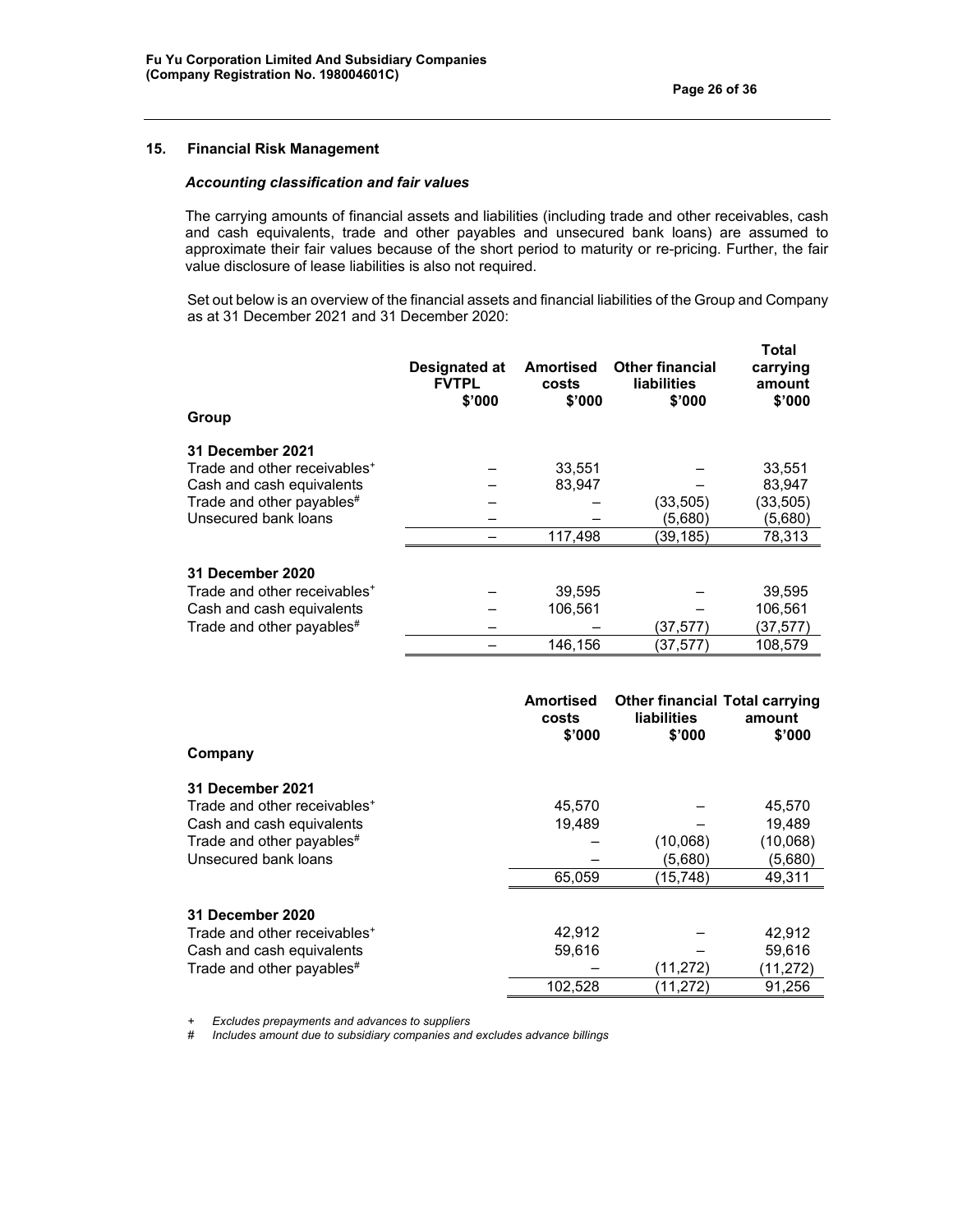# **16. Related Party Transactions**

The Group does not have material related party transactions apart from those disclosed elsewhere in the condensed interim financial statements.

### **17. Dividends**

The following exempt (one-tier) dividends were declared and paid by the Group and Company:

|                                                                | <b>Group and Company</b> |                |  |
|----------------------------------------------------------------|--------------------------|----------------|--|
|                                                                | 2021<br>\$'000           | 2020<br>\$'000 |  |
| Paid by the Company to owners of the Company                   |                          |                |  |
| Final dividend of 1.25 cent (FY2020: 1.00 cent) per share      | 9.412                    | 7,530          |  |
| An interim dividend of 0.40 cent (FY2020: 0.35 cent) per share | 3.012                    | 2.635          |  |
| Special dividend of 3.30 cent (FY2020: Nil cent) per share     | 24.849                   |                |  |
|                                                                | 37.273                   | 10,165         |  |

## **18. Acquisition of subsidiary**

On 16 July 2021, the Group's wholly-owned subsidiary in Singapore, Fu Yu Ventures Pte Ltd, entered into a Sale and Purchase Agreement ("SPA") to acquire 100% of the ordinary shares Fu Yu Supply Chain Solutions Pte Ltd (formerly known as Avantgarde Enterprise Pte Ltd) ("FYSCS") for cash consideration of approximately S\$6,050,000 (US\$4,500,000).

FYSCS is engaged in the business in providing supply chain management services for commodity raw materials.

## **Consideration transferred**

| Cash and cash equivalents                                       | \$'000<br>6,050 |
|-----------------------------------------------------------------|-----------------|
| Asset and liabilities recognised as a result of the acquisition |                 |
|                                                                 | \$'000          |
| Cash and cash equivalents                                       | 4,278           |
| Other receivables                                               | 34              |
| Tax payable                                                     | (4, 186)        |
| Trade and other payables                                        | (54)            |
| Total identifiable net assets                                   | 72              |
| Add: Goodwill                                                   | 5,978           |
|                                                                 | 6.050           |

The goodwill is attributable to FYSCS's strong position and profitability in providing supply chain management services for commodity raw materials and synergies that are expected to arise after the Company's acquisition of the new subsidiary. It has been allocated to the "Supply Chain Management Services Segment".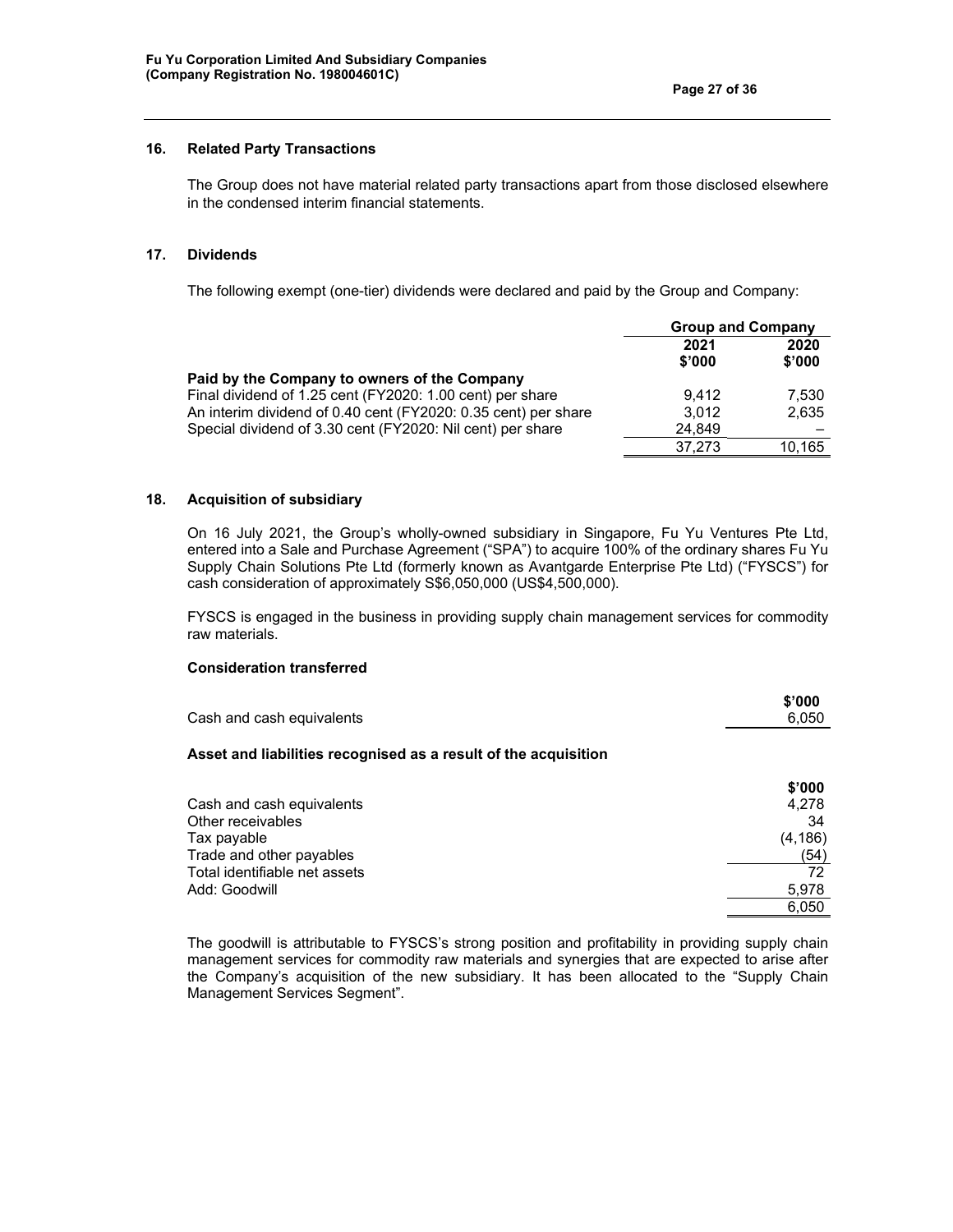- **F Other information required by Listing Rule Appendix 7.2**
- **1(i) Details of any changes in the company's share capital arising from rights issue, bonus issue, subdivision, consolidation, share buy-backs, exercise of share options or warrants, conversion of other issues of equity securities, issue of shares or cash or as consideration for acquisition or for any other purpose since the end of the previous period reported on. State also the number of shares that may be issued on conversion of all the outstanding convertibles, as well as the number of shares held as treasury shares, if any, against the total number of issued shares excluding treasury shares of the issuers, as at the end of the current financial period reported on and as at the end of the corresponding period of the immediately preceding financial year**

Nil.

**1(ii) To show the total number of issued shares excluding treasury shares as at the end of the current financial period and as at the end of the immediate preceding year.** 

The total number of issued ordinary shares excluding treasury shares as at 31 December 2021 was 752,994,775 (31 December 2020: 752,994,775).

**1(iii) A statement showing all sales, transfer, disposal, cancellation and/or use of treasury shares as at the end of the current financial period reported on.**

Not applicable.

**1(iv) A statement showing all sales, transfer, disposal, cancellation and/or use of subsidiary holdings as at the end of the current financial period reported on.** 

Not applicable.

#### **2. Whether the figures have been audited, or reviewed and in accordance with which auditing standard or practice.**

The condensed interim statements of financial position of Fu Yu Corporation Limited and its subsidiaries as at 31 December 2021 and the related condensed interim consolidated income statement and statement of comprehensive income, condensed interim statements of changes in equity and condensed interim consolidated statement of cash flows for the six-months and twelvemonths ended 31 December 2021 and selected explanatory notes have not been audited or reviewed.

**3. Where the figures have been audited or reviewed, the auditors' report (including any modifications or emphasis of a matter)** 

Not applicable.

- **3A. Where the latest financial statements are subject to an adverse opinion, qualified opinion or disclaimer of opinion:** 
	- **(a) Updates on the efforts taken to resolve each outstanding audit issue.**

**(b) Confirmation from the Board that the impact of all outstanding audit issues on the financial statements have been adequately disclosed.** 

Not applicable.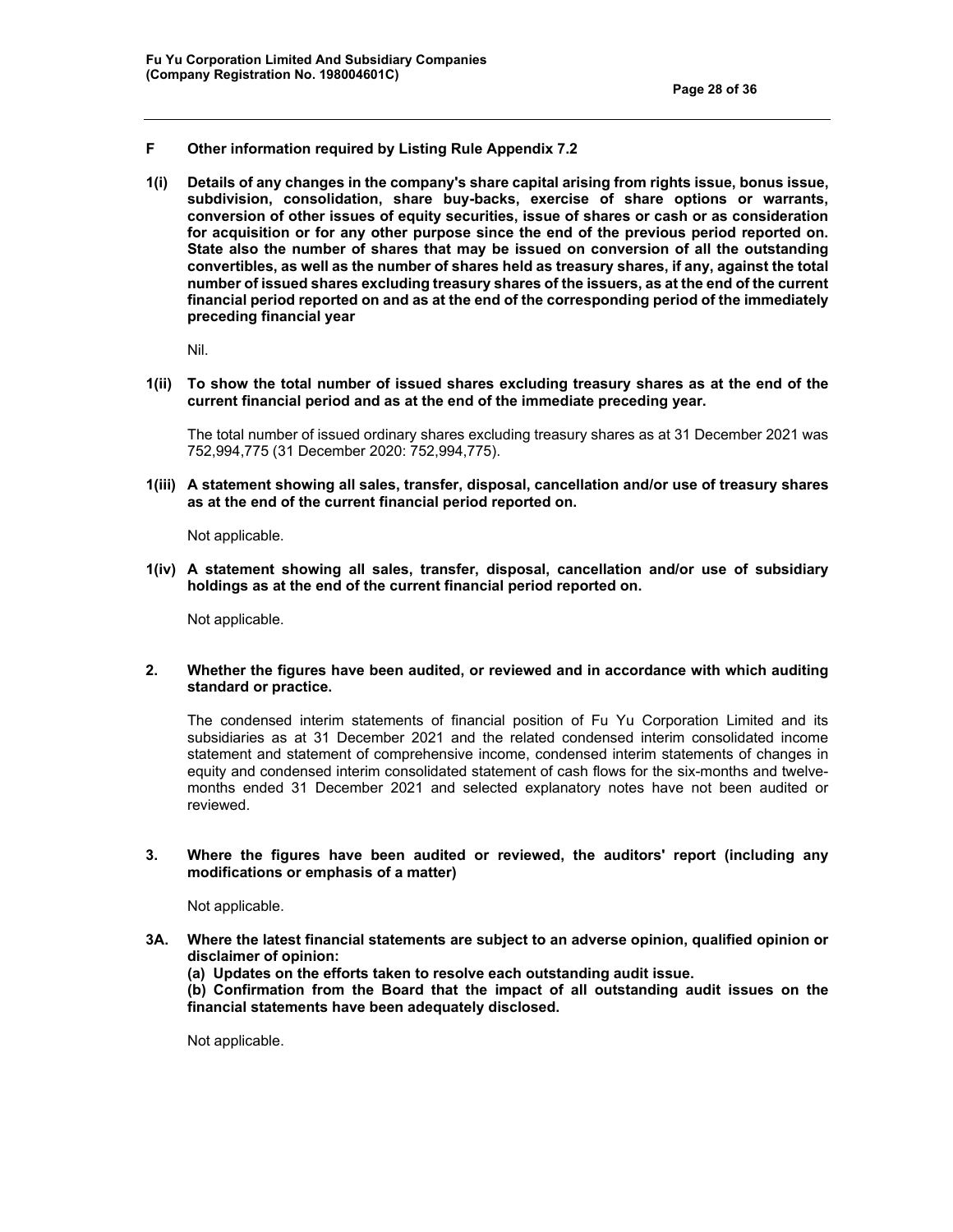**4. Whether the same accounting policies and methods of computation as in the issuer's most recently audited annual financial statements have been applied** 

Accounting policies and methods of computation used in the condensed interim financial statements for the period ended 31 December 2021 are consistent with those applied in the consolidated financial statements for the year ended 31 December 2020.

**5. If there are any changes in the accounting policies and methods of computation, including any required by an accounting standard, what has changed, as well as the reasons for, and the effect of, the change** 

Not applicable.

**6. Earnings per ordinary share of the group for the current period reported on and the corresponding period of the immediately preceding financial year, after deducting any provision for preference dividends** 

|                             | <b>Group</b>                             |      |                                             |      |
|-----------------------------|------------------------------------------|------|---------------------------------------------|------|
|                             | <b>Six Months</b><br><b>Ended 31 Dec</b> |      | <b>Twelve Months</b><br><b>Ended 31 Dec</b> |      |
|                             | 2021                                     | 2020 | 2021                                        | 2020 |
| Earnings per share          |                                          |      |                                             |      |
| - Basic and diluted (cents) | 1.16                                     | 1 27 | 2.34                                        | 2.25 |

Earnings per ordinary share on existing issued share capital is computed based on the weighted average number of shares in issue during the period of 752,994,775 (2020: 752,994,775).

There was no difference between the basic and diluted earnings per share as the Company has no dilutive securities as at 31 December 2021 and 31 December 2020.

**7. Net asset value (for the issuer and group) per ordinary share based on issued share capital of the issuer at the end of the (a) current period reported on and (b) immediately preceding financial year** 

|                                                | Group                     |                    | Company                      |         |
|------------------------------------------------|---------------------------|--------------------|------------------------------|---------|
|                                                | As at<br><b>31 Dec 21</b> | As at<br>31 Dec 20 | As at<br>31 Dec 21 31 Dec 20 | As at   |
| Net asset value (S\$'000)                      | 153.863                   | 172.289            | 128,009                      | 128.628 |
| Issued capital at the end of the period ('000) | 752.995                   | 752.995            | 752.995                      | 752.995 |
| Net asset value per Ordinary Share (cents)     | 20.43                     | 22.88              | 17.00                        | 17.08   |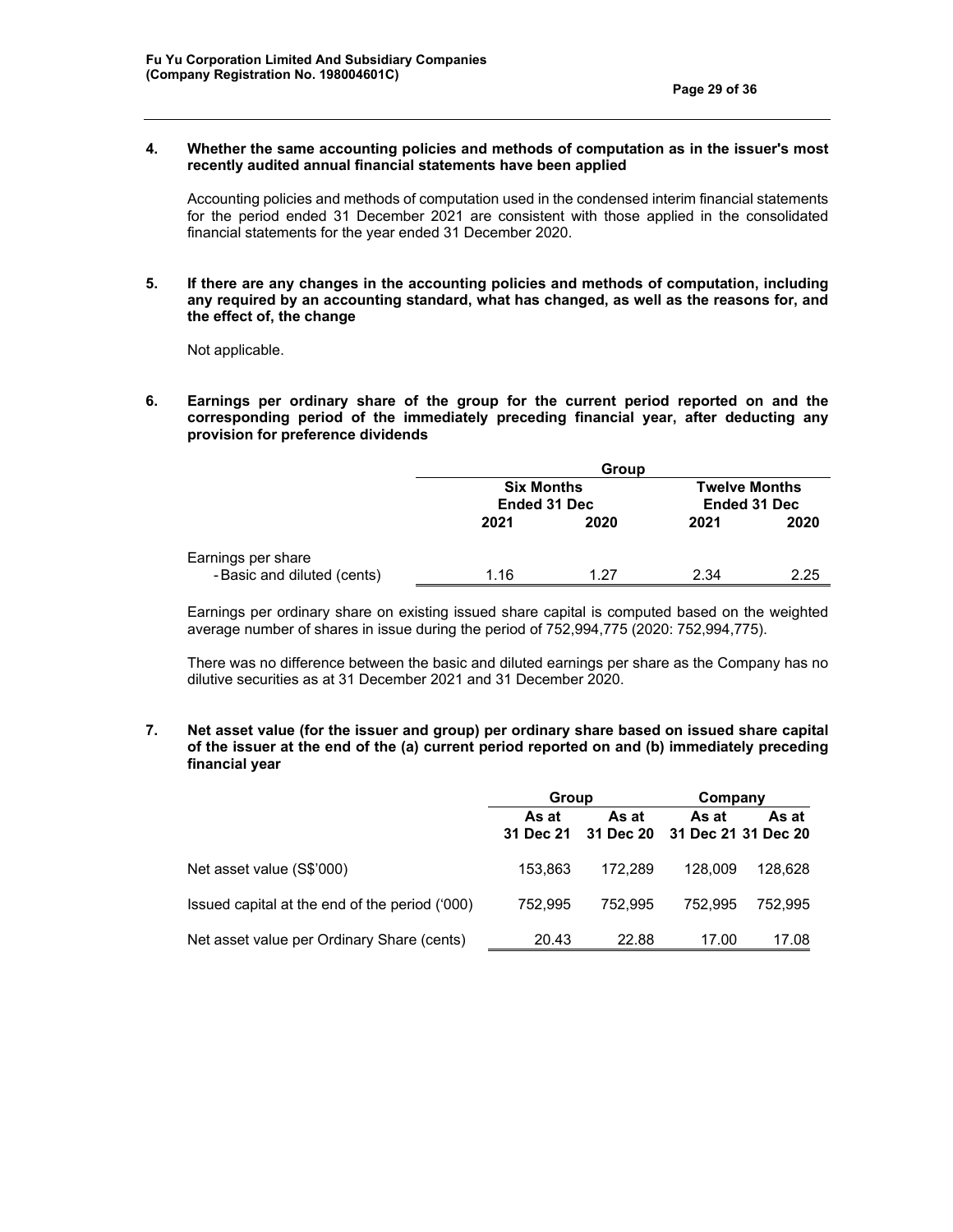### **8. Review of performance of the Group**

#### **OVERVIEW**

Fu Yu Corporation Limited provides vertically-integrated services for the manufacture of precision plastic components, parts and sub-assemblies, as well as the fabrication of precision moulds and dies. With manufacturing facilities located in Singapore, Malaysia and China, the Group has a large footprint in Asia to serve a broad and diversified customer base in the printing and imaging, networking and communications, consumer, medical, automotive and power tools sectors. To broaden its revenue base beyond the core manufacturing business, the Group formed a new business arm in July 2021 under Fu Yu Supply Chain Solutions Pte Ltd ("FYSCS") which is engaged in the business of providing supply chain management services for commodity raw materials.

#### **INCOME STATEMENT**

#### **Revenue**

For the six months ended 31 December 2021 ("2H21"), the Group's revenue surged 52.9% to S\$125.1 million from S\$81.9 million in 2H20. This was attributed mainly to revenue contribution of S\$51.9 million from the Group's new business segment, FYSCS. The Group's manufacturing business generated revenue of S\$73.2 million in 2H21, representing a decrease of 10.5% from S\$81.9 million in 2H20.

For the financial year ended 31 December 2021 ("FY2021"), Group revenue increased 27.4% to S\$195.5 million from S\$153.4 million in FY2020, due mainly to revenue contribution from FYSCS. The Group's manufacturing business recorded revenue of S\$143.6 million in FY2021 which was a 6.4% decline from S\$153.4 million in FY2020. This was due mainly to the cessation of the Group's factory operations in Chongqing ("Fu Yu Chongqing") in the last quarter of FY2020. Excluding Fu Yu Chongqing, revenue derived from the Group's manufacturing business would have remained relatively stable in FY2021 compared to FY2020.

#### Manufacturing Business

Sales from the Singapore operations in FY2021 rose 3.9% to S\$49.9 million from S\$48.0 million in FY2020, buoyed mainly by higher demand from the medical segment which offset softer sales of automotive and consumer products. The Malaysia segment recorded sales of S\$35.5 million in FY2021 compared to S\$36.2 million in FY2020. While orders of consumer products decreased in FY2021, this was counterbalanced mainly by higher sales of printing & imaging products and power tools, as well as incremental revenue from new industrial products.

Sales from the China segment decreased 15.9% to S\$58.2 million in FY2021 from S\$69.2 million in FY2020, attributed largely to the cessation of Fu Yu Chongqing. Excluding Fu Yu Chongqing in FY2020, the China segment would have recorded a smaller sales decline of 5.5% in FY2021 due mainly to lower orders for printing & imaging, and networking & communications products.

As a percentage of total sales from the manufacturing business, the Singapore segment's contribution expanded to 34.7% in FY2021 (FY2020: 31.3%). Malaysia segment's revenue contribution also increased to 24.7% (FY2020: 23.6%) while the China operations accounted for a lower 40.6% of the manufacturing business' revenue in FY2021 (FY2020: 45.1%).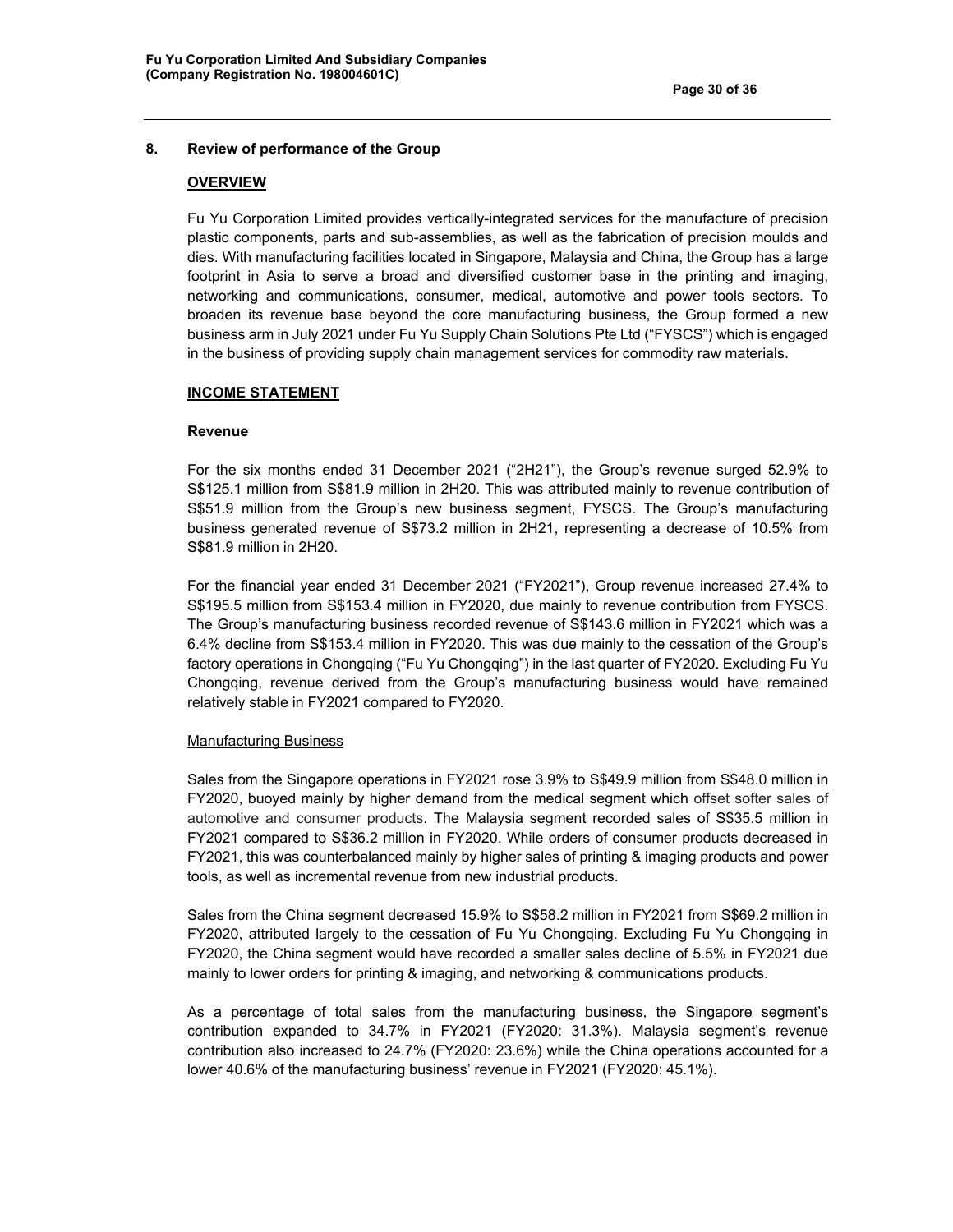# FYSCS

Following completion of the acquisition of FYSCS in 2H21, its revenue was consolidated into the Group's revenue in FY2021. FYSCS recorded revenue of S\$51.9 million which made up 26.5% of the Group's total revenue in FY2021.

# **Gross Profit**

The Group's gross profit eased 8.4% to S\$19.7 million in 2H21 compared to S\$21.5 million in 2H20. The manufacturing business generated gross profit of S\$17.5 million in 2H21 compared to S\$21.5 million in 2H20 in tandem with lower sales. Correspondingly, gross profit margin of the manufacturing business contracted to 23.8% from 26.3% previously. Gross profit from FYSCS amounted to S\$2.2 million in 2H21, translating into a gross profit margin of 4.3%. As a result, the Group's composite gross profit margin in 2H21 was 15.7% as compared to 26.3% in 2H20 which was derived solely from its manufacturing business.

For FY2021, the Group's gross profit remained relatively stable at S\$36.5 million compared to S\$36.8 million in FY2020. The manufacturing business registered gross profit of S\$34.3 million in FY2021 compared to S\$36.8 million in FY2020. Gross profit margin of this segment held steady at 23.8% in FY2021 compared to 24.0% previously. Including FYSCS, the Group's composite gross profit margin was 18.6% in FY2021.

## **Other Income**

Other income in 2H21 and FY2021 decreased to S\$1.0 million and S\$3.3 million respectively from S\$4.3 million in 2H20 and S\$8.7 million in FY2020. The decrease in other income was attributed mainly to lower interest income, a decline in rental income following the end of a sale-and-lease back arrangement for a property in Malaysia ("Leased Property"), lower profit on sale of property, plant and equipment, as well as a reduction in the amount of grants received under government schemes to support businesses amid the Covid-19 pandemic ("government grants"). The government grants received in FY2021 amounted to S\$0.4 million compared to S\$2.3 million in FY2020.

### **Selling and Administrative Expenses**

Selling and administrative expenses in 2H21 amounted to S\$10.1 million which was similar to 2H20. These expenses declined 14.5% to S\$19.5 million in FY2021 from S\$22.8 million in FY2020. This was attributed mainly to reduced depreciation expenses in relation to the Leased Property in Malaysia, as well as lower headcount and the Group's ongoing cost control measures.

### **Other Operating Income / (Expenses)**

The Group recorded other operating income of S\$0.2 million in 2H21 compared to other operating expense of S\$4.7 million in 2H20. For FY2021, the Group registered other operating income of S\$1.2 million, attributed mainly to a foreign exchange gain. In contrast, the Group incurred other operating expenses of S\$2.8 million in FY2020 due mainly to a foreign exchange loss.

The Group recognises foreign exchange gains or losses as a result of transactions denominated in foreign currencies, and the translation of receivables, cash and payables denominated in foreign currencies to the functional currencies of the respective companies in the Group as at each reporting date. As the Group is in net US Dollar assets position, the appreciation of the US Dollar against the Singapore Dollar and Malaysia Ringgit contributed to the foreign exchange gain in 2H21 and FY2021.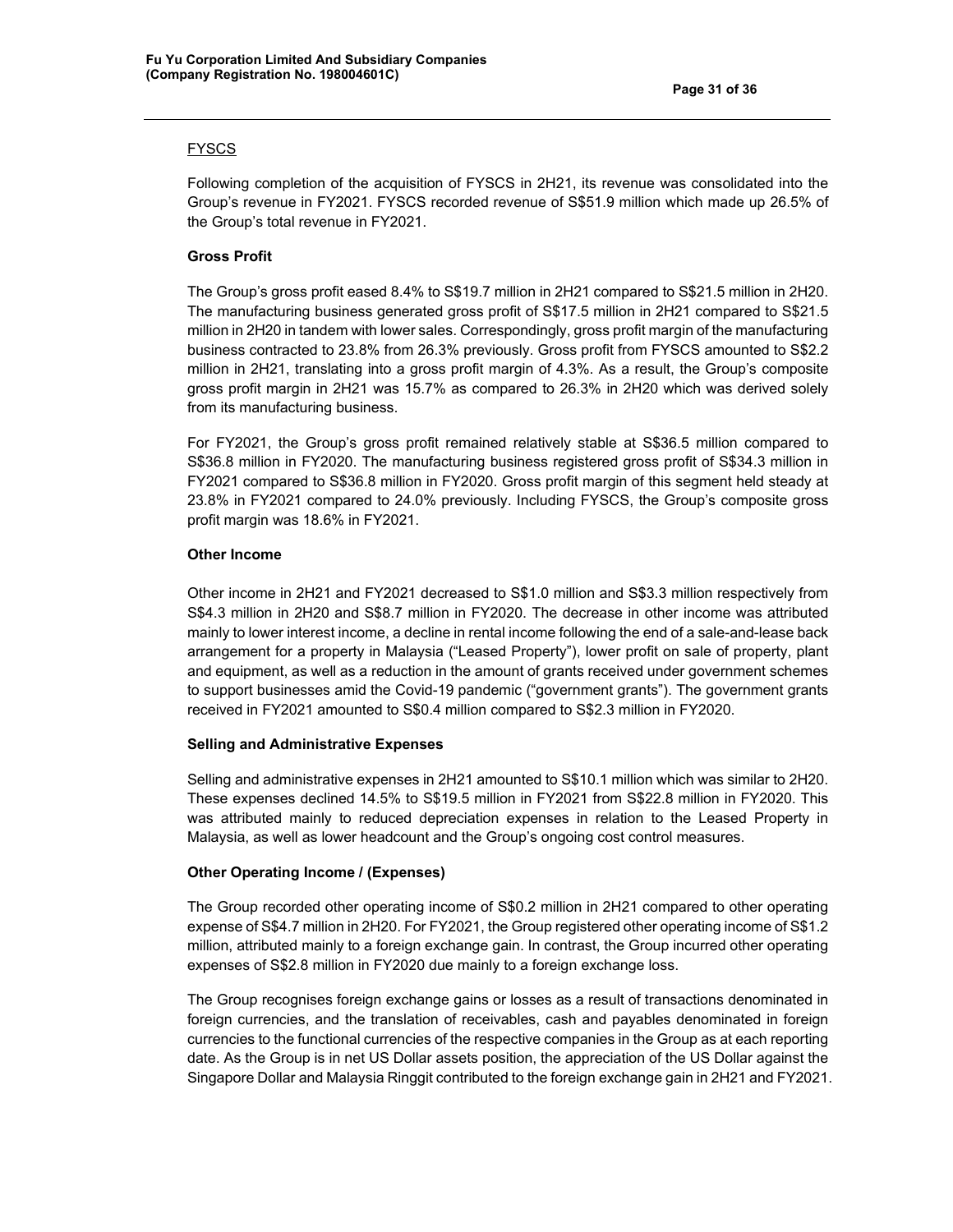## **Finance Costs**

Finance costs in 2H21 increased to S\$157,000 from S\$149,000 in 2H20, attributed mainly to interest expenses on term loan and lease liabilities. Finance costs in FY2021 totalled S\$296,000 which was 8.9% lower than the S\$325,000 in FY2020. The amount of non-cash interest expenses charged on lease liabilities (in line with the adoption of SFRS(I) 16) were S\$144,000 in 2H21 and S\$283,000 in FY2021.

# **Profit before Income Tax**

The Group recorded stable profit before tax of S\$10.6 million in 2H21. Profit before tax excluding foreign exchange impact and share of results of joint venture ("operating profit") declined 31.7% to S\$10.5 million from S\$15.3 million, attributed mainly to the decrease in other income.

For FY2021, the Group's profit before tax rose 8.4% to S\$21.2 million from S\$19.6 million in FY2020. Operating profit decreased 10.1% to S\$19.9 million from S\$22.1 million in FY2020, due primarily to the decline in other income.

# **Tax Expense**

The Group incurred tax expense of S\$1.9 million for 2H21 and S\$3.7 million for FY2021 which translated to effective tax rates of 18.0% and 17.2% respectively. Excluding the withholding taxes which arose from services rendered to and dividend income from China subsidiaries, the effective tax rates would be 16.8% for 2H21 and 16.2% for FY2021. The Group's effective tax rate is lower than Singapore's statutory tax rate of 17% due mainly the recognition of deferred tax asset in 2H21. This was offset partially by the losses incurred by certain companies which cannot be offset against profits earned by other companies within the Group, and varying statutory tax rates of the countries in which the Group operates.

### **Net Profit**

The Group's net profit for 2H21 declined 8.6% to S\$8.7 million from S\$9.5 million in 2H20, due to higher tax expenses. However, net profit for FY2021 increased 4.0% to S\$17.6 million from S\$16.9 million in FY2020. This was attributed to net profit of S\$16.5 million generated from the manufacturing business and S\$1.1 million from FYSCS.

|                         | <b>FY2021</b> | <b>FY2020</b> | Change     |
|-------------------------|---------------|---------------|------------|
|                         | (S\$ million) | (S\$ million) |            |
| <b>Operating profit</b> | 19.9          | 22.1          | $(10.1\%)$ |
| Net profit              | 17.6          | 16.9          | 4.0%       |

On a geographical segmental basis, the Group's manufacturing operations in Singapore posted higher segment profit (excluding dividend income from Malaysia and China subsidiaries) of S\$11.7 million in FY2021 compared to S\$7.8 million in FY2020. Malaysia segment's profit decreased marginally to S\$7.7 million in FY2021 from S\$8.9 million in FY2020, while China segment posted a profit of S\$2.2 million in FY2021 compared to S\$4.6 million in FY2020.

FYSCS' operations are based primarily in Singapore, hence there is no geographical breakdown for this business.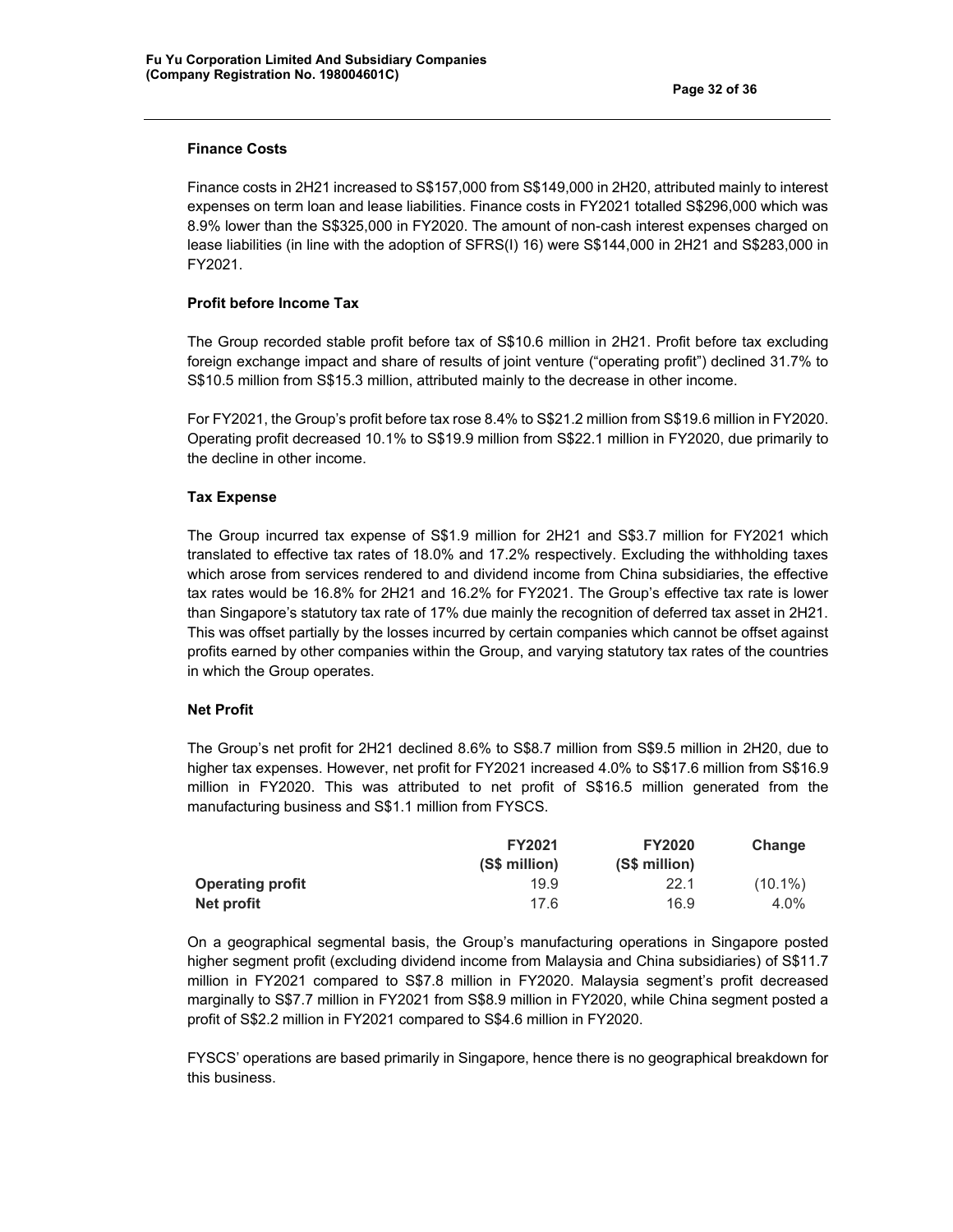# **Dividend**

The Board of Directors has declared a final tax exempt dividend of 1.25 cents per share in respect of FY2021. Together with the interim dividend of 0.40 cent per share and a special dividend of 3.30 cents per share for 1H21, the Group's total dividend in respect of FY2021 would be 4.95 cents per share, which is higher than the dividends of 1.6 cents per share in FY2020.

### **BALANCE SHEET**

As at 31 December 2021, the Group remained in a sound financial position with net cash of S\$78.3 million. Cash balance was S\$83.9 million while total loans and borrowings amounted to S\$5.6 million as at 31 December 2021. Shareholders' equity stood at S\$153.9 million, equivalent to net asset value of 20.43 cents per share (based on the total number of issued shares of approximately 753.0 million shares) which included net cash of around 10.4 cents per share.

Total assets as at 31 December 2021 decreased to S\$211.1 million from S\$223.0 million as at 31 December 2020. The reduction was attributed mainly to decreases in trade and other receivables, and cash and cash equivalents, which were offset partially by increase in property, plant and equipment, recognition of goodwill on acquisition of FYSCS, and higher inventories.

The Group's total liabilities as at 31 December 2021 increased to S\$57.2 million from S\$50.7 million as at 31 December 2020. This was due mainly to new loans and borrowings and lease liabilities, which were partially offset by a decline in trade and other payables.

#### **CASH FLOW STATEMENT**

The Group generated net cash from operating activities of S\$22.7 million in FY2021 excluding the cash restricted-in-use. This was attributed mainly to operating profit before working capital changes of around S\$27.7 million and reduction in trade and other receivables, which were offset partially by higher inventories, a decrease in trade and other payables as well as income tax payments.

Net cash used in investing activities amounted to S\$13.7 million during FY2021. The Group incurred capital expenditure of S\$13.2 million, which was mainly for its redevelopment project in Singapore, and net cash outflow of S\$1.8 million with respect to the acquisition of FYSCS. These were offset partially by interest income and proceeds from disposal of property, plant and equipment.

Net cash used in financing activities totalled S\$32.7 million in FY2021. This was attributed mainly to the payment of dividends to shareholders of the Company and repayment of lease liabilities, offset partially by proceeds from loan and borrowings.

As a result of the above, the Group's cash and cash equivalents decreased to S\$83.9 million (including cash deposits pledged of S\$0.1 million and restricted cash in-in-use of S\$10.1 million) at the end of FY2021 as compared to S\$106.6 million as at 31 December 2020.

### **9. Where a forecast, or a prospect statement, has been previously disclosed to shareholders, any variance between it and the actual results**

Not applicable.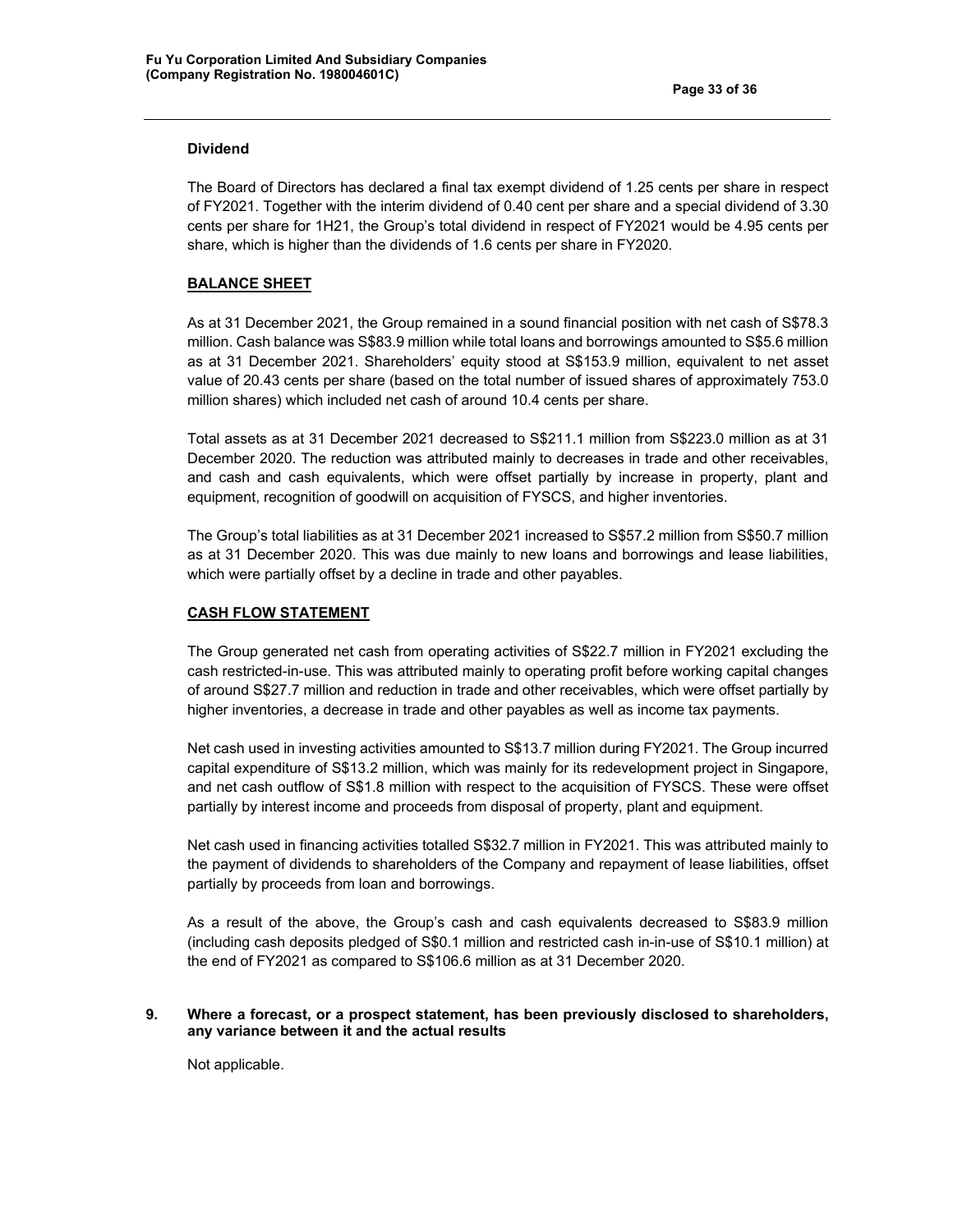### **10. A commentary at the date of the announcement of the significant trends and competitive conditions of the industry in which the group operates and any known factors or events that may affect the group in the next reporting period and the next 12 months**

Notwithstanding a difficult operating environment, the Group increased its net profit in FY2021. Challenges in the operating landscape intensified during the second half of FY2021 as a result of bottlenecks in global supply chains. Supply of resins remained tight due to logistics issues arising from shortage of shipping containers, which was exacerbated by disruptions in the production of raw materials. Delays in shipping schedules have also hampered some deliveries of the Group's products to customers. In addition, the shortage of semiconductors caused disruption to customers' production schedules which in turn affected their orders from the Group. In China, the Group also had to contend with electricity power rationing which affected its operations there to a certain extent.

Against these business headwinds, the Group's manufacturing business still delivered a stable top line in FY2021 excluding Fu Yu Chongqing. Following the acquisition of FYSCS, its maiden contribution enabled the Group to register higher total revenue and net profit in FY2021.

To reward shareholders for their support of Fu Yu, the Board has recommended a final dividend of 1.25 cents per share in respect of FY2021, which will bring the total dividend for FY2021 to 4.95 cents per share.

Looking ahead, the supply chain and production challenges may persist. Even as countries are taking steps to reopen their economies, the spread of the highly transmissible Omicron variant could still pose risks and impede global economic growth in 2022. The Group's operational and financial performance could also be affected by other factors such as intensifying industry competition, pressure on selling prices and movements in the US Dollar.

To enhance the long term growth of its core manufacturing and supply chain management businesses, the Group plans to drive sales, enhance its capabilities and expand its breadth of services.

For its manufacturing business, the Group aims to improve the utilisation rates of its strategicallylocated factories in Asia by strengthening its business development team. In parallel with its strategy to build a diversified product portfolio for business resilience and stability, the Group intends to optimise its business mix to keep pace with current market trends. Fu Yu plans to channel greater resources towards growing its business in market segments that display longer term stability and growth potential such as medical, automotive, eco-friendly and smart home consumer products.

The redevelopment of its factory in Singapore ("Plot 9") is in the final stages of completion and expected to begin operations in the third quarter of 2022, barring any unforeseen circumstances. With the adoption of Industry 4.0, Plot 9 will serve as a showcase of the Group's advanced manufacturing capabilities. In addition to higher precision manufacturing capabilities and increased automation, Plot 9 will also feature seamless workflow across its tooling, moulding and assembly operations to achieve higher operational efficiency and reduction of carbon footprint.

To broaden its value-added services to customers, the Group has also initiated a new division – Corporate Development – to work with research institutes in Singapore and other partners regionally to explore R&D programs and identify commercially-viable technologies that could augment the Group's manufacturing services.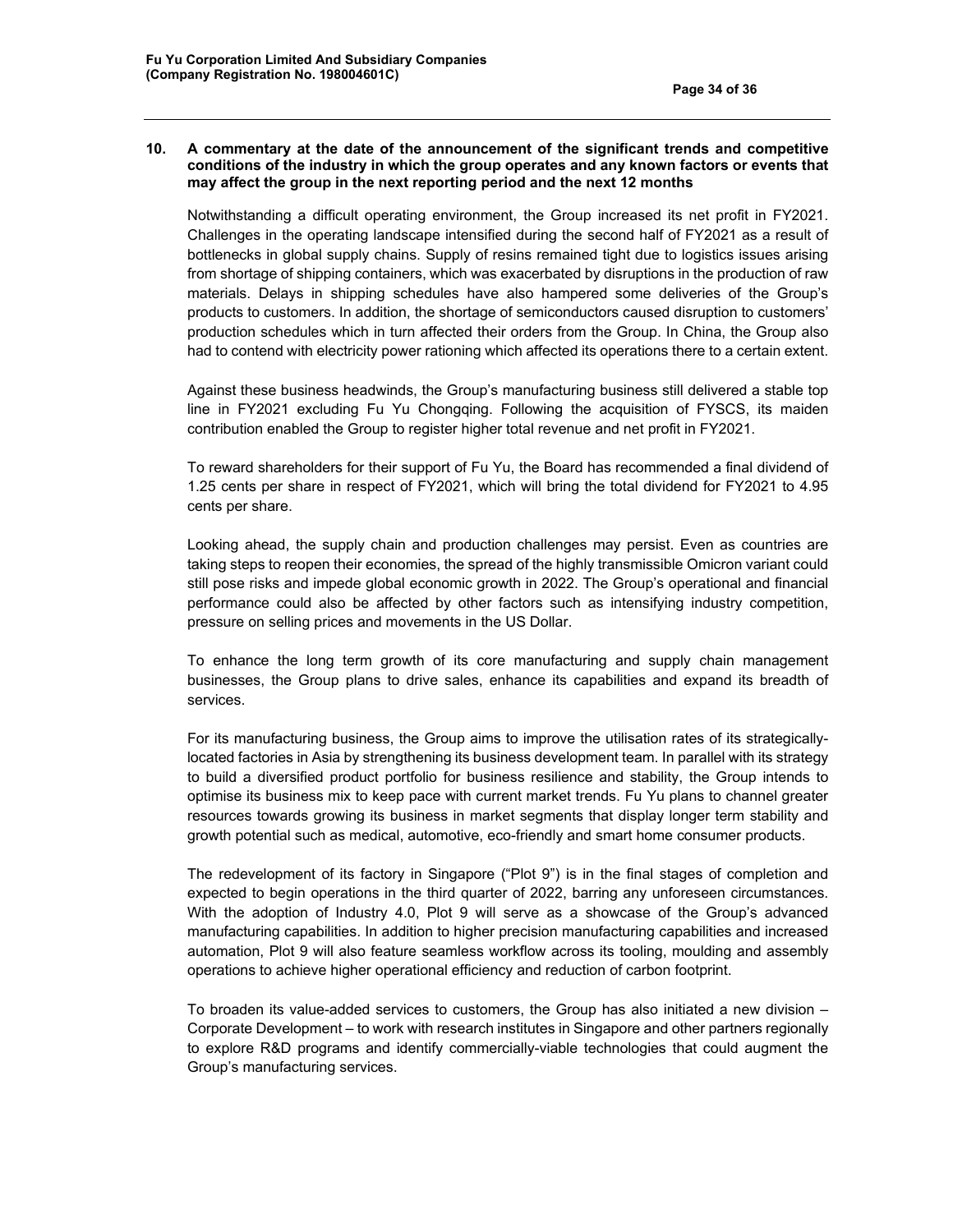FYSCS shall focus on supply chain management services for commodity raw materials to reap cost savings for the Group, while seeking opportunities to provide additional revenue streams.

Besides organic initiatives, the Group may also enter into joint ventures, partnerships, and/or strategic mergers or acquisitions that could enhance the potential of its businesses, as Fu Yu continues to pursue its goal of sustainable and profitable growth over the long term.

#### **11. Dividend**

## **(a) Current Financial Period Reported On**

Any dividend recommended for the current financial period reported on? Yes

Name of Dividend Final Dividend Type Cash Dividend Rate 1.25 cent per ordinary share Tax rate One-tier tax exempt

# **(b) Corresponding Period of the Immediately Preceding Financial Year**

Any dividend declared for the corresponding period of the immediately preceding financial year? Yes

| Name of Dividend | Final                        |
|------------------|------------------------------|
| Dividend Type    | Cash                         |
| Dividend Rate    | 1.25 cent per ordinary share |
| Tax rate         | One-tier tax exempt          |

#### **(c) Date payable**

Subject to shareholder's approval at the Annual General Meeting to be determined later.

#### **(d) Books closure date**

To be announced later.

#### **12. If no dividend has been declared/ recommended, a statement to that effect.**

Not applicable.

### **13. If the group has obtained a general mandate from shareholders for IPTs, the aggregate value of such transactions as required under Rule 920(1)(a)(ii). If no IPT mandate has been obtained, a statement to that effect.**

There is no general mandate obtained from shareholders for IPTs.

There were no material IPTs for the year ended 31 December 2021.